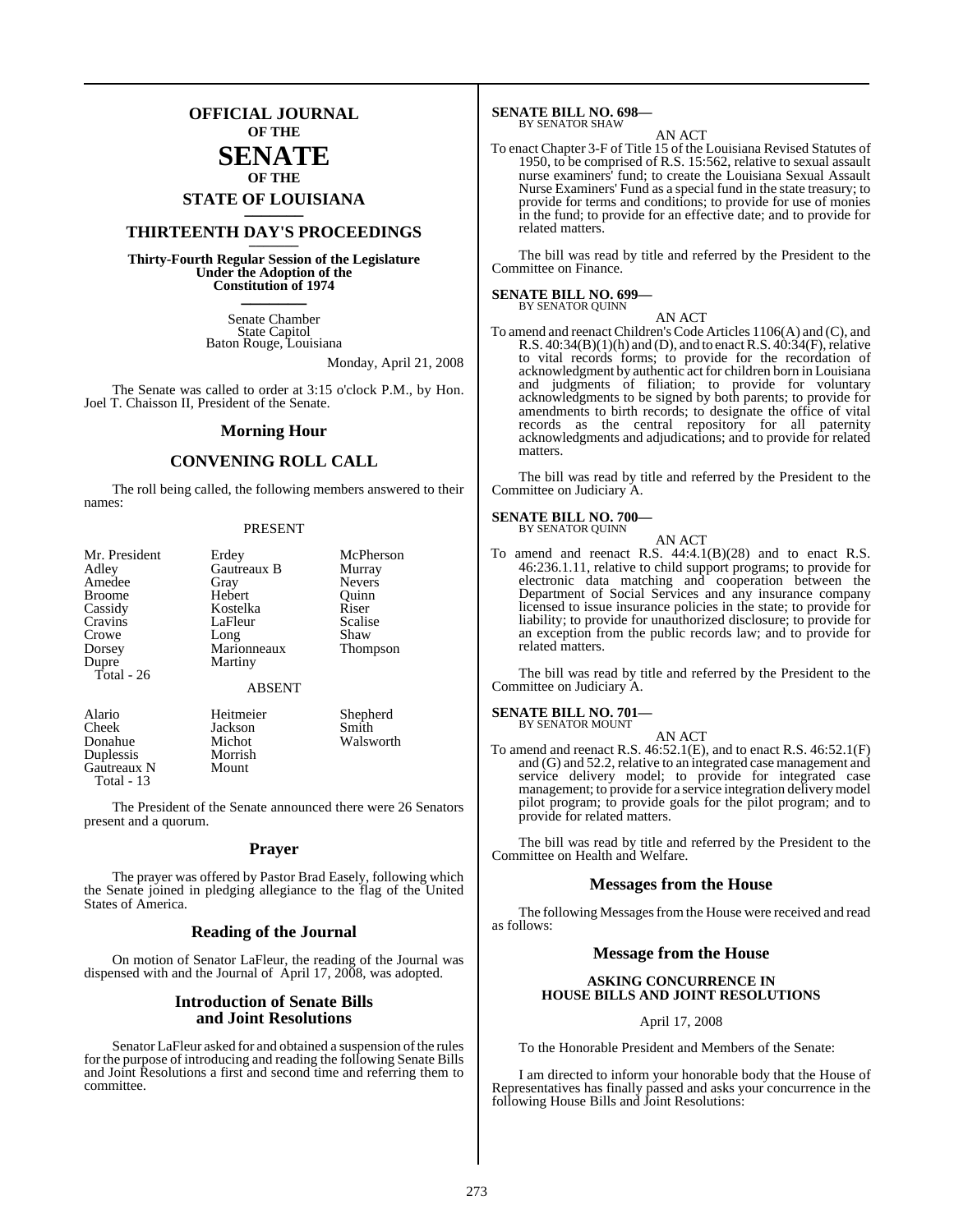## **Page 2 SENATE 13th DAY'S PROCEEDINGS**

April 21, 2008

## **HOUSE BILL NO. 29—** BY REPRESENTATIVE MORRIS

AN ACT

To amend and reenact Children's Code Article 327(A)(2), relative to videotaped statements of protected persons; to provide with respect to the admissibility of videotaped statements of protected persons in juvenile proceedings; and to provide for related matters.

### **HOUSE BILL NO. 39—** BY REPRESENTATIVE HAZEL

AN ACT

To enact R.S. 14:2(B)(41) and (42), relative to crimes of violence; to add battery of a police officer and battery of a correctional facility employee to the list of enumerated crimes of violence; and to provide for related matters.

### **HOUSE BILL NO. 155—**

BY REPRESENTATIVE KATZ AN ACT

To amend and reenact R.S. 40:2116(B)(1) and (C), relative to the facility need review process; to provide for facility need review approval for nursing facilities; to change reference to community and group home beds for the mentally retarded to community and group home beds for the developmentally disabled; and to provide for related matters.

### **HOUSE BILL NO. 185—**

BY REPRESENTATIVE BALDONE AN ACT

To amend and reenact R.S. 14:31(B) and 32(C), relative to homicide; to provide with respect to the criminal penalties for manslaughter and negligent homicide; to amend the criminal penalty provisions applicable when the victim is under the age of ten years; and to provide for related matters.

### **HOUSE BILL NO. 194—** BY REPRESENTATIVE KATZ

AN ACT

To enact R.S. 40:2116.36(E), relative to home health care providers; to provide for the denial, revocation, or nonrenewal of a home health agency license; and to provide for related matters.

## **HOUSE BILL NO. 214—** BY REPRESENTATIVE KLECKLEY

AN ACT

To enact R.S. 22:990.1, relative to foreign and alien insurers; to provide for the notification of the appointment of officers or directors; to provide for the definition of senior officer; to provide for additional information for directors and officers; and to provide for related matters.

# **HOUSE BILL NO. 222—** BY REPRESENTATIVE KLECKLEY

AN ACT

To enact R.S. 22:1078(B)(26) and 1907.1, relative to property residual value insurance policies; to require filing with and approval of such policies or forms by the commissioner of insurance; to provide for fees; and to provide for related matters.

### **HOUSE BILL NO. 237—** BY REPRESENTATIVE KLECKLEY

AN ACT

To enact R.S. 22:1078(B)(26) and 1807.1, relative to vehicle mechanical breakdown insurance and fees of the Department of Insurance; to provide for commissioner of insurance review and approval of forms; to provide for fees for the review of vehicle mechanical breakdown policies; and to provide for related matters.

### **HOUSE BILL NO. 154—** BY REPRESENTATIVE MILLS

AN ACT

To enact R.S. 46:437.13(D), relative to the Department of Health and Hospitals; to provide authority for the department to certify that health care providers enrolled in the Medical Assistance Program are out of business; to provide that out-of-business providers cannot collect overpayments; and to provide for related matters.

## **HOUSE BILL NO. 274—** BY REPRESENTATIVE GALLOT

AN ACT To enact R.S. 49:191(3)(m) and to repeal R.S. 49:191(2)(h), relative to the Department of State Civil Service, including provisionsto provide for the re-creation of the Department of State Civil Service and the statutory entities made a part of the department by law; to provide for the effective termination date for all statutory authority for the existence of such statutory entities; and to provide for related matters.

### **HOUSE BILL NO. 276—**

BY REPRESENTATIVE GALLOT AN ACT

To enact R.S. 49:191(3)(m) and to repeal R.S. 49:191(2)(i), relative to the Department of State, including provisions to provide for the re-creation of the Department of State and the statutory entities made a part of the department by law; to provide for the effective termination date for all statutory authority for the existence of such statutory entities; and to provide for related matters.

### **HOUSE BILL NO. 366—**

BY REPRESENTATIVES KATZ, BURFORD, DOERGE, HILL, HINES, JOHNSON, LABRUZZO, LEBAS, MILLS, NOWLIN, POPE, SIMON, AND WILLIAMS AND SENATOR GRAY AN ACT

To enact R.S. 46:450.6, relative to Medicaid benefits for former foster children; to allow the Department of Health and Hospitals to exercise its option to extend an alternative benefits package under the Medical Assistance Plan to independent foster care adolescents; to provide for the components of an alternative benefits package; to authorize the department to choose between regular Medicaid benefits or the alternative benefits package on behalf of participants; to provide for the promulgation of rules and regulations by the Department of Health and Hospitals; and to provide for related matters.

**HOUSE BILL NO. 606—** BY REPRESENTATIVE LOPINTO

- AN ACT
- To amend and reenact R.S. 22:1404(E) and (F) and to enact R.S. 22:1404(G), relative to automobile insurance rate reductions; to provide with respect to a rate reduction for automobiles that have technology that aids in the recovery of stolen vehicles; and to provide for related matters.

### **HOUSE BILL NO. 632—**

BY REPRESENTATIVE SCHRODER

AN ACT To enact R.S. 14:81.5, relative to new crimes; to create the crime of unlawful possession of videotapes of protected persons under R.S. 15:440.1 et seq.; to provide for definitions; to provide for penalties; and to provide for related matters.

# **HOUSE BILL NO. 671—** BY REPRESENTATIVE NOWLIN

AN ACT

To enact R.S. 17:1964(D)(17), relative to the Louisiana School of Math, Science, and the Arts; to require the board of directors of the school to develop and adopt a policy for sabbatical leave for certain employees; to provide for effectiveness; and to provide for related matters.

### **HOUSE BILL NO. 719—**

BY REPRESENTATIVE CARMODY AN ACT

To enact R.S. 17:437.1, relative to training for certain public school employees; to provide for in-service training for teachers, school counselors, principals, and certain other school administrators in suicide prevention; to provide for the responsibilities of the State Board of Elementary and Secondary Education; and to provide for related matters.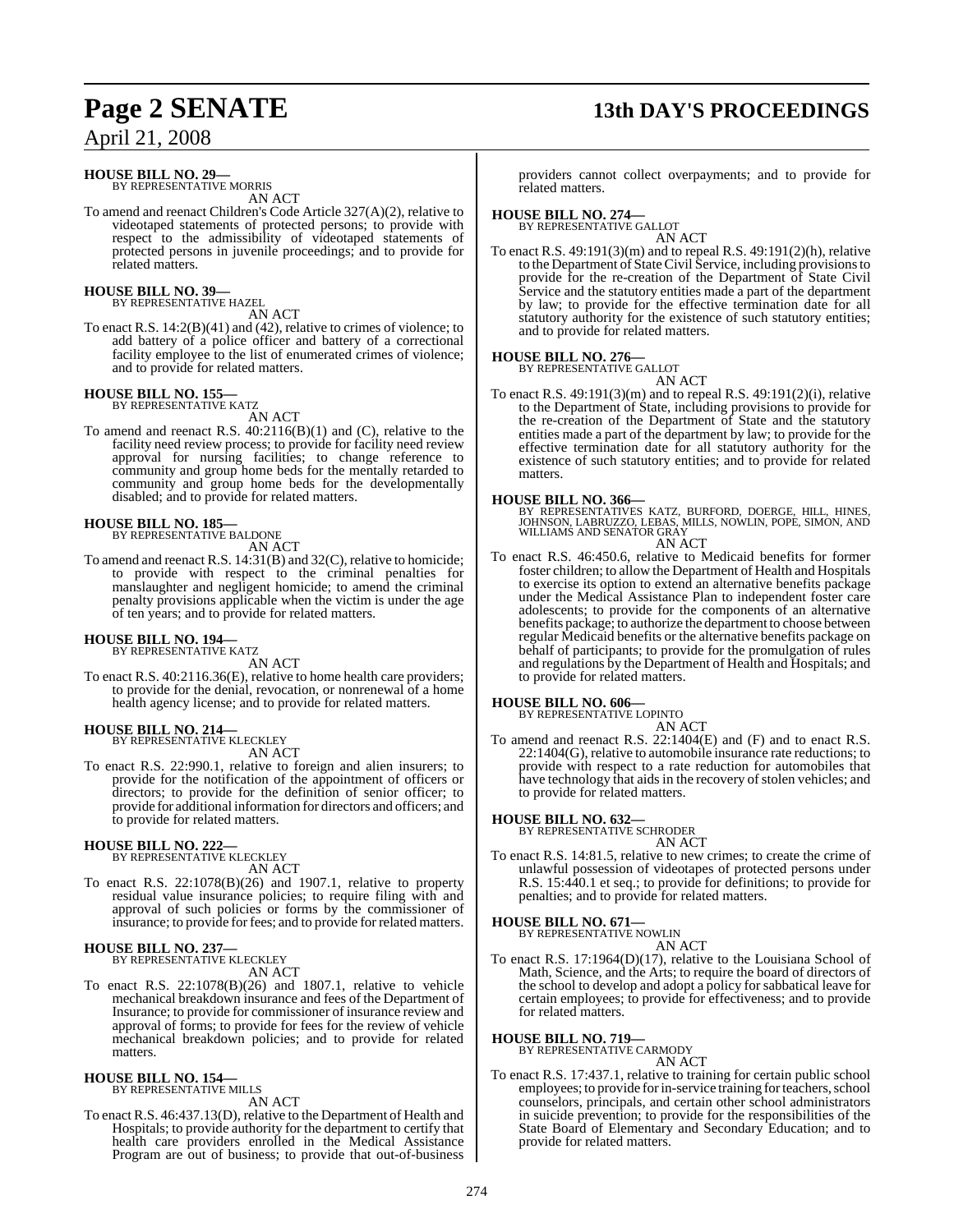# **13th DAY'S PROCEEDINGS Page 3 SENATE**

# April 21, 2008

### **HOUSE BILL NO. 1062—** BY REPRESENTATIVE MILLS

AN ACT

To amend and reenact R.S. 40:1058.3(C), relative to methadone maintenance programs; to extend the moratoriumon methadone maintenance programs; to provide that the Department of Health and Hospitals may license a new or additional methadone maintenance programif a need is determined to exist; to provide for the promulgation of rules and regulations; to provide for a special effective date; and to provide for related matters.

### **HOUSE BILL NO. 1130— (Substitute for House Bill No. 1095**

**by Representative Robideaux)** BY REPRESENTATIVES ROBIDEAUX AND CORTEZ

AN ACT

To amend and reenact R.S. 22:1474(B)(5) and (D)(3) and to enact R.S. 22:1474(D)(4), relative to life insurance, disability income, long-term care and annuity policies; to provide relative to exclusive use of certain records and information for individual life insurance, disability income, long-term care and annuity policies; to provide relative to ownership of life insurance, disability income, long-term care and annuity files; to provide relative to the right to retain files upon termination of affiliation between insurance company and producer; to provide relative to all written or electronic records gathered and maintained by the producer; to provide relative to exclusion of real-time policy data and updates maintained on the insurance company computer system or any data protected by the Gramm-Leach-Bliley Act or the security laws; and to provide for related matters.

**HOUSE BILL NO. 115—** BY REPRESENTATIVES LAMBERT, HAZEL, AND NORTON AN ACT

To enact Children's Code Article 412(K), relative to juvenile records; to provide for a disclosure exception for the confidentiality of juvenile records when there is an escape from a juvenile detention center; and to provide for related matters.

## **HOUSE BILL NO. 280—** BY REPRESENTATIVE WOOTON

AN ACT

To amend and reenact R.S. 4:724(B)(5) and to enact R.S. 4:724(J), (K), and (L), relative to electronic video bingo machines; to provide with respect to the types of games which are played or displayed on electronic video bingo machines; to provide for exceptions; to provide for applicability; to provide for the replacement of certain machines which are destroyed or rendered inoperable; and to provide for related matters.

### **HOUSE BILL NO. 286—**

BY REPRESENTATIVES MORRELL, ABRAMSON, ARNOLD, AUBERT,<br>BALDONE, BILLIOT, HENRY BURNS, CHANDLER, CONNICK, DIXON,<br>FANNIN, GISCLAIR, HARDY, HARRISON, HENRY, HINES, HOFFMANN,<br>HOWARD, SAM JONES, KATZ, LEGER, LIGI, LOPINTO, LORUS

AN ACT

To amend and reenact R.S. 14:102.5(C) and (D) and to repeal R.S. 14:102.5(E), relative to dogfighting; to provide for penalties; and to provide for related matters.

## **HOUSE BILL NO. 353—** BY REPRESENTATIVE RICHARDSON

AN ACT

To enact R.S. 33:2737.80, relative to the Central Community School Board; to authorize the school board to levy and collect an additional sales and use tax within the boundaries of the Central community school system; to provide for the use of tax proceeds; to provide for voter approval; and to provide for related matters.

### **HOUSE BILL NO. 631—**

BY REPRESENTATIVE SCHRODER AN ACT

To amend and reenact R.S. 15:440.5(C), relative to videotapes of protected persons in criminal prosecutions; to provide for the discovery, delivery, custody, and retention of viodeotaped statements of protected persons; to provide for damages for unauthorized disclosures; and to provide for related matters.

> Respectfully submitted, ALFRED W. SPEER Clerk of the House of Representatives

### **House Bills and Joint Resolutions**

Senator Smith asked for and obtained a suspension of the rules to take up at this time the following House Bills and Joint Resolutions just received from the House which were taken up, read a first and second time by their titles and acted upon as follows:

## **HOUSE BILL NO. 29—** BY REPRESENTATIVE MORRIS

AN ACT

To amend and reenact Children's Code Article 327(A)(2), relative to videotaped statements of protected persons; to provide with respect to the admissibility of videotaped statements of protected persons in juvenile proceedings; and to provide for related matters.

The bill was read by title and referred by the President to the Committee on Judiciary A.

### **HOUSE BILL NO. 39—**

BY REPRESENTATIVE HAZEL AN ACT

To enact R.S. 14:2(B)(41) and (42), relative to crimes of violence; to add battery of a police officer and battery of a correctional facility employee to the list of enumerated crimes of violence; and to provide for related matters.

The bill was read by title and referred by the President to the Committee on Judiciary C.

### **HOUSE BILL NO. 115—**

BY REPRESENTATIVES LAMBERT, HAZEL, AND NORTON AN ACT

To enact Children's Code Article 412(K), relative to juvenile records; to provide for a disclosure exception for the confidentiality of juvenile records when there is an escape from a juvenile detention center; and to provide for related matters.

The bill was read by title and referred by the President to the Committee on Judiciary A.

### **HOUSE BILL NO. 154—**

BY REPRESENTATIVE MILLS AN ACT

To enact R.S. 46:437.13(D), relative to the Department of Health and Hospitals; to provide authority for the department to certify that health care providers enrolled in the Medical Assistance Program are out of business; to provide that out-of-business providers cannot collect overpayments; and to provide for related matters.

The bill was read by title and referred by the President to the Committee on Health and Welfare.

### **HOUSE BILL NO. 155**

BY REPRESENTATIVE KATZ

AN ACT

To amend and reenact R.S. 40:2116(B)(1) and (C), relative to the facility need review process; to provide for facility need review approval for nursing facilities; to change reference to community and group home beds for the mentally retarded to community and group home beds for the developmentally disabled; and to provide for related matters.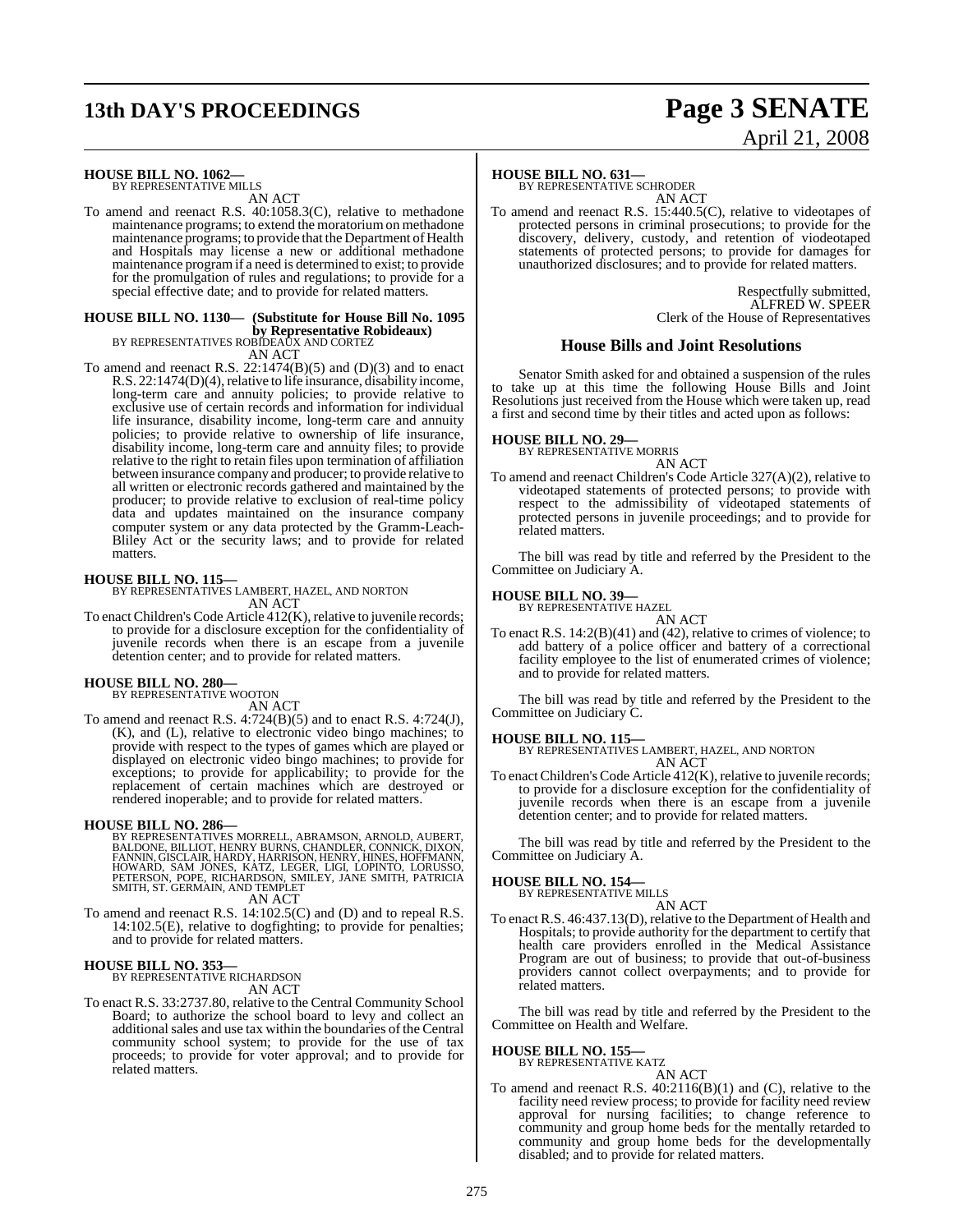## **Page 4 SENATE 13th DAY'S PROCEEDINGS**

The bill was read by title and referred by the President to the Committee on Health and Welfare.

## **HOUSE BILL NO. 185—** BY REPRESENTATIVE BALDONE

AN ACT

To amend and reenact R.S. 14:31(B) and 32(C), relative to homicide; to provide with respect to the criminal penalties for manslaughter and negligent homicide; to amend the criminal penalty provisions applicable when the victim is under the age of ten years; and to provide for related matters.

The bill was read by title and referred by the President to the Committee on Judiciary C.

### **HOUSE BILL NO. 194—**

BY REPRESENTATIVE KATZ AN ACT

To enact R.S. 40:2116.36(E), relative to home health care providers; to provide for the denial, revocation, or nonrenewal of a home health agency license; and to provide for related matters.

The bill was read by title and referred by the President to the Committee on Health and Welfare.

### **HOUSE BILL NO. 214—**

BY REPRESENTATIVE KLECKLEY AN ACT

To enact R.S. 22:990.1, relative to foreign and alien insurers; to provide for the notification of the appointment of officers or directors; to provide for the definition of senior officer; to provide for additional information for directors and officers; and to provide for related matters.

The bill was read by title and referred by the President to the Committee on Insurance.

### **HOUSE BILL NO. 222—**

BY REPRESENTATIVE KLECKLEY AN ACT

To enact R.S. 22:1078(B)(26) and 1907.1, relative to property residual value insurance policies; to require filing with and approval of such policies or forms by the commissioner of insurance; to provide for fees; and to provide for related matters.

The bill was read by title and referred by the President to the Committee on Insurance.

## **HOUSE BILL NO. 237—** BY REPRESENTATIVE KLECKLEY

AN ACT

To enact R.S. 22:1078(B)(26) and 1807.1, relative to vehicle mechanical breakdown insurance and fees of the Department of Insurance; to provide for commissioner of insurance review and approval of forms; to provide for fees for the review of vehicle mechanical breakdown policies; and to provide for related matters.

The bill was read by title and referred by the President to the Committee on Insurance.

### **HOUSE BILL NO. 274—** BY REPRESENTATIVE GALLOT

AN ACT

To enact R.S. 49:191(3)(m) and to repeal R.S. 49:191(2)(h), relative to the Department of StateCivil Service, including provisionsto provide for the re-creation of the Department of State Civil Service and the statutory entities made a part of the department by law; to provide for the effective termination date for all statutory authority for the existence of such statutory entities; and to provide for related matters.

The bill was read by title and referred by the President to the Committee on Senate and Governmental Affairs.

## **HOUSE BILL NO. 276—** BY REPRESENTATIVE GALLOT

AN ACT

To enact R.S. 49:191(3)(m) and to repeal R.S. 49:191(2)(i), relative to the Department of State, including provisions to provide for the re-creation of the Department of State and the statutory entities made a part of the department by law; to provide for the effective termination date for all statutory authority for the existence of such statutory entities; and to provide for related matters.

The bill was read by title and referred by the President to the Committee on Senate and Governmental Affairs.

### **HOUSE BILL NO. 280—**

BY REPRESENTATIVE WOOTON AN ACT

To amend and reenact R.S. 4:724(B)(5) and to enact R.S. 4:724(J), (K), and (L), relative to electronic video bingo machines; to provide with respect to the types of games which are played or displayed on electronic video bingo machines; to provide for exceptions; to provide for applicability; to provide for the replacement of certain machines which are destroyed or rendered inoperable; and to provide for related matters.

The bill was read by title and referred by the President to the Committee on Judiciary B.

### **HOUSE BILL NO. 286—**

BY REPRESENTATIVES MORRELL, ABRAMSON, ARNOLD, AUBERT,<br>BALDONE, BILLIOT, HENRY BURNS, CHANDLER, CONNICK, DIXON,<br>FANNIN, GISCLAIR, HARDY, HARRISON, HENRY, HINES, HOFFMANN,<br>HOWARD, SAM JONES, KATZ, LEGER, LIGI, LOPINTO, LORUS AN ACT

To amend and reenact R.S. 14:102.5(C) and (D) and to repeal R.S. 14:102.5(E), relative to dogfighting; to provide for penalties; and to provide for related matters.

The bill was read by title and referred by the President to the Committee on Judiciary B.

**HOUSE BILL NO. 353—** BY REPRESENTATIVE RICHARDSON AN ACT

To enact R.S. 33:2737.80, relative to the Central Community School Board; to authorize the school board to levy and collect an additional sales and use tax within the boundaries of the Central community school system; to provide for the use of tax proceeds; to provide for voter approval; and to provide for related matters.

The bill was read by title and referred by the President to the Committee on Education.

### **Senator Walsworth in the Chair**

### **HOUSE BILL NO. 366—**

BY REPRESENTATIVES KATZ, BURFORD, DOERGE, HILL, HINES, JOHNSON, LABRUZZO, LEBAS, MILLS, NOWLIN, POPE, SIMON, AND WILLIAMS AND SENATOR GRAY AN ACT

To enact R.S. 46:450.6, relative to Medicaid benefits for former foster children; to allow the Department of Health and Hospitals to exercise its option to extend an alternative benefits package under the Medical Assistance Plan to independent foster care adolescents; to provide for the components of an alternative benefits package; to authorize the department to choose between regular Medicaid benefits or the alternative benefits package on behalf of participants; to provide for the promulgation of rules and regulations by the Department of Health and Hospitals; and to provide for related matters.

The bill was read by title and referred by the President to the Committee on Health and Welfare.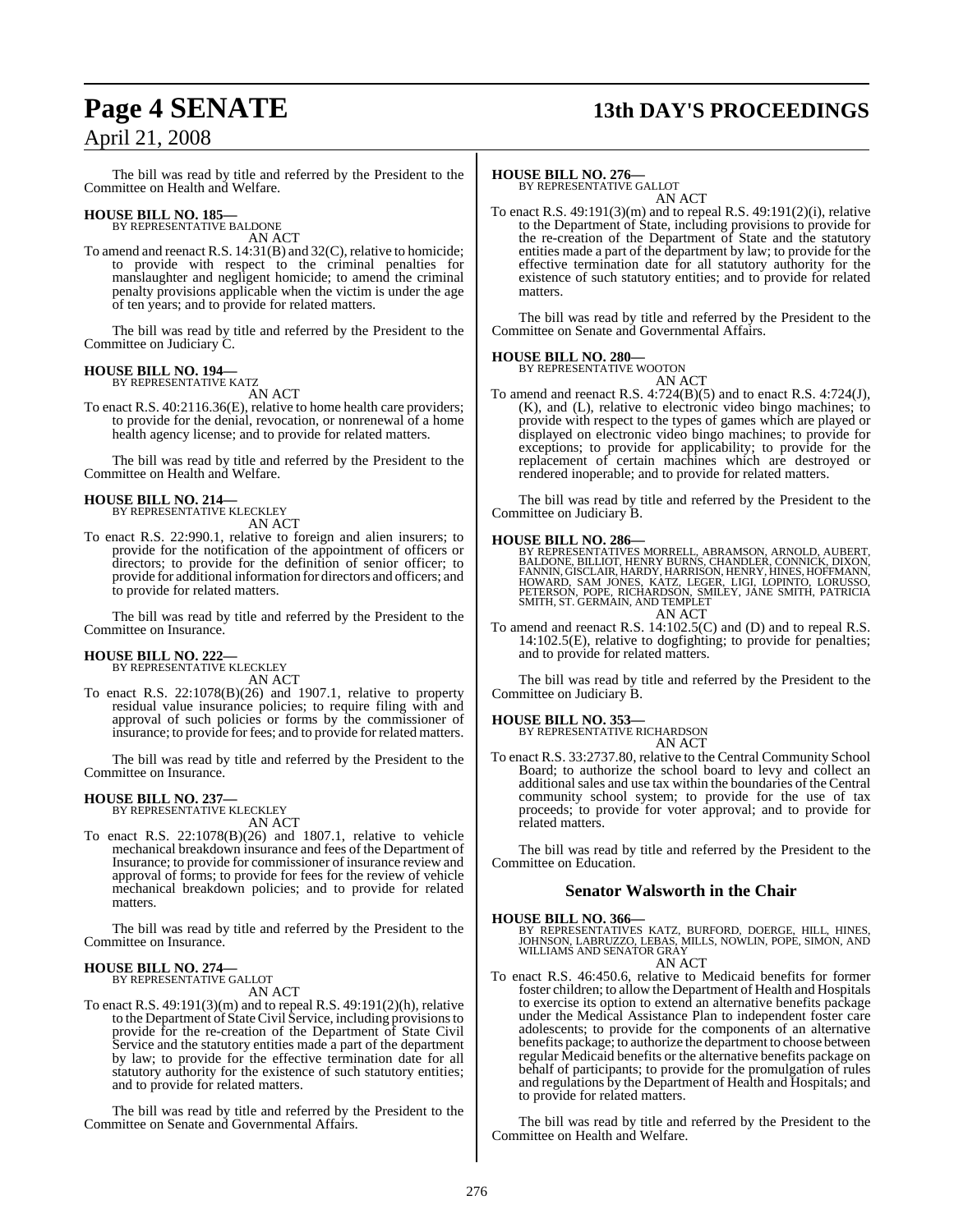## **13th DAY'S PROCEEDINGS Page 5 SENATE**

# April 21, 2008

## **HOUSE BILL NO. 606—** BY REPRESENTATIVE LOPINTO

AN ACT

To amend and reenact R.S. 22:1404(E) and (F) and to enact R.S. 22:1404(G), relative to automobile insurance rate reductions; to provide with respect to a rate reduction for automobiles that have technology that aids in the recovery of stolen vehicles; and to provide for related matters.

The bill was read by title and referred by the President to the Committee on Insurance.

### **HOUSE BILL NO. 631—** BY REPRESENTATIVE SCHRODER

AN ACT

To amend and reenact R.S. 15:440.5(C), relative to videotapes of protected persons in criminal prosecutions; to provide for the discovery, delivery, custody, and retention of viodeotaped statements of protected persons; to provide for damages for unauthorized disclosures; and to provide for related matters.

The bill was read by title and referred by the President to the Committee on Judiciary B.

## **HOUSE BILL NO. 632—** BY REPRESENTATIVE SCHRODER

AN ACT

To enact R.S. 14:81.5, relative to new crimes; to create the crime of unlawful possession of videotapes of protected persons under R.S. 15:440.1 et seq.; to provide for definitions; to provide for penalties; and to provide for related matters.

The bill was read by title and referred by the President to the Committee on Judiciary B.

## **HOUSE BILL NO. 671—** BY REPRESENTATIVE NOWLIN

AN ACT

To enact R.S. 17:1964(D)(17), relative to the Louisiana School of Math, Science, and the Arts; to require the board of directors of the school to develop and adopt a policy for sabbatical leave for certain employees; to provide for effectiveness; and to provide for related matters.

The bill was read by title and referred by the President to the Committee on Education.

### **HOUSE BILL NO. 719—** BY REPRESENTATIVE CARMODY

AN ACT

To enact R.S. 17:437.1, relative to training for certain public school employees; to provide for in-service training for teachers, school counselors, principals, and certain other school administrators in suicide prevention; to provide for the responsibilities of the State Board of Elementary and Secondary Education; and to provide for related matters.

The bill was read by title and referred by the President to the Committee on Education.

## **HOUSE BILL NO. 1062—** BY REPRESENTATIVE MILLS

AN ACT

To amend and reenact R.S. 40:1058.3(C), relative to methadone maintenance programs; to extend the moratoriumon methadone maintenance programs; to provide that the Department of Health and Hospitals may license a new or additional methadone maintenance programif a need is determined to exist; to provide for the promulgation of rules and regulations; to provide for a special effective date; and to provide for related matters.

The bill was read by title and referred by the President to the Committee on Health and Welfare.

## **HOUSE BILL NO. 1130— (Substitute for House Bill No. 1095 by Representative Robideaux)** BY REPRESENTATIVES ROBIDEAUX AND CORTEZ

AN ACT

To amend and reenact R.S.  $22:1474(B)(5)$  and  $(D)(3)$  and to enact R.S. 22:1474(D)(4), relative to life insurance, disability income, long-term care and annuity policies; to provide relative to exclusive use of certain records and information for individual life insurance, disability income, long-term care and annuity policies; to provide relative to ownership of life insurance, disability income, long-term care and annuity files; to provide relative to the right to retain files upon termination of affiliation between insurance company and producer; to provide relative to all written or electronic records gathered and maintained by the producer; to provide relative to exclusion of real-time policy data and updates maintained on the insurance company computer system or any data protected by the Gramm-Leach-Bliley Act or the security laws; and to provide for related matters.

The bill was read by title and referred by the President to the Committee on Insurance.

### **Messages from the House**

The following Messages from the House were received and read as follows:

### **Message from the House**

### **ASKING CONCURRENCE IN HOUSE CONCURRENT RESOLUTIONS**

April 21, 2008

To the Honorable President and Members of the Senate:

I am directed to inform your honorable body that the House of Representatives has finally passed and asks your concurrence in the following House Concurrent Resolutions:

# **HOUSE CONCURRENT RESOLUTION NO. 5—** BY REPRESENTATIVE GREENE

A CONCURRENT RESOLUTION

To urge and request the Louisiana State Law Institute to study the law regarding successions and the inconsistencies which exist due to the phase out of inheritance taxes, and to report its findings to the House of Representatives prior to the convening of the 2009 Regular Session.

# **HOUSE CONCURRENT RESOLUTION NO. 11—** BY REPRESENTATIVE HILL

A CONCURRENT RESOLUTION

To urge and request the Louisiana Department of Transportation and Development to designate the portion of Louisiana Highway 165 North from Oakdale city limits to the Rapides Parish line as the "Staff Sergeant Timothy B. Cole, Jr. Memorial Highway" and to erect signage along this route reflecting this designation.

## **HOUSE CONCURRENT RESOLUTION NO. 21—** BY REPRESENTATIVE GARY SMITH

A CONCURRENT RESOLUTION

To urge and request the Louisiana Department of Transportation and Development to study the feasibility of constructing center turn lanes on certain portions ofLouisiana Highway 48 in St. Charles Parish.

## **HOUSE CONCURRENT RESOLUTION NO. 59—** BY REPRESENTATIVE SCHRODER A CONCURRENT RESOLUTION

To urge and request the Legislature of Louisiana to support the efforts of Discover Films, Inc., and the various drug court programs throughout the state and efforts to secure funding for the production of a series of weekly programs for Louisiana Public Broadcasting which will feature highly qualified guests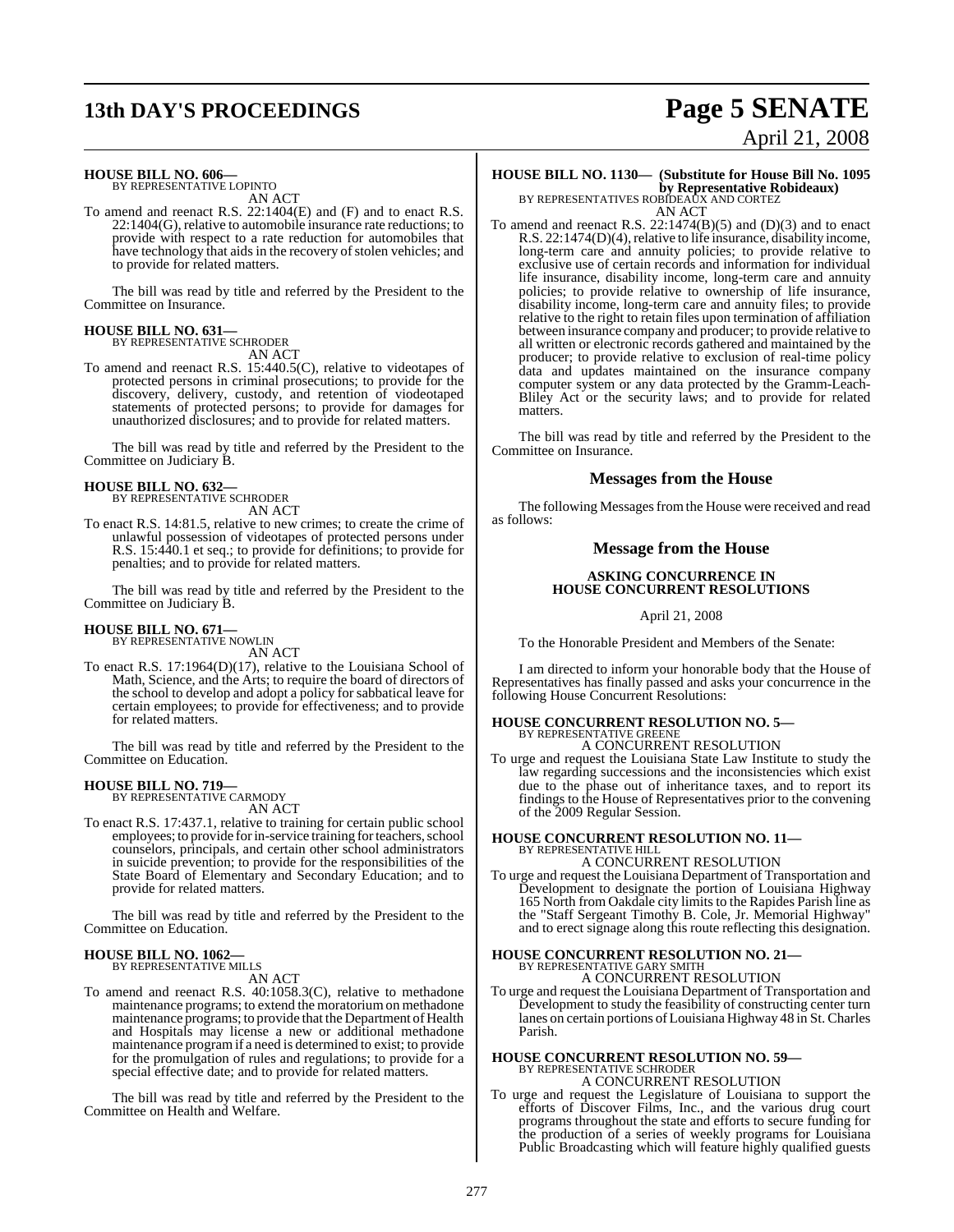who discuss addiction, treatment, and recovery issues, as well as available mental health services.

## **HOUSE CONCURRENT RESOLUTION NO. 25—** BY REPRESENTATIVE ST. GERMAIN AND SENATOR DUPRE

A CONCURRENT RESOLUTION

To suspend until sixty days after final adjournment of the 2009 Regular Session of the Legislature Part IV-A of Chapter 4 of Title 34 of the Louisiana Revised Statutes of 1950, comprised of R.S. 34:852.1 through 852.22, relative to titling of vessels in the state of Louisiana.

### **HOUSE CONCURRENT RESOLUTION NO. 28—**

BY REPRESENTATIVE FOIL A CONCURRENT RESOLUTION

To urge and request the Department of Wildlife and Fisheries to study Bayou Manchac for possible inclusion in the Louisiana Historic and Scenic Rivers system.

**HOUSE CONCURRENT RESOLUTION NO. 61—**<br>BY REPRESENTATIVES LAFONTA, AUSTIN BADON, BARROW,<br>GALLOT, MARCHAND, AND PATRICIA SMITH AND SENATORS<br>CRAVINS, DUPLESSIS, GRAY, JACKSON, AND MURRAY A CONCURRENT RESOLUTION

To commend and welcome Trent Johnson as the new head coach of the Louisiana State University men's basketball team.

> Respectfully submitted, ALFRED W. SPEER Clerk of the House of Representatives

### **House Concurrent Resolutions**

Senator Cassidy asked for and obtained a suspension of the rules to take up at this time the following House Concurrent Resolutions just received from the House which were taken up, read a first and second time by their titles and acted upon as follows:

## **HOUSE CONCURRENT RESOLUTION NO. 5—** BY REPRESENTATIVE GREENE

A CONCURRENT RESOLUTION

To urge and request the Louisiana State Law Institute to study the law regarding successions and the inconsistencies which exist due to the phase out of inheritance taxes, and to report its findings to the House of Representatives prior to the convening of the 2009 Regular Session.

The resolution was read by title. Senator Cassidy moved to concur in the House Concurrent Resolution.

### **ROLL CALL**

The roll was called with the following result:

### YEAS

| Mr. President | Dupre       | Martiny         |
|---------------|-------------|-----------------|
| Adley         | Erdey       | McPherson       |
| Alario        | Gautreaux B | Mount           |
| Amedee        | Gautreaux N | Murray          |
| <b>Broome</b> | Gray        | <b>Nevers</b>   |
| Cassidy       | Hebert      | Ouinn           |
| Cheek         | Heitmeier   | Riser           |
| Cravins       | Jackson     | Scalise         |
| Crowe         | Kostelka    | Shaw            |
| Donahue       | LaFleur     | Smith           |
| Dorsey        | Long        | <b>Thompson</b> |
| Duplessis     | Marionneaux | Walsworth       |
| Total - $36$  |             |                 |
|               | NAYS        |                 |

Total - 0

## **Page 6 SENATE 13th DAY'S PROCEEDINGS**

### ABSENT

Total - 3

Michot Morrish Shepherd

The Chair declared the Senate had concurred in the House Concurrent Resolution and ordered it returned to the House.

# **HOUSE CONCURRENT RESOLUTION NO. 11—** BY REPRESENTATIVE HILL

A CONCURRENT RESOLUTION To urge and request the Louisiana Department of Transportation and Development to designate the portion of Louisiana Highway 165 North from Oakdale city limits to the Rapides Parish line as the "Staff Sergeant Timothy B. Cole, Jr. Memorial Highway" and to erect signage along this route reflecting this designation.

The resolution was read by title and referred by the President to the Committee on Transportation, Highways and Public Works.

# **HOUSE CONCURRENT RESOLUTION NO. 21—** BY REPRESENTATIVE GARY SMITH

A CONCURRENT RESOLUTION

To urge and request the Louisiana Department of Transportation and Development to study the feasibility of constructing center turn lanes on certain portions ofLouisiana Highway 48 in St. Charles Parish.

The resolution was read by title and referred by the President to the Committee on Transportation, Highways and Public Works.

## **HOUSE CONCURRENT RESOLUTION NO. 25—** BY REPRESENTATIVE ST. GERMAIN AND SENATOR DUPRE

A CONCURRENT RESOLUTION

To suspend until sixty days after final adjournment of the 2009 Regular Session of the Legislature Part IV-A of Chapter 4 of Title 34 of the Louisiana Revised Statutes of 1950, comprised of R.S. 34:852.1 through 852.22, relative to titling of vessels in the state of Louisiana.

The resolution was read by title and referred by the President to the Committee on Commerce, Consumer Protection, and International Affairs.

### **HOUSE CONCURRENT RESOLUTION NO. 28—** BY REPRESENTATIVE FOIL A CONCURRENT RESOLUTION

To urge and request the Department of Wildlife and Fisheries to study Bayou Manchac for possible inclusion in the Louisiana Historic and Scenic Rivers system.

The resolution was read by title and referred by the President to the Committee on Natural Resources.

### **HOUSE CONCURRENT RESOLUTION NO. 59—** BY REPRESENTATIVE SCHRODER

A CONCURRENT RESOLUTION

To urge and request the Legislature of Louisiana to support the efforts of Discover Films, Inc., and the various drug court programs throughout the state and efforts to secure funding for the production of a series of weekly programs for Louisiana Public Broadcasting which will feature highly qualified guests who discuss addiction, treatment, and recovery issues, as well as available mental health services.

The resolution was read by title. Senator Quinn moved to concur in the House Concurrent Resolution.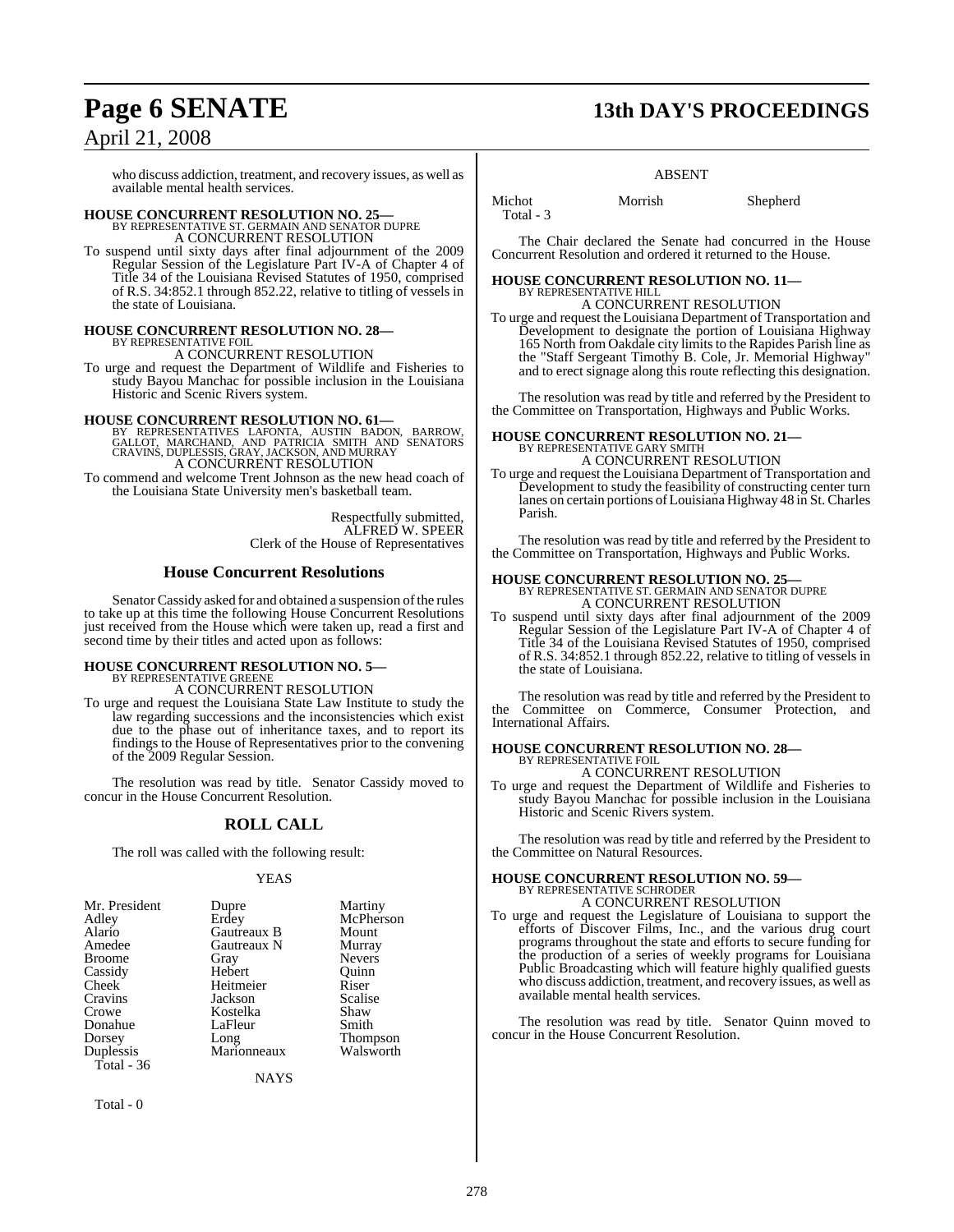## **13th DAY'S PROCEEDINGS Page 7 SENATE**

### **ROLL CALL**

The roll was called with the following result:

### YEAS

| Duplessis<br>Martiny<br>McPherson<br>Dupre<br>Total $-37$<br><b>NAYS</b> | Mr. President<br>Adley<br>Alario<br>Amedee<br><b>Broome</b><br>Cassidy<br>Cheek<br>Cravins<br>Crowe<br>Donahue<br>Dorsey | Erdey<br>Gautreaux B<br>Gautreaux N<br>Gray<br>Hebert<br>Heitmeier<br>Jackson<br>Kostelka<br>LaFleur<br>Long<br>Marionneaux | Mount<br>Murray<br><b>Nevers</b><br>Ouinn<br>Riser<br>Scalise<br>Shaw<br>Shepherd<br>Smith<br><b>Thompson</b><br>Walsworth |
|--------------------------------------------------------------------------|--------------------------------------------------------------------------------------------------------------------------|-----------------------------------------------------------------------------------------------------------------------------|----------------------------------------------------------------------------------------------------------------------------|
|--------------------------------------------------------------------------|--------------------------------------------------------------------------------------------------------------------------|-----------------------------------------------------------------------------------------------------------------------------|----------------------------------------------------------------------------------------------------------------------------|

## Total - 0

Total - 2

Michot Morrish

ABSENT

The Chair declared the Senate had concurred in the House Concurrent Resolution and ordered it returned to the House.

### **HOUSE CONCURRENT RESOLUTION NO. 61—**

BY REPRESENTATIVES LAFONTA, AUSTIN BADON, BARROW,<br>GALLOT, MARCHAND, AND PATRICIA SMITH AND SENATORS<br>CRAVINS,DUPLESSIS,GRAY,JACKSON,AND MURRAY A CONCURRENT RESOLUTION

To commend and welcome Trent Johnson as the new head coach of the Louisiana State University men's basketball team.

The resolution was read by title. Senator Chaisson moved to concur in the House Concurrent Resolution.

### **ROLL CALL**

The roll was called with the following result:

### YEAS

| Mr. President<br>Adley<br>Alario<br>Amedee<br><b>Broome</b><br>Cassidy<br>Cheek<br>Cravins<br>Crowe<br>Donahue<br>Dorsey<br>Duplessis<br>Dupre<br>Total - 37<br>Total - 0 | Erdey<br>Gautreaux B<br>Gautreaux N<br>Gray<br>Hebert<br>Heitmeier<br>Jackson<br>Kostelka<br>LaFleur<br>Long<br>Marionneaux<br>Martiny<br>McPherson<br><b>NAYS</b><br><b>ABSENT</b> | Mount<br>Murray<br><b>Nevers</b><br>Quinn<br>Riser<br>Scalise<br>Shaw<br>Shepherd<br>Smith<br>Thompson<br>Walsworth |
|---------------------------------------------------------------------------------------------------------------------------------------------------------------------------|-------------------------------------------------------------------------------------------------------------------------------------------------------------------------------------|---------------------------------------------------------------------------------------------------------------------|
|                                                                                                                                                                           |                                                                                                                                                                                     |                                                                                                                     |
| Michot<br>Total - 2                                                                                                                                                       | Morrish                                                                                                                                                                             |                                                                                                                     |

The Chair declared the Senate had concurred in the House Concurrent Resolution and ordered it returned to the House.

# April 21, 2008

### **Rules Suspended**

Senator Broome asked for and obtained a suspension of the rules for the purpose of taking up at this time.

### **Reports of Committees**

The following reports of committees were received and read:

### **REPORT OF COMMITTEE ON**

### **EDUCATION**

Senator Ben W. Nevers, Chairman on behalf of the Committee on Education, submitted the following report:

April 17, 2008

To the President and Members of the Senate:

I am directed by your Committee on Education to submit the following report:

## **SENATE BILL NO. 561—** BY SENATOR NEVERS

AN ACT

To enact R.S. 17:2118, relative to public elementary and secondary schools; to provide that no public elementary or secondary school governing authority, superintendent, administrator, or principal shall prohibit any teacher from discussing certain scientific evidence; to prohibit certain content-based censorship; to provide for notice of such to local school systems and employees; and to provide for related matters.

Reported by substitute.

Respectfully submitted, BEN W. NEVERS Chairman

### **REPORT OF COMMITTEE ON**

### **NATURAL RESOURCES**

Senator Reggie P. Dupre, Jr., Chairman on behalf of the Committee on Natural Resources, submitted the following report:

### April 17, 2008

To the President and Members of the Senate:

I am directed by your Committee on Natural Resources to submit the following report:

**SENATE CONCURRENT RESOLUTION NO. 24—BY SENATORS DUPRE AND MORRISH AND REPRESENTATIVES** DOVE, ST. GERMAIN AND HUTTER A CONCURRENT RESOLUTION

To approve the annual Coastal Protection Plan for Fiscal Year 2008- 2009, as adopted by the Coastal Protection and Restoration Authority.

Reported favorably.

**SENATE BILL NO. 12—** BY SENATOR N. GAUTREAUX AND REPRESENTATIVE PERRY AN ACT

To amend and reenact R.S. 56:799.4(B)(7) and to enact R.S.  $56:799.4(B)(9)$ , relative to the White Lake Property Advisory Board; to revise the composition of the White Lake Property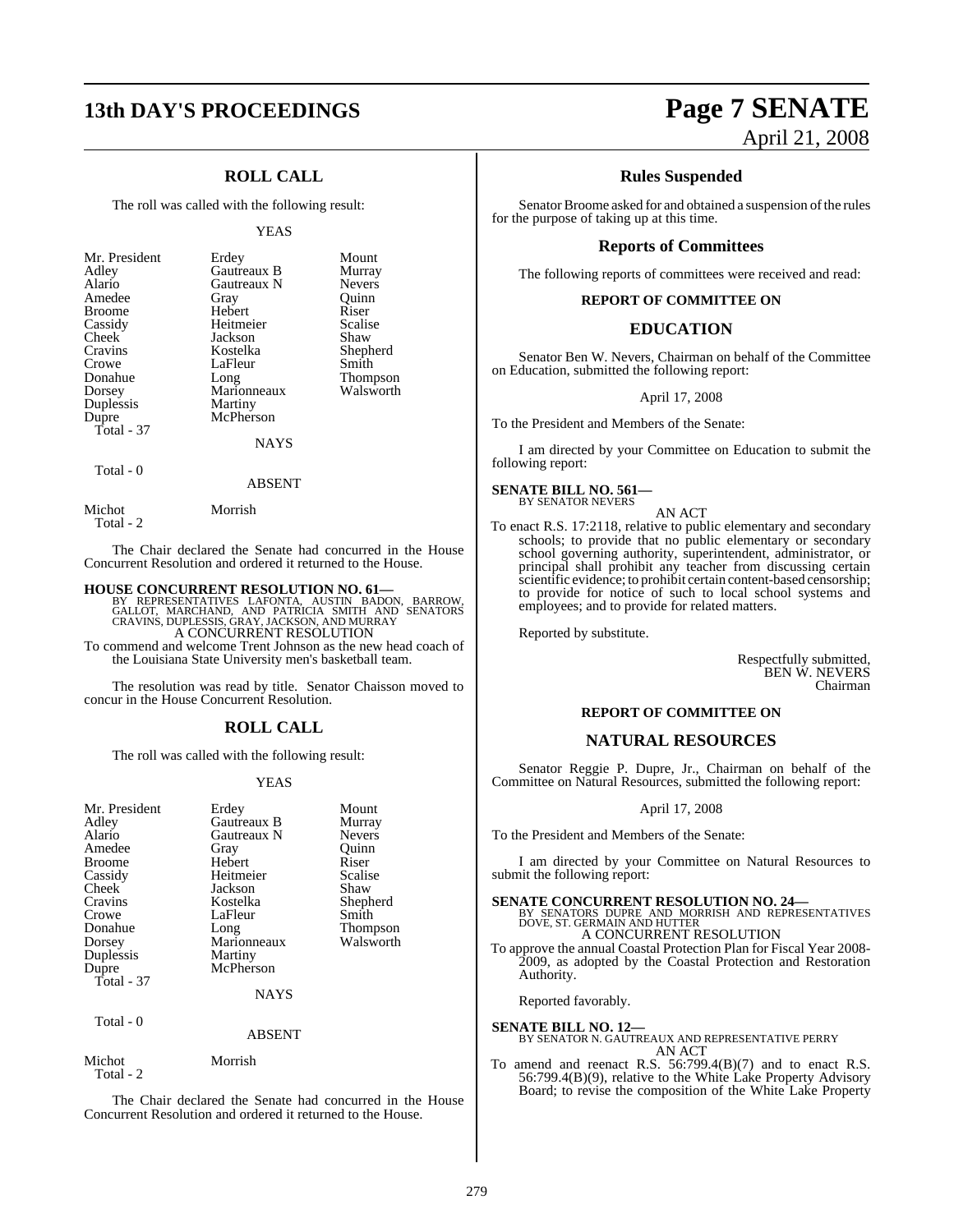## **Page 8 SENATE 13th DAY'S PROCEEDINGS**

Advisory Board; to provide Vermilion Parish School Board with one at-large member on the White Lake Property Advisory Board; and to provide for related matters.

Reported favorably.

### **SENATE BILL NO. 47—** BY SENATOR MCPHERSON

AN ACT

To authorize and provide for the transfer of certain state property in Rapides Parish; to provide for the property description; to provide for reservation of mineral rights; to provide terms and conditions; and to provide for related matters.

Reported favorably.

**SENATE BILL NO. 165—** BY SENATOR THOMPSON AND REPRESENTATIVES WADDELL, SCHRODER, BOBBY BADON AND ST. GERMAIN AN ACT

To amend and reenact R.S. 56:103(C)(2), 103.1(B)(2), 104(A)(3) and (4),  $104(B)(4)$ ,  $104.1(A)$ ,  $116(B)$  and (C),  $302.1(G)$ , 643(B)(2)(a), 646, 649.1(A), 699.8(B) and (D), relative to deer hunting; to authorize the Louisiana Wildlife and Fisheries commission to establish special deer hunting seasons for primitive firearms and crossbows; to authorize the Louisiana Wildlife and Fisheries Commission to define the weapons eligible for use during such special seasons; to authorize special licenses for the use of primitive firearms; and to provide for related matters.

Reported favorably.

### **SENATE BILL NO. 352—**

BY SENATOR N. GAUTREAUX AND REPRESENTATIVE PERRY AN ACT

To authorize and provide for the transfer of certain state property in Vermilion Parish; to provide for the property description; to provide for reservation of mineral rights; to provide terms and conditions; and to provide for related matters.

Reported with amendments.

### **SENATE BILL NO. 471—** BY SENATOR N. GAUTREAUX

AN ACT

To amend and reenact R.S. 56:266 and 279; relative to funding certain wildlife resources programs; to provide relative to the Louisiana Fur and Alligator Public Education and Marketing Fund and the allocation of monies thereto and the use of such monies; the Louisiana Alligator Resource Fund and the allocation of monies thereto and the use of such monies; to provide relative to the Louisiana Fur and Alligator Advisory Council and its membership, power, duties and functions; and to provide for related matters.

Reported favorably.

### **SENATE BILL NO. 486—** BY SENATOR MARIONNEAUX

AN ACT

To authorize and provide for the transfer of certain state property in Iberville Parish; to provide for the property description; to provide for reservation of mineral rights; to provide terms and conditions; and to provide for related matters.

Reported favorably.

Respectfully submitted, REGGIE P. DUPRE, JR. Chairman

### **REPORT OF COMMITTEE ON**

### **TRANSPORTATION, HIGHWAYS AND PUBLIC WORKS**

Senator William Joseph McPherson, Jr., Chairman on behalf of the Committee on Transportation, Highways and Public Works, submitted the following report:

April 17, 2008

To the President and Members of the Senate:

I am directed by your Committee on Transportation, Highways and Public Works to submit the following report:

### **SENATE BILL NO. 158** BY SENATOR CRAVINS

AN ACT

To enact R.S. 32:66, relative to motor vehicles; to prohibit the use of a radar detection device or similar mechanism while operating a motor vehicle upon public highways; and to provide for related matters.

Reported with amendments.

### **SENATE BILL NO. 159—** BY SENATOR CRAVINS

To enact R.S. 32:300.5 and 398.10(A)(6), relative to driver distractions; to prohibit the use of any wireless telecommunications device by certain persons while operating a motor vehicle; to provide exceptions; to provide penalties for violation; to require the compilation of statistical information on crashes involving the use of a wireless telecommunication device by any driver; and to provide for related matters.

AN ACT

Reported with amendments.

## **SENATE BILL NO. 226—** BY SENATOR SHEPHERD

AN ACT

To name the tunnel in Harvey, Louisiana, the Crosby Tunnel; and to provide for related matters.

Reported favorably.

## **SENATE BILL NO. 243—**<br>BY SENATOR MCPHERSON

AN ACT

To enact R.S.48:394, relative to private railroad crossings; to provide a procedure relative to the closure or removal of private farm crossings; to provide for notice to the respective governing authority and owner of record; to provide for a public hearing; and to provide for related matters.

Reported with amendments.

**SENATE BILL NO. 407—**<br>BY SENATOR DONAHUE AND REPRESENTATIVES SCHRODER AND PEARSON

AN ACT

To enact R.S. 48:1093.1, relative to public bridges; to prohibit the sale, lease, or contract for operations of certain bridges without legislative approval; and to provide for related matters.

Reported with amendments.

### **SENATE BILL NO. 657—** BY SENATOR MCPHERSON

AN ACT

To amend and reenact R.S. 32:(1) and (10), 141(C), 296(A), 471(1) and (2), and 473.1(A) and (B), to enact Subpart E-1 of Part IV of Chapter 1 of Title 32 of the Revised Statutes of 1950, to be comprised of R.S.  $32:151$  through 153, and  $296(C)$ , and to repeal R.S. 32:475, all relative to motor vehicles; to create and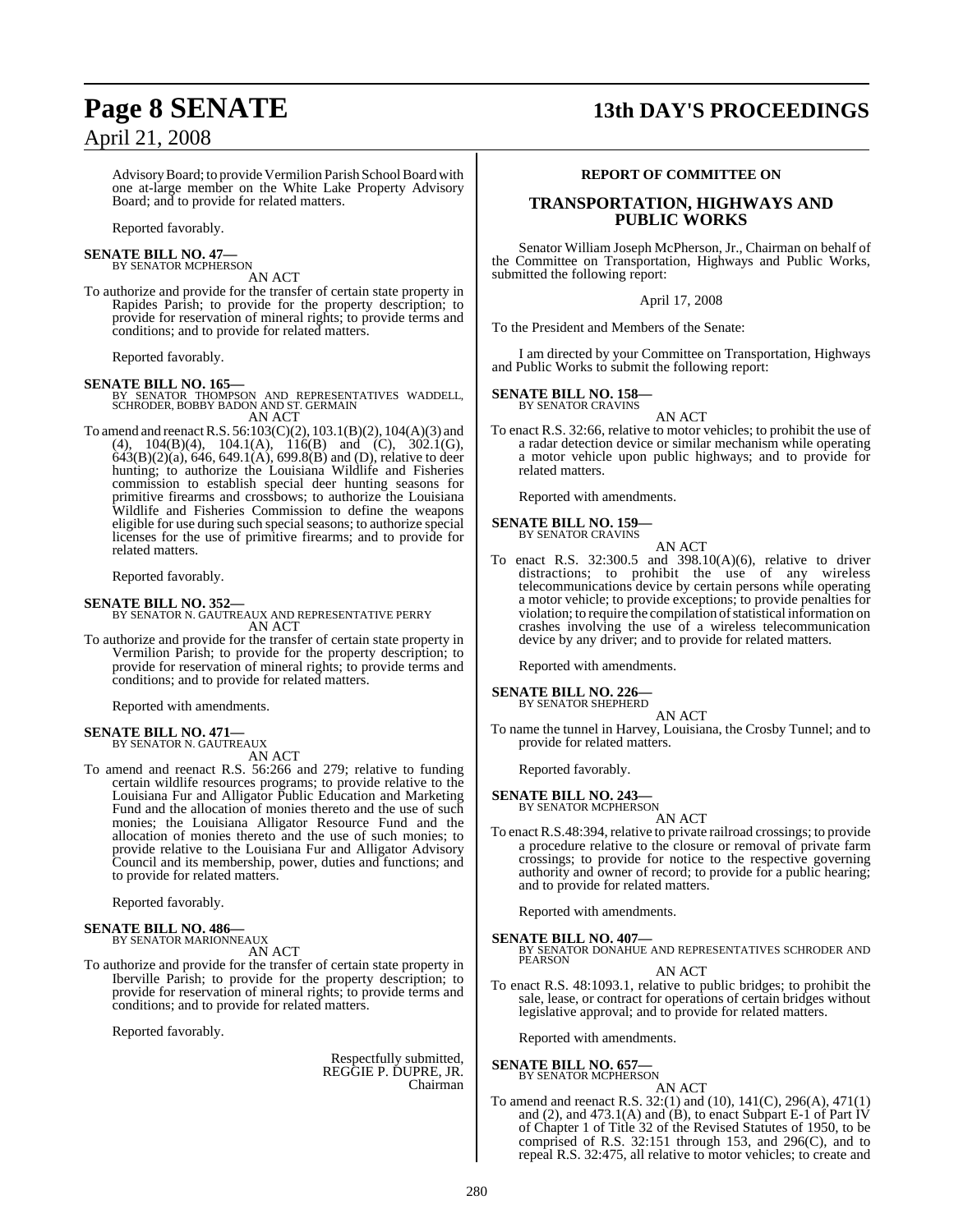# **13th DAY'S PROCEEDINGS Page 9 SENATE**

provide relative to the Open Roads Law; to provide for definitions; to provide relative to motor vehicles stopping, standing, or parking on state roadways and shoulder of roadways; to create and provide relative to the Instant Tow Dispatch Pilot Program and the Expedited Towing Pilot Program; to require submission of reports from pilot programs; to require removal of abandoned vehicles from roadways within a certain time; to repeal certain provisionsrelating to disposal of vehicles; and to provide for related matters.

Reported with amendments.

Respectfully submitted, JOE MCPHERSON Chairman

### **REPORT OF COMMITTEE ON**

### **RETIREMENT**

Senator D.A. "Butch" Gautreaux, Chairman on behalf of the Committee on Retirement, submitted the following report:

### April 21, 2008

To the President and Members of the Senate:

I am directed by your Committee on Retirement to submit the following report:

**SENATE CONCURRENT RESOLUTION NO. 1—**<br>BY SENATOR B. GAUTREAUX AND REPRESENTATIVE ROBIDEAUX<br>A CONCURRENT RESOLUTION

To authorize the board of trustees of the Teachers' Retirement System of Louisiana to grant a cost-of-living increase to eligible benefit recipients; to provide for the maximum amount of such increase; and to provide for an effective date.

Reported favorably.

- **SENATE BILL NO. 27—** BY SENATOR B. GAUTREAUX AN ACT
- To amend and reenact R.S. 11:292, 570, 930, 951.3, 952.3, 1378, 1905, 3014, 3051, 3111, 3140, 3198, 3229, 3321(A), 3345, 3389, 3408, 3440, 3470, 3513, 3608(A), 3691, 3770, 3800, and 3823, andR.S. 13:3881(D)(1), relative to garnishment or seizure of pension or retirement benefits; to provide for garnishment or seizure of benefits from public retirement or pension systems, plans, or funds; to provide relative to the applicability of certain court orders to such benefits; to provide for garnishment or seizure of such benefits to pay any fine or restitution ordered for certain felony convictions associated with service as an elected official; to provide for an effective date; and to provide for related matters.

Reported with amendments.

**SENATE BILL NO. 42—** BY SENATOR B. GAUTREAUX AND REPRESENTATIVE ROBIDEAUX AN ACT

To amend and reenactR.S. 11:102(B)(3)(introductory paragraph) and (d)(introductory paragraph), (i), (ii), (iii), and (iv) and to enact R.S. 11:102(B)(3)(d)(viii), relative to employer contributions for the State Police Pension and Retirement System; to provide for the annual amortization payments to the system; to specify that the amortization period for certain changes, gains, and losses shall be thirty years from the year in which the change, gain, or loss occurs; to provide for amortization of outstanding balances of previously established amortization bases; to provide for level dollar payments; to provide for an effective date; and to provide for related matters.

Reported favorably.

### **SENATE BILL NO. 99—**

BY SENATOR B. GAUTREAUX AN ACT

To amend and reenact R.S. 11:1733(C) and to enact R.S. 11:1903(C)(3), relative to employer contributions of certain statewide retirement systems; to prohibit the transfer of employer contributions from the Municipal Employees' Retirement System and from the Parochial Employees' Retirement System; to provide an exception to such prohibition for the transfer of funds from either system in association with the transfer of a member's service credit from such system to another public retirement or pension system, plan, or fund; to provide for an effective date; and to provide for related matters.

Reported favorably.

## **SENATE BILL NO. 120—** BY SENATOR B. GAUTREAUX

AN ACT

To enact R.S. 11:1456.1 and 1456.2 and to repeal R.S. 11:1456, relative to the Assessors' Retirement Fund; to create the Back-Deferred Retirement Option Program; to provide for eligibility, procedures for application, and calculation of benefits of such program; to provide for rescission of participation in the Deferred Retirement Option Plan; to provide for effective dates; and to provide for related matters.

Reported with amendments.

Respectfully submitted, D.A. "BUTCH" GAUTREAUX Chairman

### **Rules Suspended**

Senator Gray asked for and obtained a suspension of the rules for the purpose of advancing to the order of

### **Senate Current Resolutions on Third Reading and Final Passage**

The following Senate Current Resolutions on Third Reading and Final Passage were taken up and acted upon as follows:

## **SENATE CONCURRENT RESOLUTION NO. 16—** BY SENATOR GRAY

- A CONCURRENT RESOLUTION
- To suspend until sixty days after final adjournment of the 2008 Regular Session of the Legislature certain provisions of R.S.  $40:2116(J)(1)$  and R.S.  $40:2116(J)(1)(c)$ , relative to the date upon which the facility need review approval for licensed nursing homes and intermediate care facilities for people with developmental disabilities (ICF/DD) which were located in an area which was affected by an executive order or proclamation of emergency or disaster will be deemed terminated, expired, or revoked.

On motion of Senator Gray, the resolution was read by title and returned to the Calendar, subject to call.

### **Mr. President in the Chair**

### **Rules Suspended**

Senator Broome asked for and obtained a suspension of the rules for the purpose of taking up at this time.

### **Senate Bills and Joint Resolutions on Third Reading and Final Passage**

The following Senate Bills and Joint Resolutions on Third Reading and Final Passage were taken up and acted upon as follows:

# April 21, 2008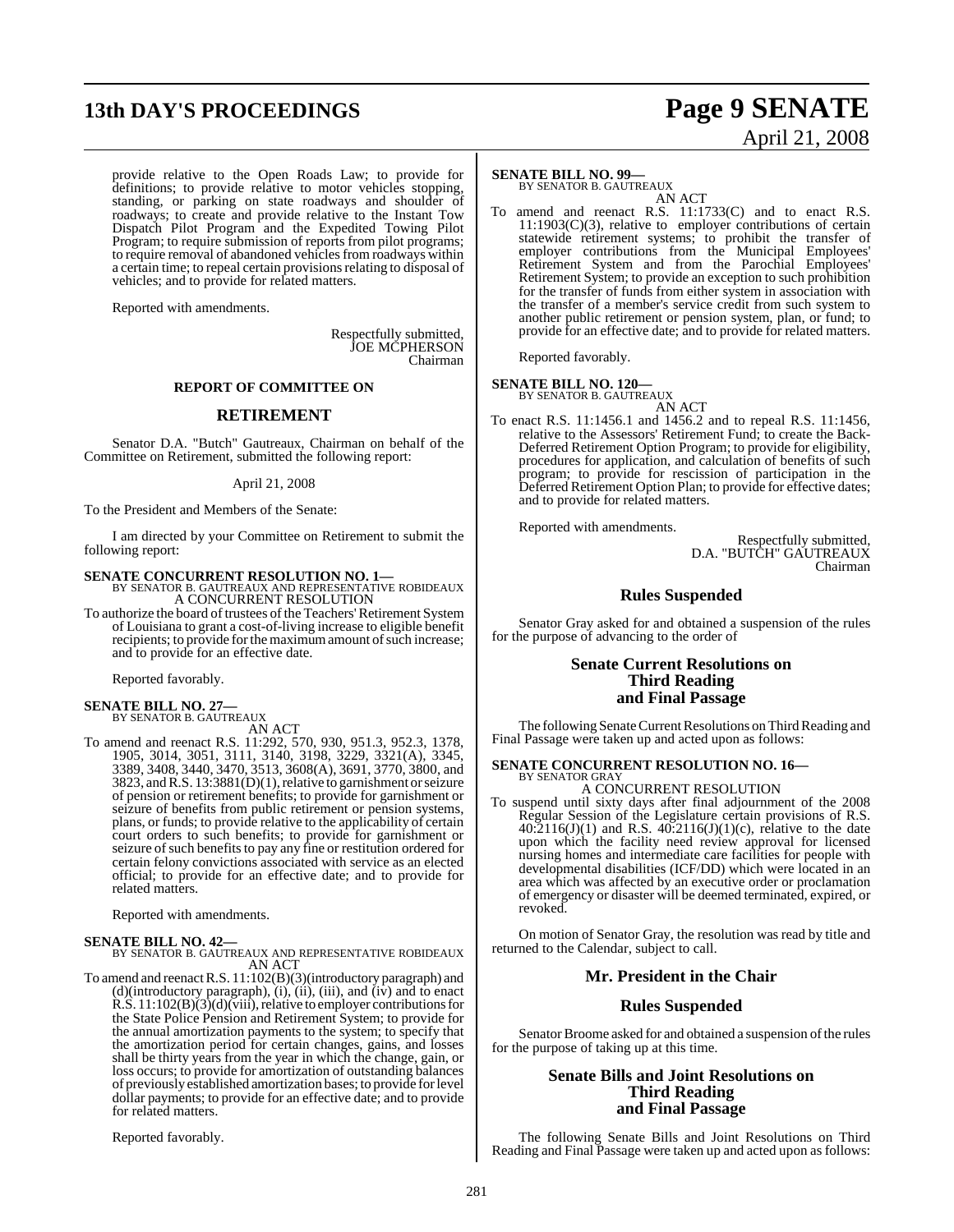### **SENATE BILL NO. 493—** BY SENATOR MCPHERSON

AN ACT

To enact R.S. 44:23.1, relative to records of safety sensitive infrastructure of the Department of Transportation and Development; and to provide for related matters.

### **Floor Amendments Sent Up**

Senator McPherson sent up floor amendments which were read.

### **SENATE FLOOR AMENDMENTS**

Amendments proposed by Senator McPherson to Engrossed Senate Bill No. 493 by Senator McPherson

AMENDMENT NO. 1

On page 1, line 2, change "records of safety sensitive infrastructure" to "certain records"

AMENDMENT NO. 2

On page 1, lines 6 and 7, change "**safety sensitive infrastructure**" to "**sensitive security information or critical infrastructure information**"

AMENDMENT NO. 3

On page 1, lines 8 and 9, change "**safety sensitive infrastructure**" to "**sensitive security information or critical infrastructure information pursuant to federal law and regulations**"

On motion of Senator McPherson, the amendments were adopted.

The bill was read by title. Senator McPherson moved the final passage of the amended bill.

### **ROLL CALL**

The roll was called with the following result:

### YEAS

| Mr. President | Erdey       | Michot          |
|---------------|-------------|-----------------|
| Adley         | Gautreaux B | Mount           |
| Alario        | Gautreaux N | Murray          |
| Amedee        | Gray        | <b>Nevers</b>   |
| <b>Broome</b> | Hebert      | Ouinn           |
| Cassidy       | Heitmeier   | Riser           |
| Cheek         | Jackson     | Scalise         |
| Cravins       | Kostelka    | Shaw            |
| Crowe         | LaFleur     | Shepherd        |
| Donahue       | Long        | Smith           |
| Dorsey        | Marionneaux | <b>Thompson</b> |
| Duplessis     | Martiny     | Walsworth       |
| Dupre         | McPherson   |                 |
| Total - 38    |             |                 |
|               | <b>NAYS</b> |                 |
| Total - 0     |             |                 |
|               | ABSENT      |                 |

Morrish

Total - 1

The Chair declared the amended bill was passed, ordered reengrossed, and sent to the House. Senator McPherson moved to reconsider the vote by which the bill was passed and laid the motion on the table.

## **Page 10 SENATE 13th DAY'S PROCEEDINGS**

### **SENATE BILL NO. 503—**

BY SENATOR MCPHERSON

AN ACT To enact R.S. 48:282 and to repeal R.S. 30:2534, relative to adopt-aroad program; to authorize the Department of Transportation and Development to establish the adopt-a-road program; to repeal the adopt-a-road program in the Department of Environmental Quality; and to provide for related matters.

### **Floor Amendments Sent Up**

Senator McPherson sent up floor amendments which were read.

### **SENATE FLOOR AMENDMENTS**

Amendments proposed by Senator McPherson to Engrossed Senate Bill No. 503 by Senator McPherson

AMENDMENT NO. 1 On page 1, lines 2 and 7, change "282" to "283"

AMENDMENT NO. 2 On page 1, line 8, change "**282**" to "**283**"

On motion of Senator McPherson, the amendments were adopted.

The bill was read by title. Senator McPherson moved the final passage of the amended bill.

## **ROLL CALL**

The roll was called with the following result:

### YEAS

| Mr. President<br>Adley<br>Alario<br>Amedee<br>Broome<br>Cassidy<br>Cheek<br>Cravins<br>Crowe<br>Donahue<br>Dorsey<br>Duplessis<br>Dupre<br>Total - 38 | Erdey<br>Gautreaux B<br>Gautreaux N<br>Gray<br>Hebert<br>Heitmeier<br>Jackson<br>Kostelka<br>LaFleur<br>Long<br>Marionneaux<br>Martiny<br>McPherson<br><b>NAYS</b> | Michot<br>Mount<br>Murray<br><b>Nevers</b><br>Ouinn<br>Riser<br>Scalise<br>Shaw<br>Shepherd<br>Smith<br>Thompson<br>Walsworth |
|-------------------------------------------------------------------------------------------------------------------------------------------------------|--------------------------------------------------------------------------------------------------------------------------------------------------------------------|-------------------------------------------------------------------------------------------------------------------------------|
| Total - 0                                                                                                                                             |                                                                                                                                                                    |                                                                                                                               |

ABSENT

Morrish

Total - 1

The Chair declared the amended bill was passed, ordered reengrossed, and sent to the House. Senator McPherson moved to reconsider the vote by which the bill was passed and laid the motion on the table.

### **SENATE BILL NO. 525—** BY SENATOR ERDEY

AN ACT

To enact R.S. 38:84(C), relative to authorization to comply with the federal flood insurance act; to require that parishes and municipalities participate in and comply with federal flood plain management and flood insurance programs before construction of local flood protection or storm damage reduction projects; and to provide for related matters.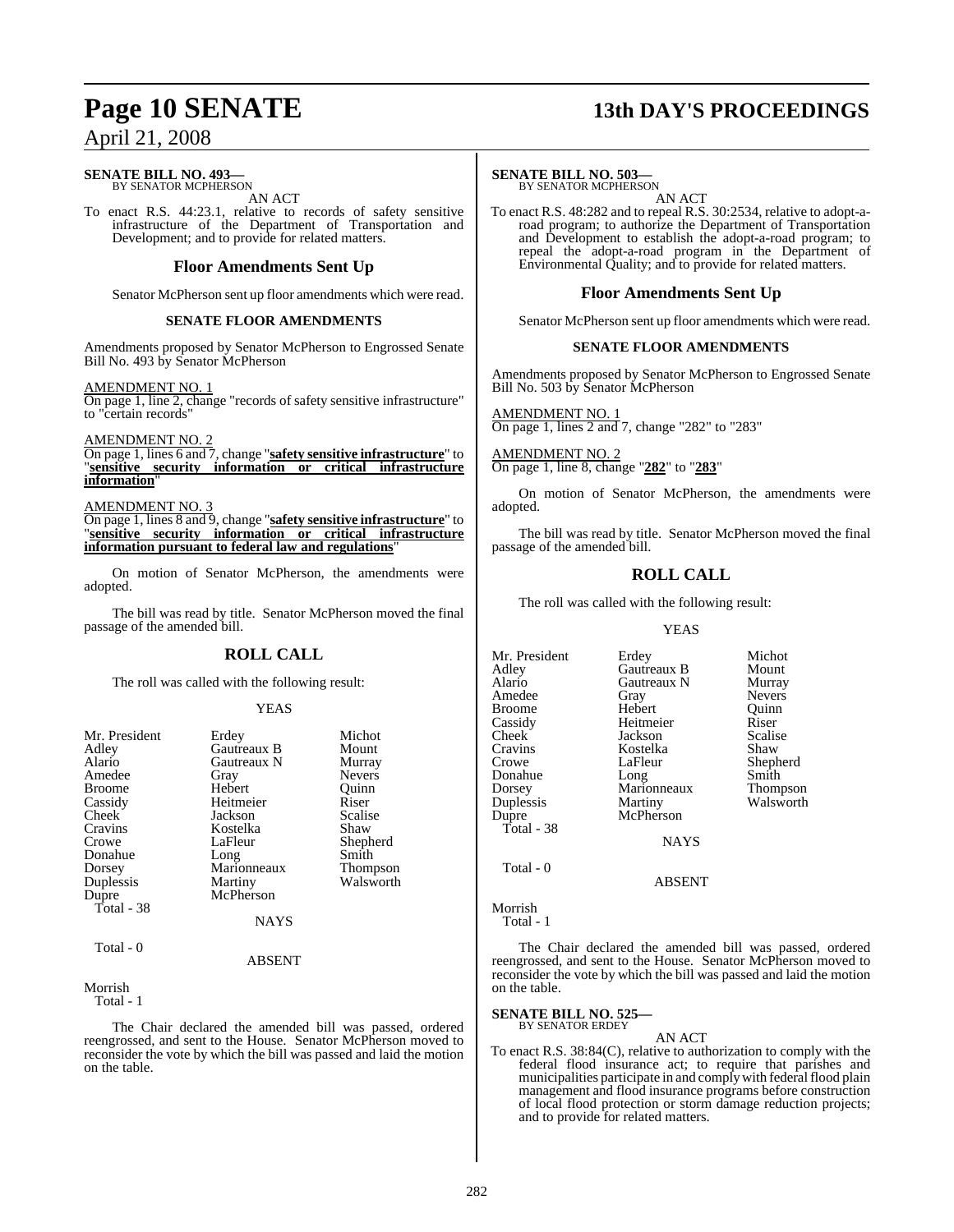## **13th DAY'S PROCEEDINGS Page 11 SENATE**

The bill was read by title. Senator Erdey moved the final passage of the bill.

### **ROLL CALL**

The roll was called with the following result:

### YEAS

| Mr. President | Erdey       | Michot          |
|---------------|-------------|-----------------|
| Adley         | Gautreaux B | Mount           |
| Alario        | Gautreaux N | Murray          |
| Amedee        | Gray        | <b>Nevers</b>   |
| <b>Broome</b> | Hebert      | Ouinn           |
| Cassidy       | Heitmeier   | Riser           |
| Cheek         | Jackson     | Scalise         |
| Cravins       | Kostelka    | Shaw            |
| Crowe         | LaFleur     | Shepherd        |
| Donahue       | Long        | Smith           |
| Dorsey        | Marionneaux | <b>Thompson</b> |
| Duplessis     | Martiny     | Walsworth       |
| Dupre         | McPherson   |                 |
| Total - 38    |             |                 |
|               | NAYS        |                 |
|               |             |                 |

Total - 0

ABSENT

Morrish

Total - 1

The Chair declared the bill was passed and sent to the House. Senator Erdey moved to reconsider the vote by which the bill was passed and laid the motion on the table.

## **SENATE BILL NO. 528—** BY SENATOR MICHOT

AN ACT

To amend and reenact R.S. 47:9029(B), relative to the Compulsive and Problem Gaming Fund; to provide that the treasurer shall annually transfer five hundred thousand dollars from the Louisiana Lottery Proceeds Fund to the Compulsive and Problem Gaming Fund; and to provide for related matters.

The bill was read by title. Senator Michot moved the final passage of the bill.

### **ROLL CALL**

The roll was called with the following result:

### YEAS

| Mr. President<br>Adley<br>Alario<br>Amedee<br><b>Broome</b><br>Cassidy<br>Cheek<br>Cravins<br>Crowe<br>Donahue<br>Dorsey<br>Duplessis<br>Dupre<br>Total - 38 | Erdey<br>Gautreaux B<br>Gautreaux N<br>Gray<br>Hebert<br>Heitmeier<br>Jackson<br>Kostelka<br>LaFleur<br>Long<br>Marionneaux<br>Martiny<br>McPherson<br><b>NAYS</b> | Michot<br>Mount<br>Murray<br><b>Nevers</b><br>Ouinn<br>Riser<br>Scalise<br>Shaw<br>Shepherd<br>Smith<br>Thompson<br>Walsworth |
|--------------------------------------------------------------------------------------------------------------------------------------------------------------|--------------------------------------------------------------------------------------------------------------------------------------------------------------------|-------------------------------------------------------------------------------------------------------------------------------|
| Total - 0                                                                                                                                                    | <b>ABSENT</b>                                                                                                                                                      |                                                                                                                               |
| Morrish                                                                                                                                                      |                                                                                                                                                                    |                                                                                                                               |

Total - 1

# April 21, 2008

The Chair declared the bill was passed and sent to the House. Senator Michot moved to reconsider the vote by which the bill was passed and laid the motion on the table.

## **SENATE BILL NO. 575—** BY SENATOR MICHOT

AN ACT

To amend and reenact R.S. 39:98.4(C)(2), relative to the Louisiana Fund; to provide relative to the date for submission of the governor's plan of expenditures from such fund; to change such date; and to provide for related matters.

The bill was read by title. Senator Michot moved the final passage of the bill.

### **ROLL CALL**

The roll was called with the following result:

### YEAS

| Mr. President | Erdey       | Michot        |
|---------------|-------------|---------------|
| Adley         | Gautreaux B | Mount         |
| Alario        | Gautreaux N | Murray        |
| Amedee        | Gray        | <b>Nevers</b> |
| Broome        | Hebert      | Ouinn         |
| Cassidy       | Heitmeier   | Riser         |
| Cheek         | Jackson     | Scalise       |
| Cravins       | Kostelka    | Shaw          |
| Crowe         | LaFleur     | Shepherd      |
| Donahue       | Long        | Smith         |
| Dorsey        | Marionneaux | Thompson      |
| Duplessis     | Martiny     | Walsworth     |
| Dupre         | McPherson   |               |
| Total - 38    |             |               |
|               | <b>NAYS</b> |               |
| Total - 0     |             |               |
|               | ABSENT      |               |

Morrish

Total - 1

The Chair declared the bill was passed and sent to the House. Senator Michot moved to reconsider the vote by which the bill was passed and laid the motion on the table.

### **SENATE BILL NO. 612—**

BY SENATORS CHAISSON, NEVERS, RISER, SCALISE, THOMPSON AND WALSWORTH AND REPRESENTATIVES HONEY AND TUCKER AN ACT

To amend and reenact R.S. 23:1, 2, 3, 4, 5, 6, 7, 8, 9, 10, 11, 12, 14(A), 15, 16, 71, 72, 73(A)(1)(introductory paragraph) and (2), (B),(C),(D), and (E)(2), 74, 75(D), 76(C), 1472(1), 2042, 2043, 2044, 2045, 2046, 2047(A), 2048 through 2056, 2061, 2062, 2063, 2065, 2066, 2067, 2069(A),2070, 2091(A), (B)(introductory paragraph) and (8), and (C), 2092, 2100, 2151(A), (B), and (E), 2152, 2153, 2191, and 2192, and R.S. 36:3(2), (3), (4), (6), and (7), 4(A)(6) and (B)(1), and 8(E)(1), 301, 302, 303, 304, 305, 306, 307, 308(A) and (D), 309(B), (C)(introductory paragraph) and (4), (D), (E), and (F), 310(A), and 313, to enact R.S. 23:17, 18, 19, 20, 33, 34, 73(A)(1)(d), 75(E), 77, 78, 2193 through 2213 and R.S. 36:8(E)(2)(j), and to repeal R.S. 23:2061(8), 2064, 2068, 2093, 2094, 2095, 2096, 2097, 2098, 2099, and 2192 and R.S. 36:4(B)(14), 310, 311, 312, relative to the Department of Labor; to change the name of the Department of Labor to the Louisiana Workforce Commission; to provide for the creation of the commission; to provide for the executive director of the commission; to establish the purpose of the commission; to establish the powers and duties of the commission; to provide for employee performance evaluations; to require the integration of certain workforce development programs; to provide for client accessibility; to authorize the executive director to delegate certain functions; to require the design and implementation of a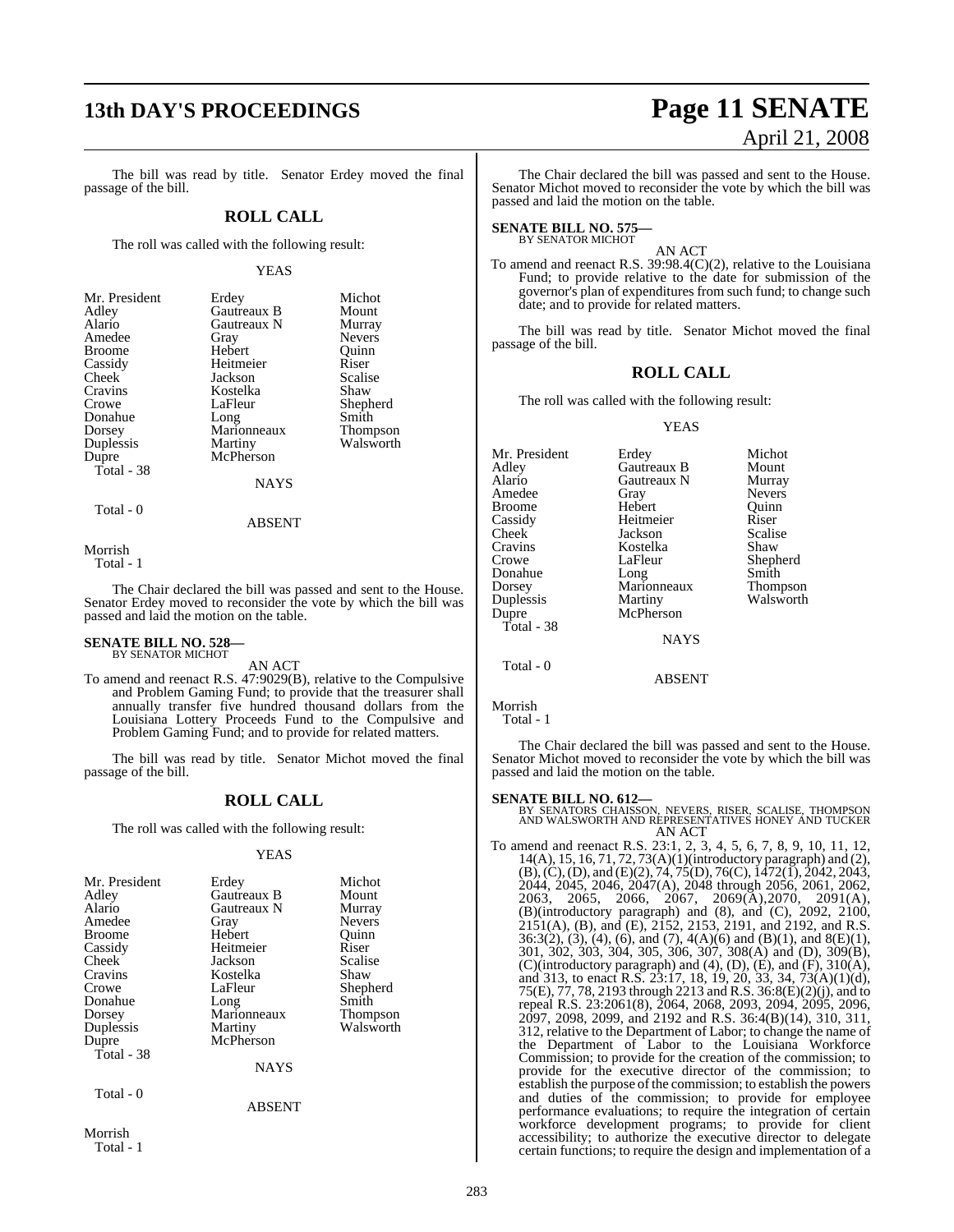plan for workforce training and services; to provide for the administration of funding; to provide relative to block grants for local workforce development areas; to establish legislative intent; to provide for definitions; to require the maintenance of a comprehensive labor market information system; to require entities to cooperate with the commission; to provide for the availability of consumer information; to provide with respect to data exchange; to provide for the Occupational Forecasting Conference and its duties; to provide for the development and management of workforce system information resources; to change the name of the Louisiana Workforce Commission to the Louisiana Workforce Investment Council and to establish its purposes; to provide for the membership of the council; to provide procedures to select the chairman and vice chairman; to provide for the terms of the membership; to authorize the removal of members under certain circumstances; to provide for designees of the council members; to establish the goals of the commission; to require the adoption of a strategic plan; to establish the duties and functions of the council; to establish the organizational structure of the council; to provide for workforce investment boards; to authorize the governor to designate workforce development areas; to authorize the creation of local workforce development boards; to provide for the training for local workforce development board members; to authorize the governor to certify boards; to provide the membership of boards; to provide for the removal of workforce investment board members; to provide for the responsibilities of the board; to establish the board's duties; to provide for the components of the local workforce development system; to require the adoption of local and regional workforce development plans; to require the adoption of a budget; to require the submission of a report; to require approval of the board's fiscal agent; to provide for contracting service delivery; to provide relative to conflicts of interests; to provide for the eligibility of incentives and waivers; to allow the application for nonprofit status; to authorize the employment of staff; to include the Louisiana Workforce Commission as a department within the executive branch of government; to provide for its officers, duties and offices; and to provide for related matters.

### **Motion**

On motion of Senator Chaisson, Senate Bill No. 612 was made Special Order of the Day No. 1 on Wednesday, April 23, 2008, immediately following the Morning Hour.

### **SENATE BILL NO. 653—** BY SENATOR DUPLESSIS

AN ACT

To amend and reenact R.S. 24:31.4(A) and (C) and 31.5, relative to the legislature; to provide with respect to the funds available for legislative assistants of members of the legislature; to provide for additional office clerical staff for senators; and to provide for related matters.

### **Floor Amendments Sent Up**

Senator Marionneaux sent up floor amendments which were read.

### **SENATE FLOOR AMENDMENTS**

Amendments proposed by Senator Marionneaux on behalf of the Legislative Bureau to Engrossed Senate Bill No. 653 by Senator Duplessis

AMENDMENT NO. 1

On page 3, line 5, following "**staff**" insert "**members**"

AMENDMENT NO. 2

On page 3, line 23, following "**Consumers**" and before line 24 insert "**:**"

## **Page 12 SENATE 13th DAY'S PROCEEDINGS**

AMENDMENT NO. 3

On page 4, line 5, following "**staff**" insert "**member**"

AMENDMENT NO. 4 On page 4, line 8, following "**staff**" insert "**member**"

AMENDMENT NO. 5 On page 4, line 10, following "**staff**" insert "**member**"

AMENDMENT NO. 6 On page 4, line 13, following "**staff**" insert "**member**"

AMENDMENT NO. 7 On page 4, line 16, following "**staff**" insert "**member**"

AMENDMENT NO. 8 On page 4, line 20, following "**staff**" insert "**member**"

AMENDMENT NO. 9 On page 4, line 22, following "**staff**" insert "**member**"

AMENDMENT NO. 10 On page 4, line 25, following "**staff**" insert "**member**"

AMENDMENT NO. 11 On page 5, line 11, following "**staff**" insert "**member**"

AMENDMENT NO. 12 On page 5, line 24, following "**staff**" insert "**member**"

AMENDMENT NO. 13 On page 5, line 29, following "**staff**" insert "**member**"

On motion of Senator Marionneaux, the amendments were adopted.

### **Floor Amendments Sent Up**

Senator Duplessis sent up floor amendments which were read.

### **SENATE FLOOR AMENDMENTS**

Amendments proposed by Senator Duplessis to Engrossed Senate Bill No. 653 by Senator Duplessis

AMENDMENT NO. 1 On page 6, line 5, change "January 1, 2009" to "July 1, 2008"

On motion of Senator Duplessis, the amendments were adopted.

### **Floor Amendments Sent Up**

Senator Shepherd sent up floor amendments which were read.

### **SENATE FLOOR AMENDMENTS**

Amendments proposed by Senator Shepherd to Engrossed Senate Bill No. 653 by Senator Duplessis

AMENDMENT NO. 1 On page 2 delete lines 21 thru 29

| AMENDMENT NO. 2                                             |         |
|-------------------------------------------------------------|---------|
| On page 2, delete lines 21 and 29 and insert the following: |         |
| "Base                                                       | \$3,500 |
| First                                                       | 3.583   |
| <b>Second</b>                                               | 3.669   |
| <b>Third</b>                                                |         |
| Fourth                                                      | 3.852   |
| Fifth                                                       | 3.950   |
| Sixth                                                       |         |
| Seventh                                                     |         |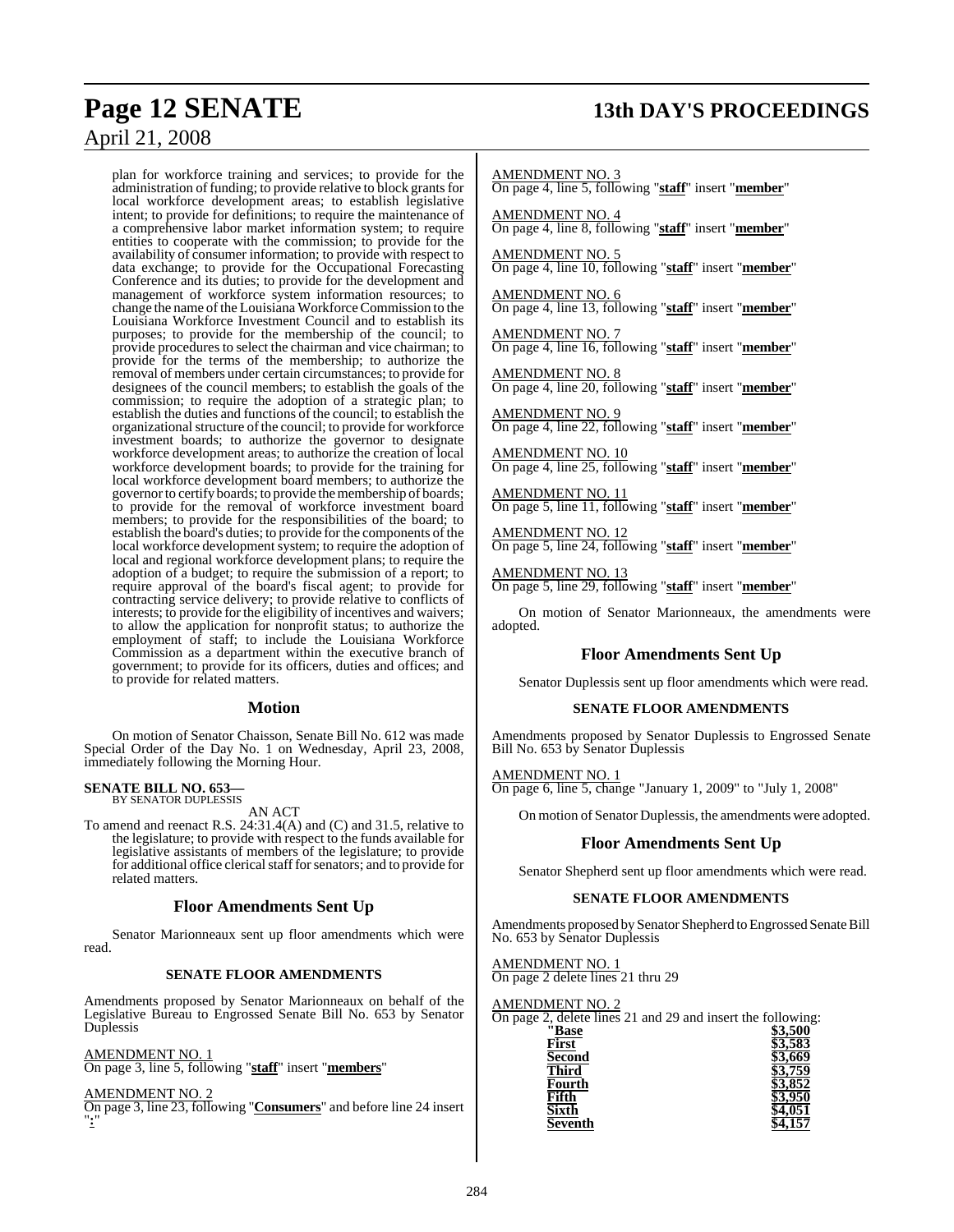## **13th DAY'S PROCEEDINGS Page 13 SENATE**

# April 21, 2008

**Eighth \$4,267 Ninth \$4,381 Maximum \$4,500**"

AMENDMENT NO. 3 On page 3, delete lines 1 and 2

### AMENDMENT NO. 4

| On page 3, delete lines 10 thru 20 and insert the following: |                               |
|--------------------------------------------------------------|-------------------------------|
| "STEP                                                        | <b>MONTHLY SALARY</b>         |
| Base                                                         | \$3,500<br><del>\$2,000</del> |
| First                                                        | \$3,583                       |
| Second                                                       | 83.669                        |
| Third                                                        | \$3.759                       |
| Fourth                                                       | 3,852<br><del>2.352</del>     |
| Fifth                                                        | z.430                         |
| Sixth                                                        |                               |
| Seventh                                                      |                               |
| Eighth                                                       |                               |
| Ninth                                                        |                               |
| Maximum                                                      |                               |
|                                                              |                               |

On motion of Senator Shepherd, the amendments were adopted.

### **Floor Amendments Sent Up**

Senator Duplessis sent up floor amendments which were read.

### **SENATE FLOOR AMENDMENTS**

Amendments proposed by Senator Duplessis to Engrossed Senate Bill No. 653 by Senator Duplessis

AMENDMENT NO. 1

Delete Senate Floor Amendments Nos. 1 through 4 proposed by Senator Shepherd and adopted by the Senate on April 21, 2008.

On motion of Senator Duplessis, the amendments were adopted.

The bill was read by title. Senator Duplessis moved the final passage of the amended bill.

### **ROLL CALL**

The roll was called with the following result:

### YEAS

| Mr. President<br>Adley<br>Alario<br>Amedee<br><b>Broome</b><br>Cheek<br>Cravins<br>Donahue<br>Dorsey<br>Duplessis<br>Dupre<br>Total $-33$ | Erdey<br>Gautreaux B<br>Gautreaux N<br>Gray<br>Hebert<br>Heitmeier<br>Jackson<br>Kostelka<br>LaFleur<br>Long<br>Marionneaux<br><b>NAYS</b> | Martiny<br>Michot<br>Murray<br><b>Nevers</b><br>Ouinn<br>Riser<br>Shaw<br>Shepherd<br>Smith<br><b>Thompson</b><br>Walsworth |
|-------------------------------------------------------------------------------------------------------------------------------------------|--------------------------------------------------------------------------------------------------------------------------------------------|-----------------------------------------------------------------------------------------------------------------------------|
| Cassidy<br>Crowe<br>Total - 5                                                                                                             | McPherson<br>Mount<br><b>ABSENT</b>                                                                                                        | Scalise                                                                                                                     |

Morrish Total - 1

The Chair declared the amended bill was passed, ordered reengrossed, and sent to the House. Senator Duplessis moved to reconsider the vote by which the bill was passed and laid the motion on the table.

### **SENATE BILL NO. 676—** BY SENATOR LAFLEUR

AN ACT

To enact R.S. 56:1685.2, relative to state preservation areas; to name the visitor center at the Louisiana State Arboretum State Preservation Area; and to provide for related matters.

The bill was read by title. Senator LaFleur moved the final passage of the bill.

### **ROLL CALL**

The roll was called with the following result:

YEAS

| Mr. President | Erdey       | Michot          |
|---------------|-------------|-----------------|
| Adley         | Gautreaux B | Mount           |
| Alario        | Gautreaux N | Murray          |
| Amedee        | Gray        | <b>Nevers</b>   |
| <b>Broome</b> | Hebert      | Ouinn           |
| Cassidy       | Heitmeier   | Riser           |
| Cheek         | Jackson     | Scalise         |
| Cravins       | Kostelka    | Shaw            |
| Crowe         | LaFleur     | Shepherd        |
| Donahue       | Long        | Smith           |
| Dorsey        | Marionneaux | <b>Thompson</b> |
| Duplessis     | Martiny     | Walsworth       |
| Dupre         | McPherson   |                 |
| Total - 38    |             |                 |
|               | <b>NAYS</b> |                 |

Total - 0

Morrish

Total - 1

The Chair declared the bill was passed and sent to the House. Senator LaFleur moved to reconsider the vote by which the bill was passed and laid the motion on the table.

AN ACT

ABSENT

## **SENATE BILL NO. 678—** BY SENATOR ADLEY

To enact Subpart P of Part II-A of Subtitle I of Title 39 of the Louisiana Revised Statues of 1950, to be comprised of R.S. 39:100.71, relative to the FEMA Mobile Home Reimbursement Fund; to provide for the deposit and credit of certain money to the fund; to require appropriations for refunding certain tax, penalty, and interest paid on certain mobile or manufactured homes; and to provide for related matters.

### **Floor Amendments Sent Up**

Senator Adley sent up floor amendments which were read.

### **SENATE FLOOR AMENDMENTS**

Amendments proposed by Senator Adley to Engrossed Senate Bill No. 678 by Senator Adley

AMENDMENT NO. 1

On page 2, line 2, between "**Agency**" and "**and**" insert "**, referred to in this Subpart as "FEMA,"**"

AMENDMENT NO. 2

On page 2, line 6, change "**the Federal Emergency Management Agency**" to "**FEMA**"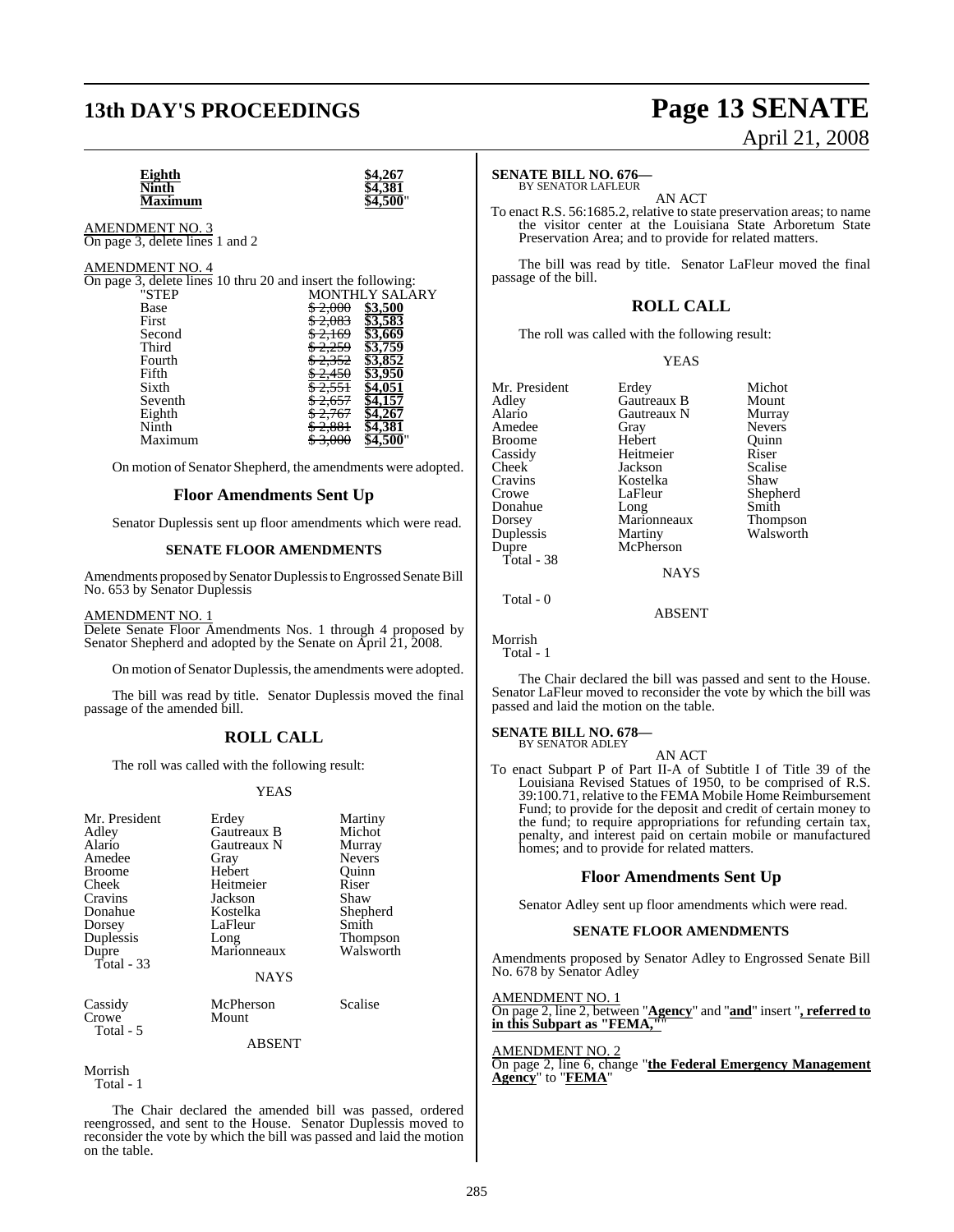## **Page 14 SENATE 13th DAY'S PROCEEDINGS**

AMENDMENT NO. 3

On page 3, lines 3 and 4, change "**the Federal Emergency Management Agency**" to "**FEMA**"

On motion of Senator Adley, the amendments were adopted.

### **Floor Amendments Sent Up**

Senator Adley sent up floor amendments which were read.

### **SENATE FLOOR AMENDMENTS**

Amendments proposed by Senator Adley to Engrossed Senate Bill No. 678 by Senator Adley

AMENDMENT NO. 1 On page 2, line 1, after "**homes**" insert: "**provided**"

AMENDMENT NO. 2

On page 2, line 2, after "**Agency**" delete the remainder of the line, and insert: "**or the General Services Administration (GSA) and used or**"

AMENDMENT NO. 3 On page 2, line 3, after "**housing**" insert "**and returned thereafter to such agencies**"

AMENDMENT NO. 4 On page 2, line 6, after "**Agency**" insert: "**or the General Services Administration (GSA)**"

AMENDMENT NO. 5 On page 2, line 8, after "**Section**" insert "**and returned thereafter to such agencies**"

AMENDMENT NO. 6 On page 3, line 4, after "**Agency**" insert: "**or the General Services Administration (GSA)**"

AMENDMENT NO. 7

On page 3, line 5, after "**housing**" insert "**and returned thereafter to such agencies**"

On motion of Senator Adley, the amendments were adopted.

### **Floor Amendments Sent Up**

Senator Adley sent up floor amendments which were read.

### **SENATE FLOOR AMENDMENTS**

Amendments proposed by Senator Adley to Engrossed Senate Bill No. 678 by Senator Adley

AMENDMENT NO. 1 On page 2, line 2, after "**Agency**" insert "**or the General Services Administration**"

AMENDMENT NO. 2 On page 2, line 2, after "**FEMA**" insert "**or the General Services Administration**"

AMENDMENT NO. 3 On page 2, line 6, after "**Agency**" insert "**or the General Services Administration**"

### AMENDMENT NO. 4

On page 3, line 4, after "**Agency**" insert "**or the General Services Administration**"

On motion of Senator Adley, the amendments were adopted.

The bill was read by title. Senator Adley moved the final passage of the amended bill.

## **ROLL CALL**

The roll was called with the following result:

### YEAS

| Mr. President | Erdey           | Michot        |
|---------------|-----------------|---------------|
| Adley         | Gautreaux B     | Mount         |
| Alario        | Gautreaux N     | Murray        |
| Amedee        | Gray            | <b>Nevers</b> |
| <b>Broome</b> | Hebert          | Ouinn         |
| Cassidy       | Heitmeier       | Riser         |
| Cheek         | Jackson         | Scalise       |
| Cravins       | Kostelka        | Shaw          |
| Crowe         | LaFleur         | Shepherd      |
| Donahue       | Long            | Smith         |
| Dorsey        | Marionneaux     | Thompson      |
| Duplessis     | Martiny         | Walsworth     |
| Dupre         | McPherson       |               |
| Total - 38    |                 |               |
|               | <b>ATA SZCI</b> |               |

**NAYS** 

ABSENT

Total - 0

Morrish Total - 1

The Chair declared the amended bill was passed, ordered reengrossed, and sent to the House. Senator Adley moved to reconsider the vote by which the bill was passed and laid the motion on the table.

### **SENATE BILL NO. 38—** BY SENATOR GRAY

AN ACT

To amend and reenact Children's Code Articles 834, 834.1(A)(Introductory Paragraph), (B), and (C), 835(A) and (C)(Introductory Paragraph), 836, 837(B) (Introductory Paragraph), (C)(Introductory Paragraph), (D)(Introductory Paragraph), and  $(F)(3)$ , 837.1(A)(1), 838(A) and (B), and 869 and to enact Children's Code Articles 305(E), 869.1, 869.2, and 869.3, relative to competency commissions and sanity commissions; to provide for future proceedings in the case of a child, when a sanity or competency commission is ordered; to provide for the appointment of the competency commission, its composition and its authority; to provide for the documentation to be provided to the commission; to provide for the filing and content of the commission's report; to provide for the contradictory hearing to determine competency and for the admissibility of the commission's report and testimony by the commissioners; to provide for the procedure after determination of capacity and the burden of proof; to provide for restoration service providers; to provide for the procedure when capacity is regained; to provide forthe appointment of a sanity commission; to provide for the commission's composition, qualifications and authority; to provide for the documents which shall be provided to the commission; to provide for the content and filing of the commission's report; to provide for an effective date; and to provide for related matters.

### **Floor Amendments Sent Up**

Senator Marionneaux sent up floor amendments which were read.

### **SENATE FLOOR AMENDMENTS**

Amendments proposed by Senator Marionneaux on behalf of the Legislative Bureau to Engrossed Senate Bill No. 38 by Senator Gray

### AMENDMENT NO. 1

On page 3, line 5, following "**psychologists**" and before the end of the line, delete "**,or**" and on line 6, delete "**any combination thereof**"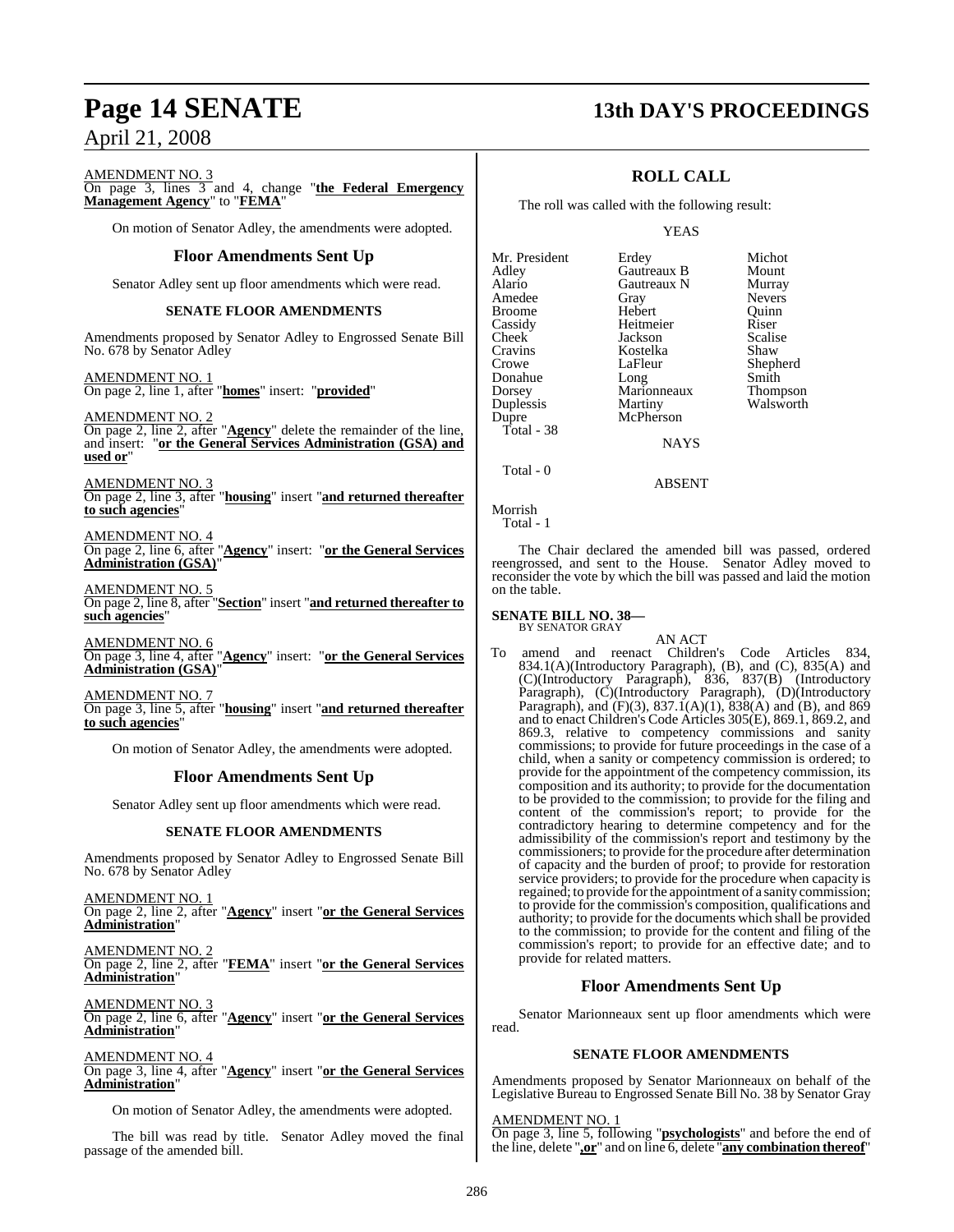### AMENDMENT NO. 2

On page 4, line 8,following "mental" and before "examination" insert "competency"

On motion of Senator Marionneaux, the amendments were adopted.

The bill was read by title. Senator Gray moved the final passage of the amended bill.

### **ROLL CALL**

The roll was called with the following result:

### YEAS

| Mr. President | Erdey              | Michot          |
|---------------|--------------------|-----------------|
| Adley         | <b>Gautreaux B</b> | Mount           |
|               |                    |                 |
| Alario        | Gautreaux N        | Murray          |
| Amedee        | Gray               | <b>Nevers</b>   |
| <b>Broome</b> | Hebert             | Ouinn           |
| Cassidy       | Heitmeier          | Riser           |
| Cheek         | Jackson            | Scalise         |
| Cravins       | Kostelka           | Shaw            |
| Crowe         | LaFleur            | Shepherd        |
| Donahue       | Long               | Smith           |
| Dorsey        | Marionneaux        | <b>Thompson</b> |
| Duplessis     | Martiny            | Walsworth       |
| Dupre         | McPherson          |                 |
| Total - 38    |                    |                 |
|               | <b>NAYS</b>        |                 |
| Total - 0     |                    |                 |
|               | <b>ABSENT</b>      |                 |

### Morrish

Total - 1

The Chair declared the amended bill was passed, ordered reengrossed, and sent to the House. Senator Gray moved to reconsider the vote by which the bill was passed and laid the motion on the table.

## **SENATE BILL NO. 57—** BY SENATOR MARTINY

### AN ACT

To amend and reenact R.S. 14:403.2 and to enact Chapter 14 of Title 15 of the Louisiana Revised Statutes of 1950, to be comprised of R.S. 15:1501 through 1511, relative to abuse and neglect of adults; to provide with respect to the failure to report incidents of adult abuse and the filing of false reports; to provide relative to acts of retaliation against persons who in good faith report suspected abuse or neglect of adults; to provide for immunities associated with good faith reporting; to provide for reporting of adult abuse and neglect, and the assignment, investigation, and disposition of such reports by appropriate state agencies; to provide penalties; and to provide for related matters.

The bill was read by title. Senator Martiny moved the final passage of the bill.

### YEAS

| Mr. President<br>Adley | Erdey<br>Gautreaux B | Michot<br>Mount |
|------------------------|----------------------|-----------------|
| Alario                 | Gautreaux N          | Murray          |
| Amedee                 | Gray                 | <b>Nevers</b>   |
| <b>Broome</b>          | Hebert               | Quinn           |
| Cassidy                | Heitmeier            | Riser           |
| <b>Cheek</b>           | Jackson              | Scalise         |
| Cravins                | Kostelka             | Shaw            |
| Crowe                  | LaFleur              | Smith           |

## **13th DAY'S PROCEEDINGS Page 15 SENATE** April 21, 2008

| Donahue<br>Dorsey<br>Duplessis<br>Dupre<br>Total - 37 | Long<br>Marionneaux<br>Martiny<br>McPherson<br><b>NAYS</b> | Thompson<br>Walsworth |
|-------------------------------------------------------|------------------------------------------------------------|-----------------------|
| Total - 0                                             | <b>ABSENT</b>                                              |                       |
| Morrish<br>Total - 2                                  | Shepherd                                                   |                       |

The Chair declared the bill was passed and sent to the House. Senator Martiny moved to reconsider the vote by which the bill was passed and laid the motion on the table.

### **SENATE BILL NO. 71—** BY SENATOR MARTINY

AN ACT

To enact the Code of Criminal Procedure Article 211.5, relative to arrest; to provide for the issuance of a summons in certain circumstances; to provide for exceptions; and to provide for related matters.

The bill was read by title. Senator Martiny moved the final passage of the bill.

### **ROLL CALL**

The roll was called with the following result:

### YEAS

| Mr. President<br>Adley<br>Alario<br>Amedee<br><b>Broome</b><br>Cassidy<br><b>Cheek</b><br>Cravins<br>Crowe<br>Donahue<br>Dorsey<br>Duplessis<br>Total - $36$<br>Total - 0 | Dupre<br>Erdey<br>Gautreaux B<br>Gautreaux N<br>Gray<br>Hebert<br>Heitmeier<br>Jackson<br>Kostelka<br>LaFleur<br>Long<br>Marionneaux<br><b>NAYS</b><br>ABSENT | Martiny<br>McPherson<br>Michot<br>Mount<br>Murray<br><b>Nevers</b><br>Ouinn<br>Riser<br>Shaw<br>Smith<br>Thompson<br>Walsworth |
|---------------------------------------------------------------------------------------------------------------------------------------------------------------------------|---------------------------------------------------------------------------------------------------------------------------------------------------------------|--------------------------------------------------------------------------------------------------------------------------------|
| Morrish<br>Total - 3                                                                                                                                                      | Scalise                                                                                                                                                       | Shepherd                                                                                                                       |

The Chair declared the bill was passed and sent to the House. Senator Martiny moved to reconsider the vote by which the bill was passed and laid the motion on the table.

**SENATE BILL NO. 73—** BY SENATOR GRAY

AN ACT

To amend and reenact Children's Code Articles 625(B)(2), 675(B)(2), and 685, and R.S. 46: 51.1(A) and to enact Children's Code Article  $682(B)(5)$ , relative to parental contributions for care and treatment; to provide for advising parents of their obligation to care for their children; to provide for the case plan for children in foster care; to provide for the relation between contributions for care and child support; to provide for duties of the department; and to provide for related matters.

The bill was read by title. Senator Gray moved the final passage of the bill.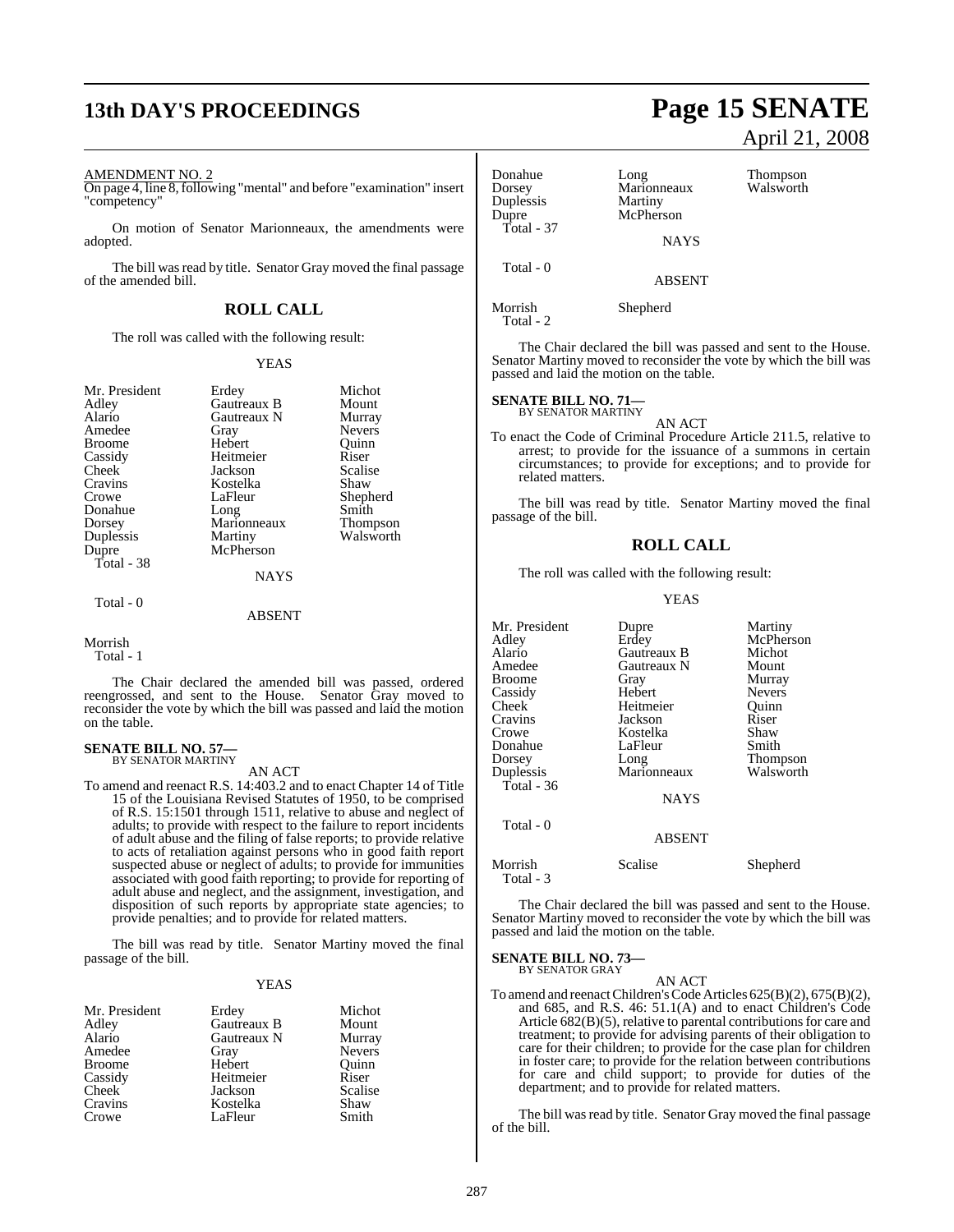### **ROLL CALL**

The roll was called with the following result:

### YEAS

| Mr. President<br>Adley<br>Alario<br>Amedee<br><b>Broome</b><br>Cassidy<br>Cheek<br>Cravins<br>Crowe<br>Donahue<br>Dorsey<br>Duplessis<br>Dupre | Erdey<br>Gautreaux B<br>Gautreaux N<br>Gray<br>Hebert<br>Heitmeier<br>Jackson<br>Kostelka<br>LaFleur<br>Long<br>Marionneaux<br>Martiny<br>McPherson | Michot<br>Mount<br>Murray<br><b>Nevers</b><br>Ouinn<br>Riser<br>Scalise<br>Shaw<br>Smith<br>Thompson<br>Walsworth |
|------------------------------------------------------------------------------------------------------------------------------------------------|-----------------------------------------------------------------------------------------------------------------------------------------------------|-------------------------------------------------------------------------------------------------------------------|
| Total - 37<br>Total - 0                                                                                                                        | <b>NAYS</b>                                                                                                                                         |                                                                                                                   |

Morrish Shepherd

Total - 2

The Chair declared the bill was passed and sent to the House. Senator Gray moved to reconsider the vote by which the bill was passed and laid the motion on the table.

ABSENT

**SENATE BILL NO. 76—**<br>BY SENATORS GRAY, DONAHUE, N. GAUTREAUX, KOSTELKA,<br>MICHOT, MURRAY AND QUINN AN ACT

To enact Chapter 11 of Title X of the Children's Code, to be comprised of Articles 1051 through 1053, and Article 1146(E), relative to the restoration of parental rights after termination; to provide for the motion to restore parental rights; to provide for the duties of the department; to provide for the hearing; to provide for the permanency hearing; to provide for the review hearing; and to provide for related matters.

### **Floor Amendments Sent Up**

Senator Gray sent up floor amendments which were read.

### **SENATE FLOOR AMENDMENTS**

Amendments proposed by Senator Gray to Engrossed Senate Bill No. 76 by Senator Gray

AMENDMENT NO. 1 On page 4, line 12, change "**Article 1051 et seq.**" to "**Chapter 11 of Title X of this Code**"

On motion of Senator Gray, the amendments were adopted.

The bill was read by title. Senator Gray moved the final passage of the amended bill.

### **ROLL CALL**

The roll was called with the following result:

### YEAS

| Mr. President | Erdey       | Michot        |
|---------------|-------------|---------------|
| Adley         | Gautreaux B | Morrish       |
| Alario        | Gautreaux N | Mount         |
| Amedee        | Grav        | Murray        |
| <b>Broome</b> | Hebert      | <b>Nevers</b> |
| Cassidy       | Heitmeier   | Ouinn         |

## **Page 16 SENATE 13th DAY'S PROCEEDINGS**

Shepherd<br>Smith

Walsworth

| heek       |  |
|------------|--|
| ravins     |  |
| rowe       |  |
| onahue     |  |
| orsey      |  |
| uplessis   |  |
| upre       |  |
| Total - 38 |  |

Cheek Jackson Riser<br>Cravins Kostelka Shaw<br>Crowe LaFleur Shepl<br>Donahue Long Marionneaux Thom Kostelka<br>LaFleur Long Smith<br>Marionneaux Thompson Dorsey Marionneaux<br>
Duplessis Martiny McPherson

NAYS

ABSENT

Scalise

Total - 1

Total - 0

The Chair declared the amended bill was passed, ordered reengrossed, and sent to the House. Senator Gray moved to reconsider the vote by which the bill was passed and laid the motion on the table.

### **SENATE BILL NO. 77—**

BY SENATORS GRAY, DONAHUE, N. GAUTREAUX, KOSTELKA, MICHOT, MURRAY AND QUINN AN ACT

To enact Children's Code Article 603(13)(i), relative to child abuse; to provide for mandatory reporting by court appointed special advocates; and to provide for related matters.

The bill was read by title. Senator Gray moved the final passage of the bill.

### **ROLL CALL**

The roll was called with the following result:

### YEAS

| Mr. President | Erdey       | Michot          |
|---------------|-------------|-----------------|
| Adley         | Gautreaux B | Morrish         |
| Alario        | Gautreaux N | Mount           |
| Amedee        | Gray        | Murray          |
| Broome        | Hebert      | <b>Nevers</b>   |
| Cassidy       | Heitmeier   | Ouinn           |
| Cheek         | Jackson     | Riser           |
| Cravins       | Kostelka    | Shaw            |
| Crowe         | LaFleur     | Smith           |
| Donahue       | Long        | <b>Thompson</b> |
| Dorsey        | Marionneaux | Walsworth       |
| Duplessis     | Martiny     |                 |
| Dupre         | McPherson   |                 |
| Total - 37    |             |                 |
|               | <b>NAYS</b> |                 |
| Total - $0$   |             |                 |

ABSENT

Scalise Shepherd

Total - 2

The Chair declared the bill was passed and sent to the House. Senator Gray moved to reconsider the vote by which the bill was passed and laid the motion on the table.

### **Senator Broome in the Chair**

**SENATE BILL NO. 86—** BY SENATOR MARTINY

AN ACT

To amend and reenact R.S. 15:572.1(A), relative to the Board of Pardons; to provide for membership on the Board of Pardons; and to provide for related matters.

The bill was read by title. Senator Martiny moved the final passage of the bill.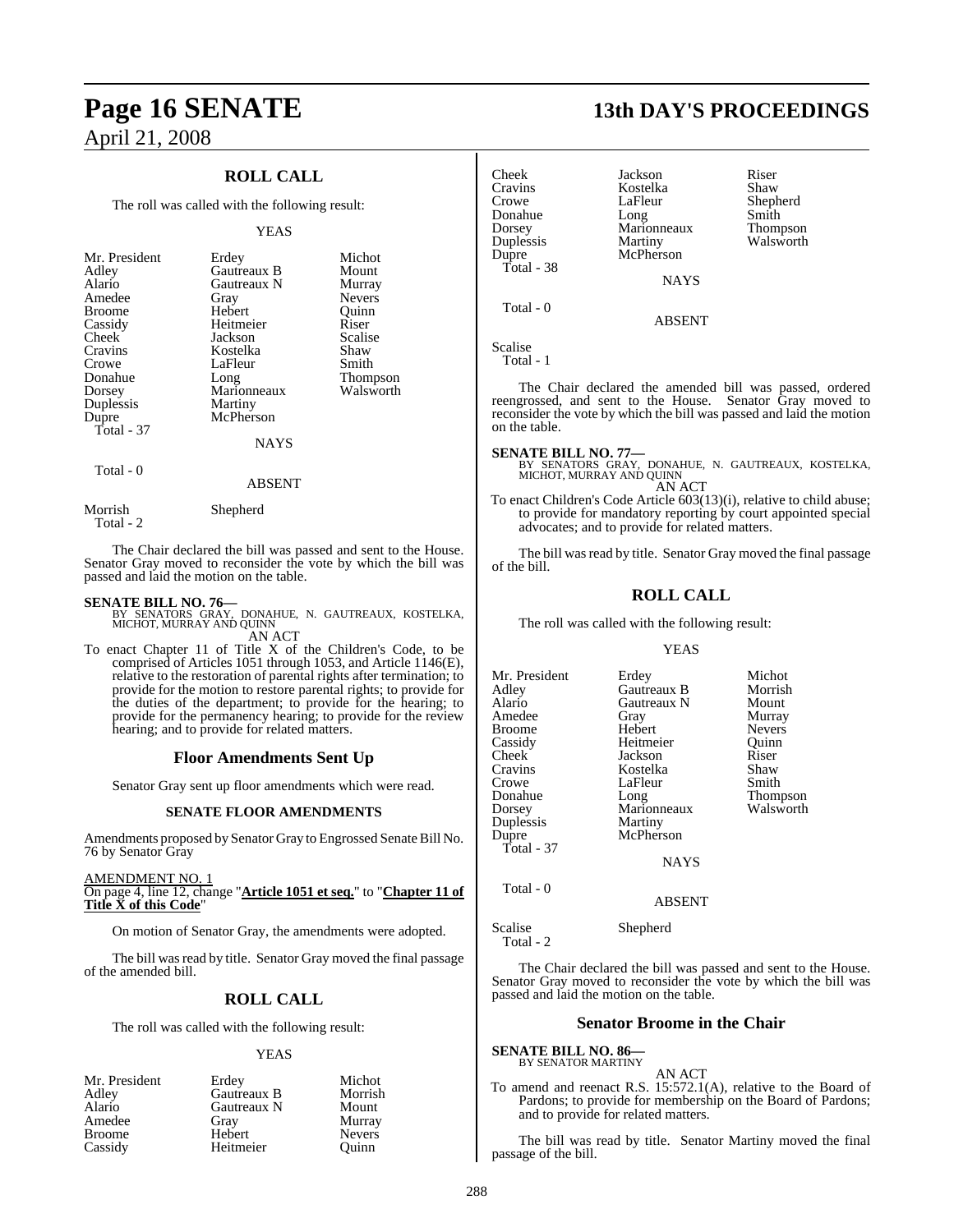## **13th DAY'S PROCEEDINGS Page 17 SENATE**

### **ROLL CALL**

The roll was called with the following result:

### YEAS

| Mr. President       | Erdey                    | Michot          |
|---------------------|--------------------------|-----------------|
| Adley               | Gautreaux B              | Morrish         |
| Alario              | Gautreaux N              | Mount           |
| Amedee              | Gray                     | Murray          |
| <b>Broome</b>       | Hebert                   | <b>Nevers</b>   |
| Cassidy             | Heitmeier                | Ouinn           |
| Cheek               | Jackson                  | Riser           |
| Cravins             | Kostelka                 | Shaw            |
| Crowe               | LaFleur                  | Shepherd        |
| Donahue             | Long                     | Smith           |
| Dorsey              | Marionneaux              | <b>Thompson</b> |
| Duplessis           | Martiny                  | Walsworth       |
| Dupre<br>Total - 38 | McPherson<br><b>NAYS</b> |                 |

Scalise

Total - 1

Total - 0

The Chair declared the bill was passed and sent to the House. Senator Martiny moved to reconsider the vote by which the bill was passed and laid the motion on the table.

ABSENT

### **Mr. President in the Chair**

### **SENATE BILL NO. 166—** BY SENATOR MURRAY

AN ACT

To enact R.S. 13:621.48, relative to the Forty-First Judicial District Court; to provide relative to judges and magistrates of the Forty-First Judicial District Court; to provide for the reversion by certain judges and magistrates to their office, division, or section in civil and criminal district courts for the parish of Orleans if Act 621 of the 2006 Regular Session of the Louisiana Legislature is held unconstitutional; to provide certain terms, conditions, and procedures; to provide for an effective date; and to provide for related matters.

### **Floor Amendments Sent Up**

Senator Marionneaux sent up floor amendments which were read.

### **SENATE FLOOR AMENDMENTS**

Amendments proposed by Senator Marionneaux on behalf of the Legislative Bureau to Engrossed Senate Bill No. 166 by Senator Murray

AMENDMENT NO. 1

On page 1, line 17, following "**at the time of**" and before "**qualifying**" delete "**the**"

On motion of Senator Marionneaux, the amendments were adopted.

The bill was read by title. Senator Murray moved the final passage of the amended bill.

# April 21, 2008

### **ROLL CALL**

The roll was called with the following result:

YEAS

| Mr. President | Erdey       | Michot          |
|---------------|-------------|-----------------|
| Adley         | Gautreaux B | Morrish         |
| Alario        | Gautreaux N | Mount           |
| Amedee        | Gray        | Murray          |
| <b>Broome</b> | Hebert      | <b>Nevers</b>   |
| Cassidy       | Heitmeier   | Ouinn           |
| Cheek         | Jackson     | Riser           |
| Cravins       | Kostelka    | Shaw            |
| Crowe         | LaFleur     | Shepherd        |
| Donahue       | Long        | Smith           |
| Dorsey        | Marionneaux | <b>Thompson</b> |
| Duplessis     | Martiny     | Walsworth       |
| Dupre         | McPherson   |                 |
| Total - 38    |             |                 |
|               | NAYS        |                 |

Scalise Total - 1

Total - 0

The Chair declared the amended bill was passed, ordered reengrossed, and sent to the House. Senator Murray moved to reconsider the vote by which the bill was passed and laid the motion on the table.

ABSENT

## **SENATE BILL NO. 303—** BY SENATOR LAFLEUR

AN ACT

To enact Code of Evidence Art. 803.1, relative to hearsay; to provide for exceptions to hearsay evidence; to provide relative to certain foreign records as evidence; to provide for definitions; to provide terms and conditions; to provide for certain criteria; and to provide for related matters.

### **Floor Amendments Sent Up**

Senator Marionneaux sent up floor amendments which were read.

### **SENATE FLOOR AMENDMENTS**

Amendments proposed by Senator Marionneaux on behalf of the Legislative Bureau to Engrossed Senate Bill No. 303 by Senator LaFleur

AMENDMENT NO. 1 On page 1, line 13, before "**Such Record**" change "**(i)**" to "**(a)**"

AMENDMENT NO. 2 On page 1, line 16, before "**Such Record**" change "**(ii)**" to "**(b)**"

AMENDMENT NO. 3 On page 2, line 1, before "**The business**" change "**(iii)**" to "**(c)**"

AMENDMENT NO. 4

On page 2, line 2, before "**If such**" change "**(iv)**" to "**(d)**"

On motion of Senator Marionneaux, the amendments were adopted.

The bill was read by title. Senator LaFleur moved the final passage of the amended bill.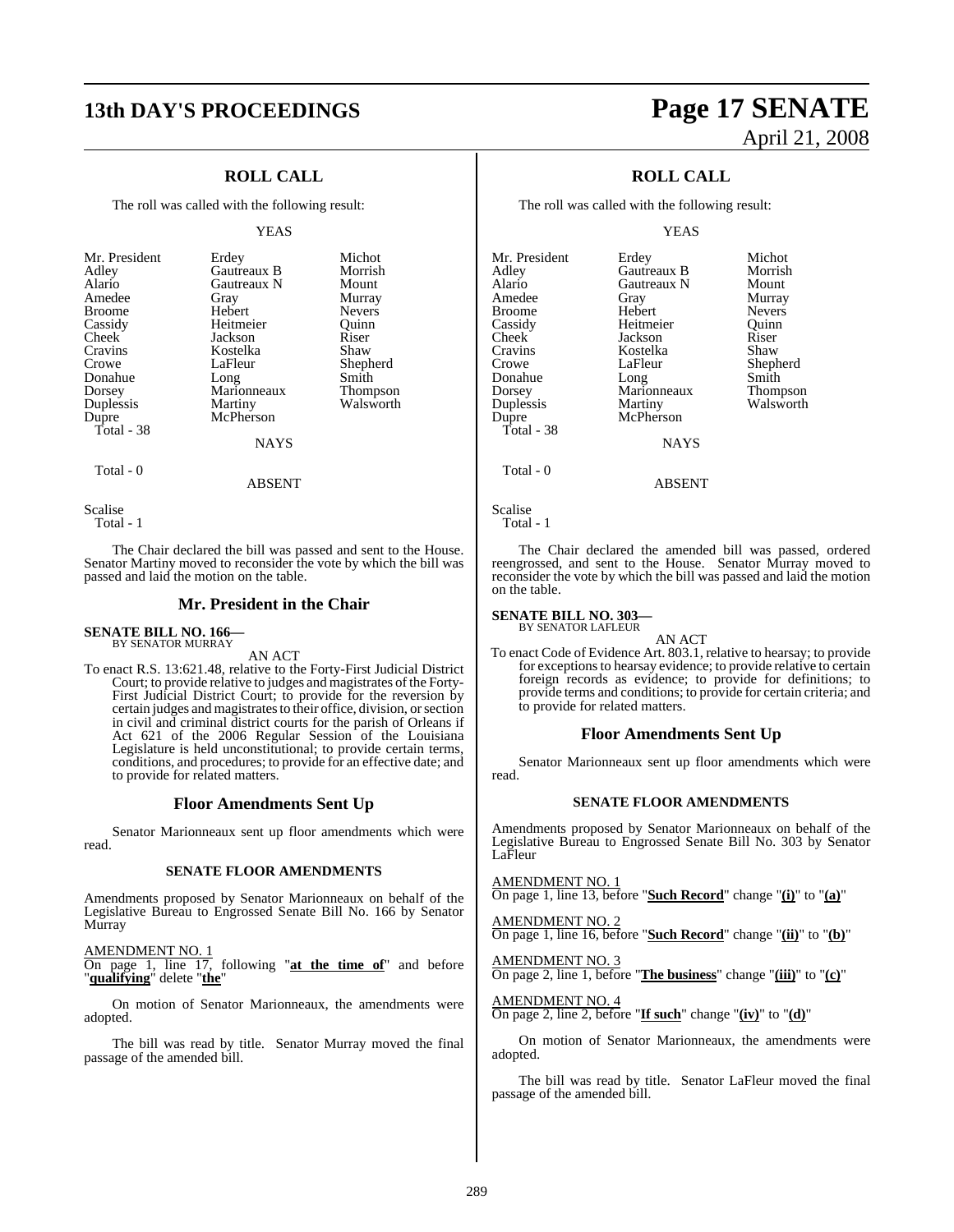### **ROLL CALL**

The roll was called with the following result:

### YEAS

| Mr. President | Erdey       | Michot        |
|---------------|-------------|---------------|
| Adley         | Gautreaux B | Morrish       |
| Alario        | Gautreaux N | Mount         |
| Amedee        | Gray        | Murray        |
| <b>Broome</b> | Hebert      | <b>Nevers</b> |
| Cassidy       | Heitmeier   | Quinn         |
| Cheek         | Jackson     | Riser         |
| Cravins       | Kostelka    | Shaw          |
| Crowe         | LaFleur     | Shepherd      |
| Donahue       | Long        | Smith         |
| Dorsey        | Marionneaux | Thompson      |
| Duplessis     | Martiny     | Walsworth     |
| Dupre         | McPherson   |               |
| Total - 38    |             |               |
|               | NAYS        |               |

Total - 0

ABSENT

Scalise

Total - 1

The Chair declared the amended bill was passed, ordered reengrossed, and sent to the House. Senator LaFleur moved to reconsider the vote by which the bill was passed and laid the motion on the table.

### **SENATE BILL NO. 404—** BY SENATOR MARTINY

AN ACT

To enact R.S. 27:311.10 and to repeal R.S. 27:311.9, relative to the Video Draw Poker Devices Control Law; to provide for a reduction in processing fees for video draw poker licenses issued to qualified truck stop facilities under certain circumstances; to provide for restrictions; to authorize the promulgation of rules; to repeal the exemption from the video poker processing fee when the Louisiana Gaming Control Board determines certain facts are applicable; and to provide for related matters.

The bill was read by title. Senator Martiny moved the final passage of the bill.

### **ROLL CALL**

The roll was called with the following result:

### YEAS

| Mr. President<br>Alario<br>Cassidy<br>Cheek<br>Cravins<br>Dorsey<br>Total - 17 | Duplessis<br>Dupre<br>Gautreaux B<br>Gray<br>Heitmeier<br>Jackson<br><b>NAYS</b> | LaFleur<br>Marionneaux<br>Martiny<br>Morrish<br>Murray           |
|--------------------------------------------------------------------------------|----------------------------------------------------------------------------------|------------------------------------------------------------------|
| Adley<br>Amedee<br><b>Broome</b><br>Crowe<br>Donahue<br>Erdey<br>Total - 18    | Gautreaux N<br><b>Hebert</b><br>Kostelka<br>Long<br>McPherson<br>Michot          | Mount<br>Ouinn<br>Riser<br>Smith<br><b>Thompson</b><br>Walsworth |

## **Page 18 SENATE 13th DAY'S PROCEEDINGS**

### ABSENT

Nevers Shaw<br>Scalise Sheph Total - 4

The Chair declared the bill failed to pass.

Shepherd

### **Notice of Reconsideration**

Senator Martiny, pursuant to Senate Rule Number 11.12, gave notice that before the expiration of the Morning Hour of the next succeeding legislative day of the Senate, he would move to reconsider the vote by which the bill failed to pass.

### **SENATE BILL NO. 573—**

BY SENATOR MICHOT

AN ACT To amend and reenact R.S. 39:1490(B)(5), 1522, and 1526(A), relative to procurement; to provide for appeals under the Professional, Personal, Consulting, and Social Services Procedure Code; to clarify that an appeal to the First Circuit Court of Appeal or the Louisiana Supreme Court is authorized by law under the code; to provide for an effective date; and to provide for related matters.

The bill was read by title. Senator Michot moved the final passage of the bill.

### **ROLL CALL**

The roll was called with the following result:

YEAS

```
Scalise
```
Total - 1

The Chair declared the bill was passed and sent to the House. Senator Michot moved to reconsider the vote by which the bill was passed and laid the motion on the table.

ABSENT

## **SENATE BILL NO. 574—** BY SENATOR MICHOT

AN ACT To amend and reenact R.S. 39:1691(E), relative to actions by or against the state in connection with contracts; to provide for appeals; and to provide for related matters.

The bill was read by title. Senator Michot moved the final passage of the bill.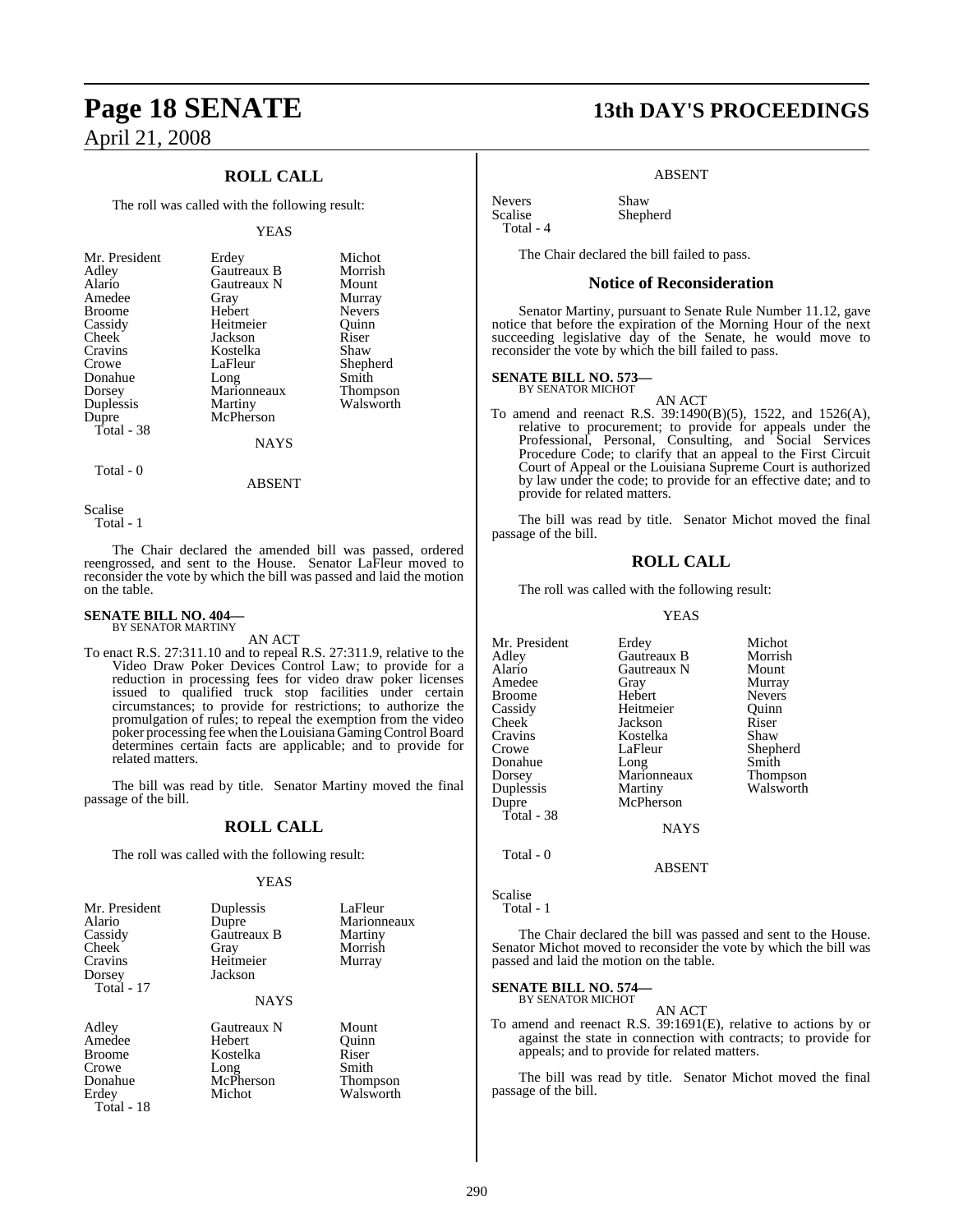# **13th DAY'S PROCEEDINGS Page 19 SENATE**

### **ROLL CALL**

The roll was called with the following result:

### YEAS

| Mr. President<br>Adley<br>Alario<br>Amedee<br><b>Broome</b><br>Cassidy<br>Cheek<br>Cravins<br>Crowe<br>Donahue<br>Dorsey | Erdey<br>Gautreaux B<br>Gautreaux N<br>Gray<br>Heitmeier<br>Jackson<br>Kostelka<br>LaFleur<br>Long<br>Marionneaux<br>Martiny<br>McPherson | Morrish<br>Mount<br>Murray<br>Nevers<br>Ouinn<br>Riser<br>Shaw<br>Shepherd<br>Smith<br>Thompson<br>Walsworth |
|--------------------------------------------------------------------------------------------------------------------------|-------------------------------------------------------------------------------------------------------------------------------------------|--------------------------------------------------------------------------------------------------------------|
| Duplessis<br>Dupre<br>Total $-37$<br>Total - 0                                                                           | Michot<br><b>NAYS</b>                                                                                                                     |                                                                                                              |

Total - 2

Hebert Scalise

The Chair declared the bill was passed and sent to the House. Senator Michot moved to reconsider the vote by which the bill was passed and laid the motion on the table.

ABSENT

### **SENATE BILL NO. 624** BY SENATOR MURRAY

AN ACT

To enact R.S. 13:621.41.1, relative to Forty-First Judicial District Court; to provide for an environmental docket for the Forty-First Judicial District Court; to provide terms, conditions, and procedures; to provide with respect to enforcing ordinances and regulations relating to violations which endanger the public welfare or safety; to provide for an effective date; and to provide for related matters.

### **Floor Amendments Sent Up**

Senator Murray sent up floor amendments which were read.

### **SENATE FLOOR AMENDMENTS**

Amendments proposed by Senator Murray to Engrossed Senate Bill No. 624 by Senator Murray

### AMENDMENT NO. 1

On page 1, line 2, after "R.S. 13:621.41.1" and before the comma insert "and R.S. 33:1374"

### AMENDMENT NO. 2

On page 1, delete line 5 and insert "regulations relating to violations with respect to enforcing health, safety and welfare ordinances in Orleans Parish, or otherwise enforcing ordinances relating to violations of public health, housing, fire code, environmental, building code, zoning, historic district, permitting, vegetation and nuisance ordinances in Orleans Parish; to provide for definitions; to"

### AMENDMENT NO. 3

On page 1, delete lines 13 through 15 and insert "**into which the public authority, as defined in R.S. 33:1374, or other party may request allotment or transfer of cases brought pursuant to R.S. 33:1374.**"

# April 21, 2008

AMENDMENT NO. 4

On page 1, between lines 15 and 16, insert

"Section 2. R.S. 33:1374 is hereby enacted to read as follows:

**§1374. Enforcement of health, safety and welfare ordinances in Orleans Parish**

**A. In addition to the authority for criminal prosecutions provided in R.S. 14:107.3 and other authority provided by law or home rule charter for civil enforcement of health, safety, and welfare ordinances, including but not limited to the authority provided in R.S. 13:2575, for administrative adjudication for violations of public health, housing, fire code, environmental, building code, zoning, historic district, permitting, vegetationand nuisance ordinance, in Orleans Parish the public authority may enforce health, safety and welfare statutes or ordinances or otherwise seek to eliminate blighted property, unsafe structures and equipment, unlawful structures and structures unfit for human occupancy, housing violations or public nuisances in any court of competent jurisdiction in accordance with this Section.**

**B. The following terms, whenever used or referred to in any proceedings pursuant to this Section or in R.S. 13:2575, shall have the following respective meanings, unless a different meaning clearly appears from the context:**

**(1) "Blighted property" means commercial or residential premises, including lots, which are vacant, uninhabitable, and hazardous and because of their physical condition, are considered hazardous to persons or property, or have been declared or certified blighted, and have been declared to be a public nuisance by a court of competent jurisdiction or by an administrative hearing officer acting pursuant to competent jurisdiction or by an administrative hearing officer acting pursuant to R.S. 13:2575 et seq., or any other applicable law.**

**(2) "Deleterious premises" means any property, including any yard, garden, outhouses, accessory structures and appurtenances belonging thereto, upon which is located any structure which is deemed an "unsafe structure," an "unlawful structure," a "structure unfit for human occupancy," or a structure that contains "unsafe equipment" or "housing violations," or is otherwise defined as "blighted property," or a** <u>**'public nuisance.**</u>

**(3) "Housing violations" meansthose conditionsin privately owned structures which contravene the provisions ofstate statute or local ordinances and are determined to constitute a threat or danger to the public health, safety, and welfare or to the environment by a court of competent jurisdiction or by an administrative hearing officer acting pursuant to R.S. 13:2575 et seq., or any other applicable law.**

**(4) "Owner" means the holder of the title or a mortgagee of premises, whose interest is shown on the public record, or any person who is in possession of premises, or in control of the premises, including a tenant or the agent of any such person.**

**(5) "Parties in interest" means a person(s) who has an interest in premises as shown on the public record or who is in possession of premises or in control of the premises, including a tenant or the agent of any such person.**

**(6) "Public authority" means state or local government or any department, agency or branch thereof charged with the enforcement of health, fire, permitting, or building regulations, or otherwise charged with the regulation of activities concerning property maintenance.**

**(7) "Public nuisance" means any garage, shed, barn, house, building, or structure, that by reason of the condition in which it is permitted to remain, may endanger the health, life, limb, or property of any person, or cause any hurt, harm, damages, injury, or loss to any person in any one or more of the following conditions:**

**(a) The property is dilapidated, decayed, unsafe, or unsanitary, is detrimental to health, morals, safety, public welfare and the well-being of the community, endangers life or property, or is conducive to ill health, delinquency and crime.**

**(b) The property is a fire hazard.**

**(c) The conditions present on the property and its surrounding grounds are not reasonably or adequately maintained, thereby causing deterioration and creating a blighting influence or conditiononnearby properties and thereby**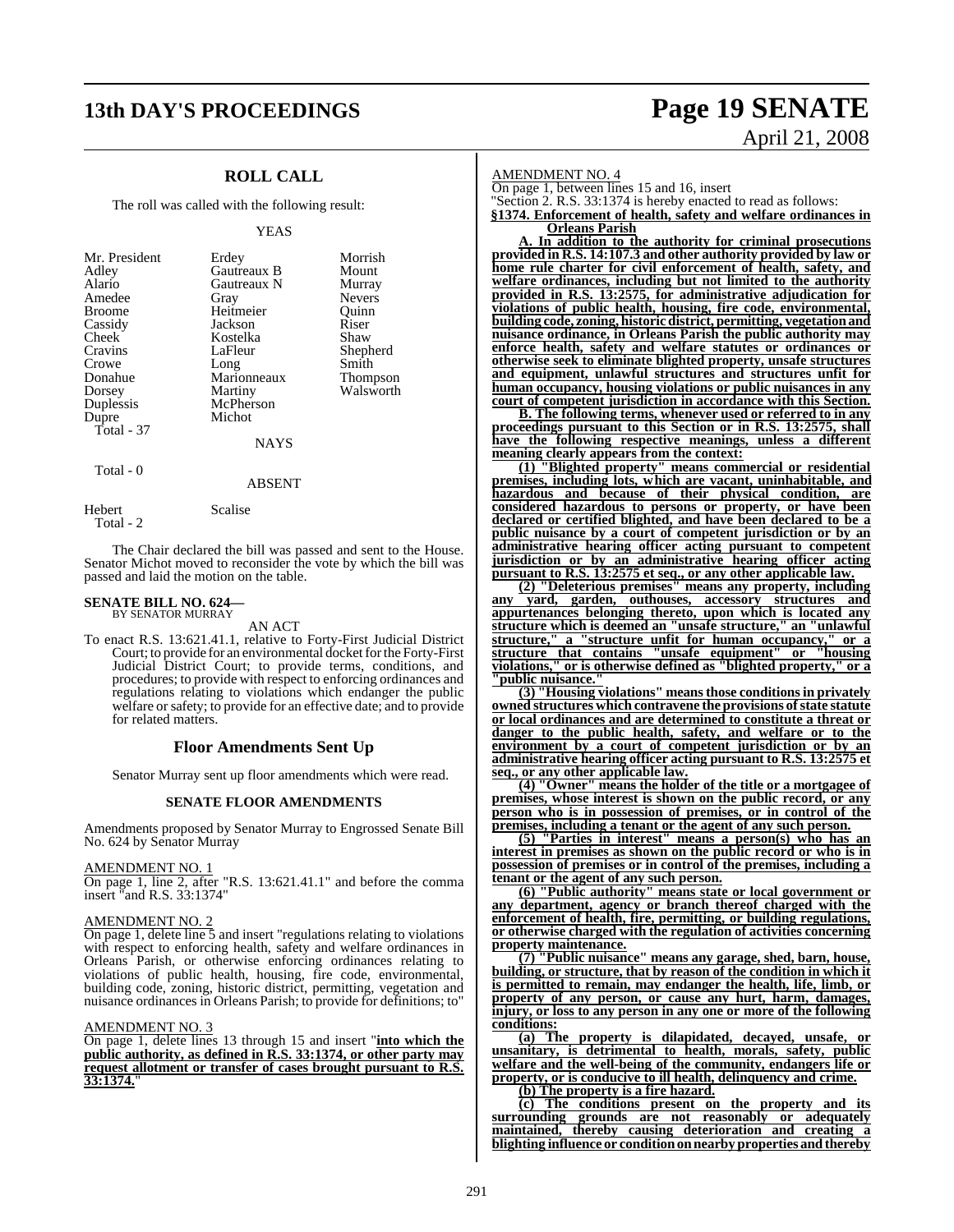## **Page 20 SENATE 13th DAY'S PROCEEDINGS**

April 21, 2008

**depreciating the value, use and enjoyment to such an extent that it is harmful to the public health, welfare, morals, safety and the economic stability of the area, community, or neighborhood in which such public nuisance is located.**

**(8) "Public officer" means any officer, public officer, public employee, or agent authorized by the state or local government to exercise the powers prescribed in the laws and ordinances governed by the provisions of this Section.**

**(9) "Unfit for human occupancy structure" means any structure which is an unsafe structure, an unlawful structure or otherwise is in such a degree of disrepair, lack of maintenance, is unsanitary, vermin or rat infested, contains filth and contamination or lacks ventilation, illumination, sanitary or heating facilities or other essential equipment required by state statue or local ordinances, or because of the location of the structure constitutes a hazard to the occupants of the structure or to the public.**

**(10) "Unlawful structure" means any structure, in whole or in part, that is occupied by more persons than permitted under state statute or local ordinances or was erected, altered or occupied contrary to state statute or local ordinances.**

**(11) "Unsafe equipment" means any unsafe equipment, including but not limited to any boiler, heating equipment, elevator, moving stairway, electrical wiring or device, flammable liquid containers or other equipment on the premises or within a structure which is in such disrepair or condition that such equipment is a hazard to life, health, property or safety of the public or occupants of the premises or structure.**

**(12) "Unsafe structure" means a structure that isfound to be dangerous to the life, health, property or safety of the public or the occupants of the structure by not providing the minimum safeguards to protect or warn occupants in the event of fire, or because such structure contains unsafe equipment, or because such structure is so damaged, decayed, dilapidated, structurally unsafe or of such faulty construction or unstable foundation, that a partial or complete collapse is possible.**

**C. Local ordinances in Orleans Parish may authorize public officers to exercise any powers necessary or convenient to carry out and effectuate the purposes and provisions of ordinances governed by this Section. Additionally, public officers shall have the authority pursuant to this Section to:**

**(1) Investigate the conditions of premises to determine whether said premises are unfit for human habitation and to request and obtain search warrants for entry if necessary.**

**(2) Obtain and receive evidence.**

**(3) Enter upon any premises for the purpose of making examinations provided the entries are made in such manner as to cause the least possible inconvenience to the persons in possession.**

**D. Any civiljudicial proceeding institutedinaccordancewith this Section that is on the environmental docket of the Forty-First Judicial District Court may be heard by summary proceeding.**

**E. The court may order remedial action be taken, including but not limited to repair of the premises to appropriate standards, securing premises from entry by others and demolition of any unsafe structures unfit for human occupancy**."

AMENDMENT NO. 5

On page 1, line 16, change "Section 2." to "Section 3."

On motion of Senator Murray, the amendments were adopted.

The bill was read by title. Senator Murray moved the final passage of the amended bill.

### **ROLL CALL**

The roll was called with the following result:

### YEAS

| Mr. President | Erdev       | Michot  |
|---------------|-------------|---------|
| Adley         | Gautreaux B | Morrish |
| Alario        | Gautreaux N | Mount   |

e Amedee Gray Gray Murray<br>Broome Hebert Nevers Broome Hebert Nevers Cassidy Heitmeier Quinn Cheek Jackson Riser<br>Cravins Kostelka Shaw Kostelka<br>LaFleur Crowe LaFleur Shepherd<br>
Donahue Long Smith Donahue Long Smith Dorse<br>Marionneaux Duplessis Martiny Walsworth<br>
Dupre McPherson McPherson Total - 38 **NAYS** Total - 0

ABSENT

Scalise

Total - 1

The Chair declared the amended bill was passed, ordered reengrossed, and sent to the House. Senator Murray moved to reconsider the vote by which the bill was passed and laid the motion on the table.

### **Rules Suspended**

Senator Cravins asked for and obtained a suspension of the rules for the purpose of taking up Senate Bill 588 out of its regular order.

**SENATE BILL NO. 588—**<br>BY SENATORS CRAVINS, DUPRE, HEBERT, LONG AND MORRISH<br>AND REPRESENTATIVE KLECKLEY<br>AN ACT

To amend and reenact R.S. 22:3304(D) and (F) and R.S. 36:696(B) To amend and reenact R.S.  $22:3304(D)$  and (F) and R.S.  $36:696(B)$ <br>and to enact R.S.  $22:3312$ , relative to the Insure Louisiana Incentive Program; to provide for use of unused monies in the program to assist qualified individuals with homeowners insurance premiums; to create and provide for implementation of a homeowner policy premium assistance program; to provide for eligibility and participation in the premium program; to provide for coordination of the program by the office of consumer advocacy in the Department of Insurance; to authorize the department to promulgate rules and regulations to implement the program; and to provide for related matters.

### **Floor Amendments Sent Up**

Senator Cravins sent up floor amendments which were read.

### **SENATE FLOOR AMENDMENTS**

Amendments proposed by Senator Cravins to Engrossed Senate Bill No. 588 by Senator Cravins

### AMENDMENT NO. 1

On page 2, between lines 24 and 25, insert the following:

"**D. Rules and regulations promulgated by the commissioner under this Section shall require that any credit or rebate applicable to a policy list on the premium statement the amount of the premium reduction due to the assistance credit provided in this Section and that it be listed on the premium statement as the Louisiana Property Insurance Premium Credit.**"

On motion of Senator Cravins, the amendments were adopted.

### **Motion**

On motion of Senator Cravins Senate Bill No. 588, as amended, was made Special Order of the Day No. 1 on Tuesday, April 22, 2008, immediately following the Morning Hour.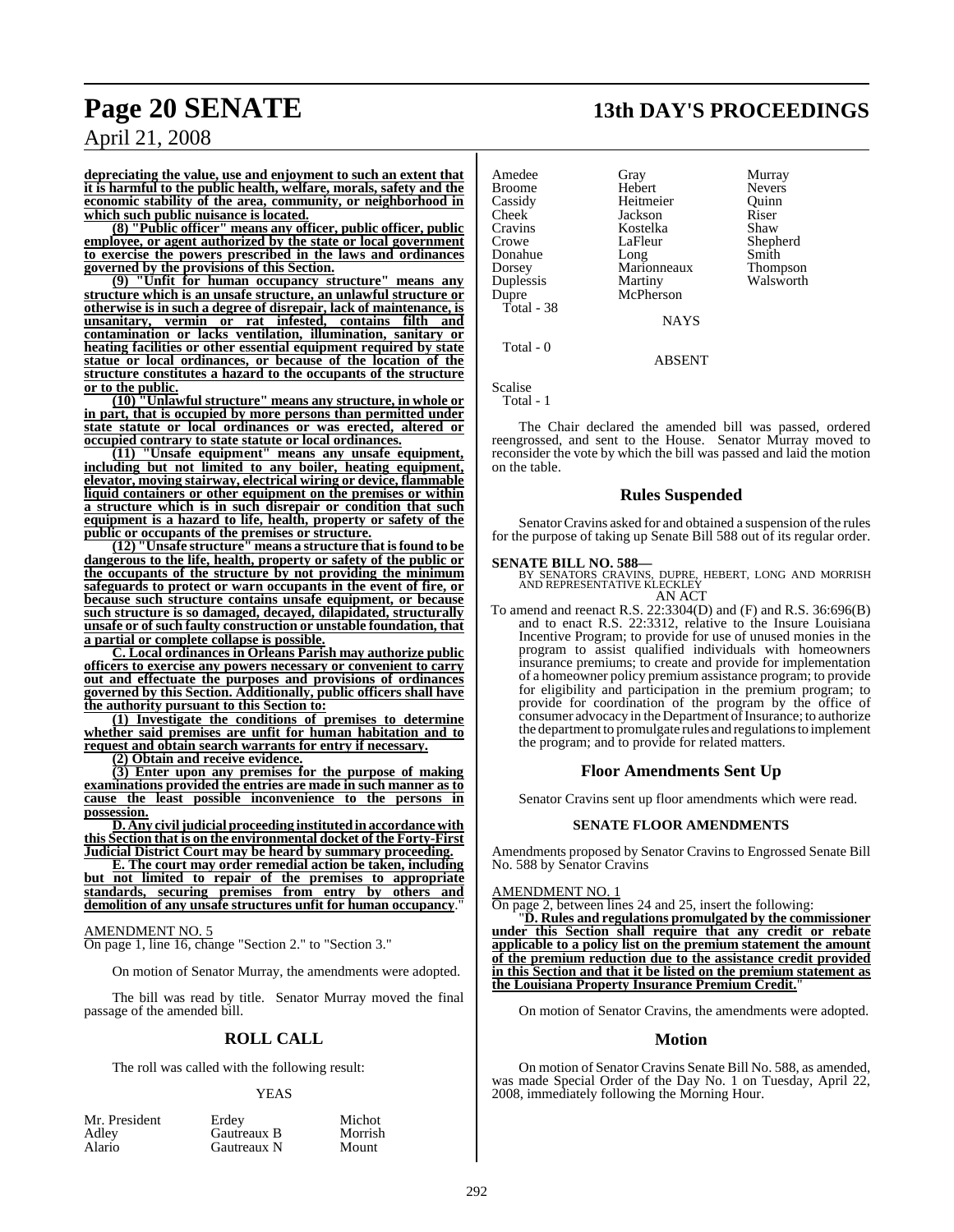## **13th DAY'S PROCEEDINGS Page 21 SENATE**

### **Rules Suspended**

Senator Mount asked for and obtained a suspension of the rules for the purpose of reverting to the Morning Hour.

### **Introduction of Senate Bills and Joint Resolutions**

Senator Long asked for and obtained a suspension of the rules for the purpose of introducing and reading the following Senate Bills and Joint Resolutions a first and second time and referring them to committee.

### **SENATE BILL NO. 702—** BY SENATOR LONG

AN ACT

To enact R.S. 33:2740.69, relative to the hotel occupancy tax; to authorize the city of Natchitoches to levy and collect an additional hotel occupancy tax within the city; to provide relative to the purposes for which the proceeds of the tax may be used; and to provide for related matters.

The bill was read by title and referred by the President to the Committee on Local and Municipal Affairs.

## **SENATE BILL NO. 703—** BY SENATOR DORSEY

AN ACT

To enact R.S. 17:1807.1, relative to financial assistance for certain persons attending public colleges and universities; to establish the Golden Scholars Award; to provide for the payment of tuition and certain other costs for persons who are fifty-five years of age or older; to provide for limitations; to provide for implementation; to provide for the adoption of rules; to retain effectiveness of the tuition exemption program available to such persons; and to provide for related matters.

The bill was read by title and referred by the President to the Committee on Education.

## **SENATE BILL NO. 704—** BY SENATOR CHEEK

AN ACT

To amend and reenact R.S. 47:6022(E)(2)(b), relative to the commissioner of administration; to delete the requirement that the commissioner of administration approve the issuance of a Louisiana Digital Media Act certification letter; to provide for an effective date; and to provide for related matters.

The bill was read by title and referred by the President to the Committee on Revenue and Fiscal Affairs.

### **SENATE BILL NO. 705—** BY SENATOR THOMPSON

AN ACT

To amend and reenact R.S. 14:43.1(C)(2), 43.2(C)(2), 43.3(C)(2), 78.1(D)(2), 81.1(E)(2), and 81.2(E)(1), relative to certain sex offenses; to provide relative to criminal penalties for certain sex offenses when the victim is under the age of thirteen years; to provide for an effective date; and to provide for related matters.

The bill was read by title and referred by the President to the Committee on Judiciary C.

### **SENATE BILL NO. 706—** BY SENATOR CROWE

AN ACT

To enact R.S.  $17:3048.1(B)(4)$  and  $(H)(3)$ , relative to the Tuition Opportunity Program for Students; to provide for the TOPS-Tech Plus Award; to provide relative to initial and continuation eligibility requirements; to provide relative to award applications; to provide for award amounts; to provide for the length of eligibility; to provide for effectiveness; and to provide for related matters.

# April 21, 2008

The bill was read by title and referred by the President to the Committee on Education.

## **SENATE BILL NO. 707—** BY SENATOR ERDEY

AN ACT

To enact R.S. 15:1093.1, relative to regional juvenile justice commissions; to provide for immunity from liability; to provide terms and conditions; and to provide for related matters.

The bill was read by title and referred by the President to the Committee on Judiciary B.

### **SENATE BILL NO. 708—** BY SENATOR MURRAY

AN ACT

To amend and reenact the introductory paragraphs of R.S. 47:6034(E)(1)(a)(i), (c), and (d), and (E)(1)(e) and (F)(1), relative to the office of the governor and the commissioner of administration; to remove the office of the governor and the commissioner of administration from the tax credit certification process for musical and theatrical productions; and to provide for related matters.

The bill was read by title; lies over under the rules.

## **SENATE BILL NO. 709—**<br>BY SENATOR DUPLESSIS

AN ACT

To amend and reenact R.S. 35:199(A)(2)(b) and to repeal R.S. 44:184.2, relative to notaries; to provide for the registration of certain immovable property in Orleans Parish; and to provide for related matters.

The bill was read by title and referred by the President to the Committee on Senate and Governmental Affairs.

### **SENATE BILL NO. 710—** BY SENATOR SHEPHERD

AN ACT

To enact R.S. 40:431.1, relative to the Jefferson Parish Housing Authority; to provide with respect to the board of trustees of such authority; to provide for the powers and duties of such board; to authorize the board to levy a tax under certain circumstances; to provide procedures for the imposition of such taxes; to provide for the use of such taxes; to provide for an effective date; and to provide for related matters.

The bill was read by title and referred by the President to the Committee on Local and Municipal Affairs.

### **SENATE BILL NO. 711—**

BY SENATOR WALSWORTH AN ACT

To repeal R.S. 32:387.17(A)(5), relative to special permits; to remove the provision terminating the authority of the secretary of the Department of Transportation and Development to issue special permits for trucks transporting containerized cargo in international trade intended for exportation within a fifty-mile radius of the Port of Ouachita; and to provide for related matters.

The bill was read by title and referred by the President to the Committee on Transportation, Highways and Public Works.

### **SENATE BILL NO. 712—** BY SENATOR SMITH

AN ACT

To enact Chapter 55 of Title 51 of the Louisiana Revised Statutes of 1950, to be comprised of R.S. 51:3121 through 3126, relative to the regulation of sexually oriented businesses; to provide for definitions; to provide for regulations; to prohibit the employment of certain sex offenders; to provide for penalties; to provide for severability; to provide for an effective date; and to provide for related matters.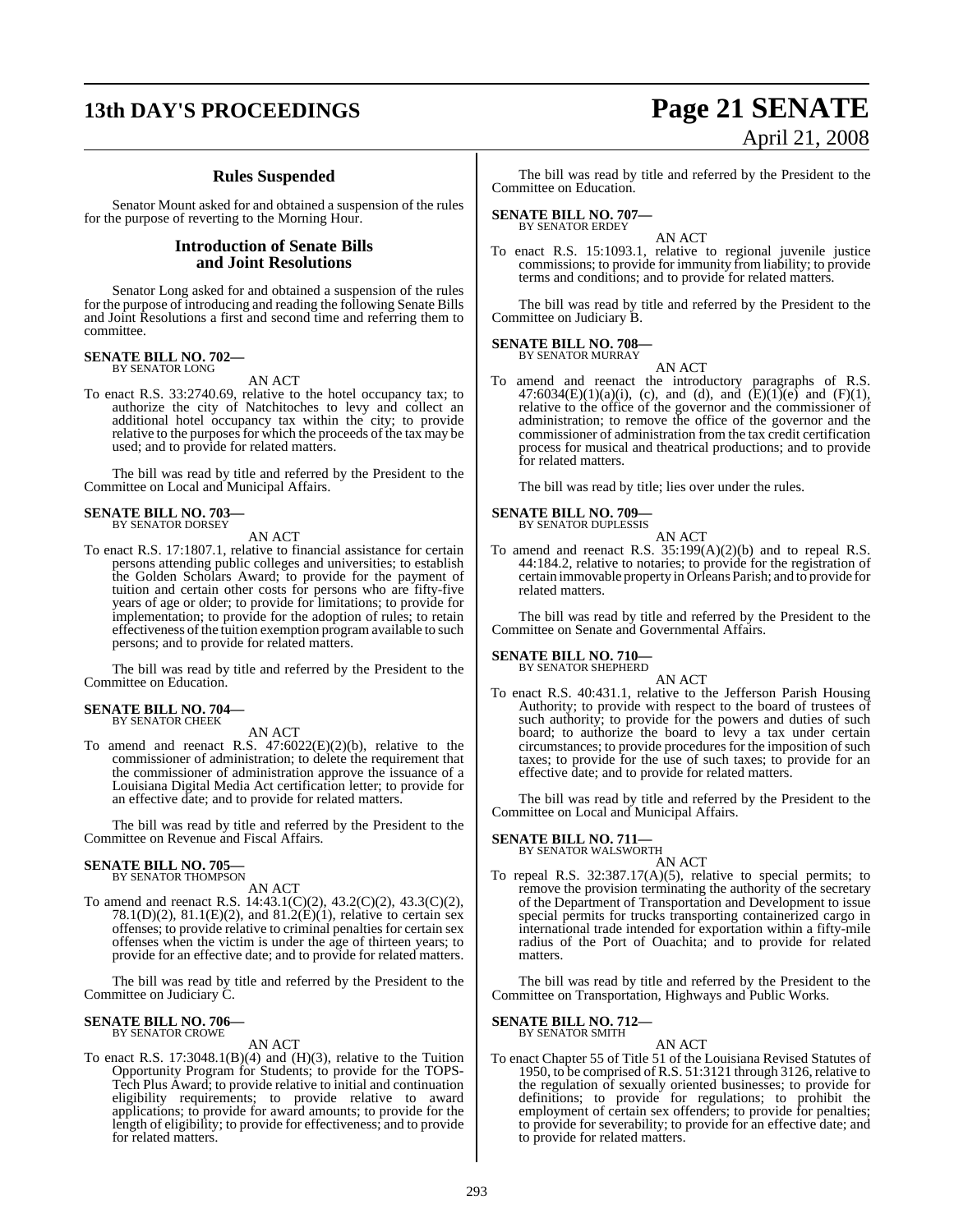## **Page 22 SENATE 13th DAY'S PROCEEDINGS**

The bill was read by title and referred by the President to the Committee on Judiciary B.

## **SENATE BILL NO. 713—** BY SENATOR LONG

AN ACT

To enact Chapter 49 of Title 34 of the Louisiana Revised Statutes of 1950, to be comprised of R.S. 34:3491, relative to port commissions; to authorize certain port commissionsto enterinto contracts, leases, or other agreements for ninety-nine years; and to provide for related matters.

The bill was read by title and referred by the President to the Committee on Transportation, Highways and Public Works.

### **SENATE BILL NO. 714—** BY SENATOR SCALISE

AN ACT

To amend and reenact R.S. 23:1592(E) and 1595(A) and to enacts R.S. 23:1474(I)(4) and 1536(E)(4), relative to workers' compensation benefits; to provide for an increase in the maximum benefit available; to provide an additional procedure for determining such benefit; to provide for a reduction in employer contributions under certain circumstances; and to provide for related matters.

The bill was read by title and referred by the President to the Committee on Labor and Industrial Relations.

### **SENATE BILL NO. 715—** BY SENATOR MARTINY

AN ACT

To enact Chapter 62 of Title 46 of the Louisiana Revised Statutes of 1950, to be comprised of R.S. 46:2781 through 2783, relative to the financing of the state Medicaid program; to authorize and provide for certification of certain public expenditures by public, non-state, non-rural hospitals for purposes of the program; to authorize the use of federal monies related to such certifications to provide for an increase in Medicaid rates and uncompensated care payments for public, non-state, non-rural community hospitals; to authorize the submission of a state Medicaid plan amendment; and to provide for related matters.

The bill was read by title and referred by the President to the Committee on Health and Welfare.

### **SENATE BILL NO. 716—** BY SENATOR MARTINY

AN ACT

To amend and reenact Children's Code Article 412(J) and to enact Children's Code Article 412(K), relative to records; to provide for the confidentiality of certain records; to provide for the custodian of the records; and to provide for related matters.

The bill was read by title and referred by the President to the Committee on Judiciary A.

### **SENATE BILL NO. 717—** BY SENATOR MARTINY

AN ACT

To amend and reenact R.S. 15:535(A), (C), and (D) and Children's Code Article 908.1, relative to the sexual offender law; to provide for blood and salvia testing under certain circumstances; to provide for certain criteria; to provide for follow-up tests under certain circumstances; and to provide for related matters.

The bill was read by title and referred by the President to the Committee on Judiciary B.

## **SENATE BILL NO. 718—** BY SENATOR MARTINY

AN ACT

To amend and reenact R.S. 42:1124.2(A) and 1124.3(A), relative to financial disclosure; to require certain disclosures by appointed members of boards and commissions; and to provide for related matters.

The bill was read by title and referred by the President to the Committee on Senate and Governmental Affairs.

## **SENATE BILL NO. 719—** BY SENATOR NEVERS

AN ACT

To amend and reenact R.S. 17:24.11(A), (C)(3), (D), (E), and (G), relative to the implementation of a pilot program for early screening and intervention services for early elementary school children with characteristics of dyslexia and related disorders; to provide relative to program components; to provide for implementation and reporting dates; to provide relative to funding; and to provide for related matters.

The bill was read by title and referred by the President to the Committee on Education.

### **SENATE BILL NO. 720—** BY SENATOR DONAHUE

AN ACT

To amend and reenact R.S. 47:331(C) and to repeal R.S. 47:331(A) and (B) and (F) through (Q), and  $332(B)$  and  $333$ , relative to sales and use tax of the state; to repeal a portion of such tax except on certain sales of services; and to provide for related matters.

The bill was read by title and referred by the President to the Committee on Revenue and Fiscal Affairs.

### **SENATE BILL NO. 721—** BY SENATOR CHAISSON

AN ACT

To enact R.S. 13:3714(C), relative to courts, judicial procedure and evidence; to provide for the admissibility of blood alcohol concentration test results from a source other than the office of state police crime laboratory; to authorize judicial rulings on the admissibility of blood alcohol concentration test results when a challenge as to the authenticity, reliability, or accuracy of such results is raised in a timely manner; to provide for an effective date; and to provide for related matters.

The bill was read by title and referred by the President to the Committee on Judiciary B.

### **SENATE BILL NO. 722—** BY SENATOR SMITH

AN ACT

To amend and reenact R.S. 33:4734(A) and 4780.52(A), relative to municipal and parish zoning; to provide for advance notice of zoning actions to certain military installations; and to provide for related matters.

The bill was read by title and referred by the President to the Committee on Local and Municipal Affairs.

## **SENATE BILL NO. 723—** BY SENATOR SMITH

AN ACT

To repeal R.S. 47:1705(B)(2)(c), (d), and (e), relative to ad valorem property tax; to repeal provisions of law which require tax recipient bodies levying additional or increased millages on property without further voter approval to meet certain publication requirements and deadlines; and to provide for related matters.

The bill was read by title and referred by the President to the Committee on Revenue and Fiscal Affairs.

## **SENATE BILL NO. 724—**<br>BY SENATOR THOMPSON

AN ACT

To amend and reenact R.S. 25:341(D) and (E), 342(A)(1), (B)(1) and (2), 343, and 351, and R.S. 36:207(A)(1) and (2), 208(C), and 909, relative to the Louisiana State Museum; to provide for the appointment and service of members of the Board of Directors of the Louisiana State Museum; to provide for appointment of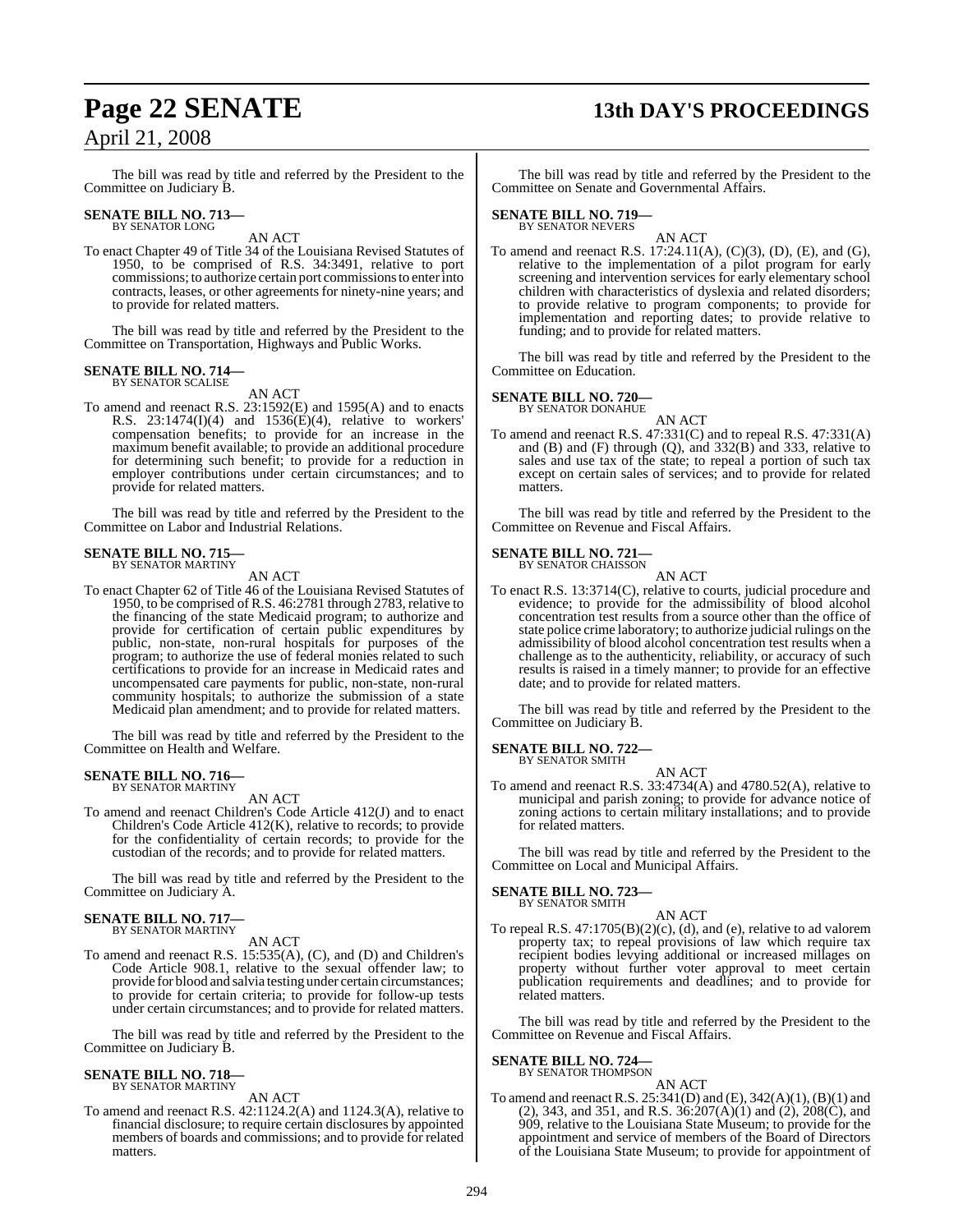## **13th DAY'S PROCEEDINGS Page 23 SENATE**

# April 21, 2008

the museum director and assistant secretary for the office of the state museum; to provide for board meetings and domicile; to provide for lease of certain museum property; to provide for board members serving on the effective date of the Act; and to provide for related matters.

The bill was read by title and referred by the President to the Committee on Senate and Governmental Affairs.

### **SENATE BILL NO. 725—** BY SENATOR MICHOT

AN ACT

To amend and reenact R.S. 51:943(A)(9), (10), (11), (12) and (13), relative to the Small Business Entrepreneurship Commission; to provide for voting membership; and to provide for related matters.

The bill was read by title and referred by the President to the Committee on Commerce, Consumer Protection, and International Affairs.

### **SENATE BILL NO. 726—** BY SENATOR JACKSON

AN ACT

To amend and reenact R.S. 17:1517.1, relative to Louisiana State University Health Sciences Center at Shreveport ; to provide for utilization of hospital revenues; and to provide for related matters.

The bill was read by title and referred by the President to the Committee on Finance.

## **SENATE BILL NO. 727—** BY SENATOR BROOME

AN ACT

To amend and reenact R.S. 33:1236(49)(b)(i) and(60), relative to parish governing authorities; to provide for the powers of parish governing authorities; to provide for the imposition of liens and for nonpayment of certain charges and fees for sewage disposal and solid waste fees; to authorize the charges and fees to be added to the ad valorem tax bill; to provide for an effective date; and to provide for related matters.

The bill was read by title and referred by the President to the Committee on Local and Municipal Affairs.

### **SENATE BILL NO. 728—** BY SENATOR BROOME

AN ACT

To amend and reenact R.S. 33:4720.151(B)(6), (D), (E), (G)(12),  $(H)(4)(b)$ ,  $(J)(1)$ ,  $(K)$ ,  $(L)(3)$  and  $(4)$ , and  $(O)(1)$ , to enact R.S. 33:4720.151(H)(23) and 4720.152, and to repeal R.S.  $33:4720.151(\overrightarrow{G})(13)$ , relative to the East Baton Rouge Redevelopment Authority; to provide authorization for the transfer of adjudicated properties from the city of Baton Rouge to the authority; to provide authorization for the purchase of properties by the authority at tax sales and code line enforcement proceedings; to provide for the authority to conduct expedited quiet title and foreclosure proceedings; to provide for an effective date; and to provide for related matters.

The bill was read by title and referred by the President to the Committee on Local and Municipal Affairs.

## **SENATE BILL NO. 729—** BY SENATOR DORSEY

AN ACT

To amend and reenact R.S. 27:93(A)(11), relative to gaming; to authorize the governing authority of East Baton Rouge Parish to levy a fee not to exceed six percent of the monthly net gaming proceeds from each riverboat located within its jurisdiction; and to provide for related matters.

The bill was read by title and referred by the President to the Committee on Judiciary B.

### **SENATE BILL NO. 730—**

BY SENATOR QUINN

AN ACT To enact R.S. 41:1702(B)(4), relative to reclamation of lands lost through erosion, compaction, subsidence, and sea level rise; to provide for certain boundary agreements; to provide terms, conditions, and procedures; to provide for retroactivity; and to provide for related matters.

The bill was read by title and referred by the President to the Committee on Natural Resources.

### **Introduction of Senate Concurrent Resolutions**

Senator Mount asked for and obtained a suspension of the rules for the purpose of introducing and reading the following Senate Concurrent Resolutions a first and second time and acting upon them as follows:

### **SENATE CONCURRENT RESOLUTION NO. 37—** BY SENATOR MOUNT

A CONCURRENT RESOLUTION To designate May 21, 2008, as Louisiana Housing Council Day.

The resolution was read by title. Senator Mount moved to adopt the Senate Concurrent Resolution.

### **ROLL CALL**

The roll was called with the following result:

YEAS

| Mr. President | Erdey              | Michot        |
|---------------|--------------------|---------------|
| Adlev         | <b>Gautreaux B</b> | Morrish       |
| Alario        | Gautreaux N        | Mount         |
| Broome        | Gray               | Murray        |
| Cassidy       | Heitmeier          | <b>Nevers</b> |
| Cheek         | Jackson            | Ouinn         |
| Cravins       | Kostelka           | Riser         |
| Crowe         | LaFleur            | Shaw          |
| Donahue       | Long               | Shepherd      |
| Dorsey        | Marionneaux        | Smith         |
| Duplessis     | Martiny            | Thompson      |
| Dupre         | McPherson          | Walsworth     |
| Total - 36    |                    |               |
|               | <b>NAYS</b>        |               |
| Total - 0     | ABSENT             |               |

Amedee Hebert Scalise

The Chair declared the Senate had adopted the Senate Concurrent Resolution and ordered it sent to the House.

### **Messages from the House**

The following Messages from the House were received and read as follows:

### **Message from the House**

### **ASKING CONCURRENCE IN HOUSE BILLS AND JOINT RESOLUTIONS**

Total - 3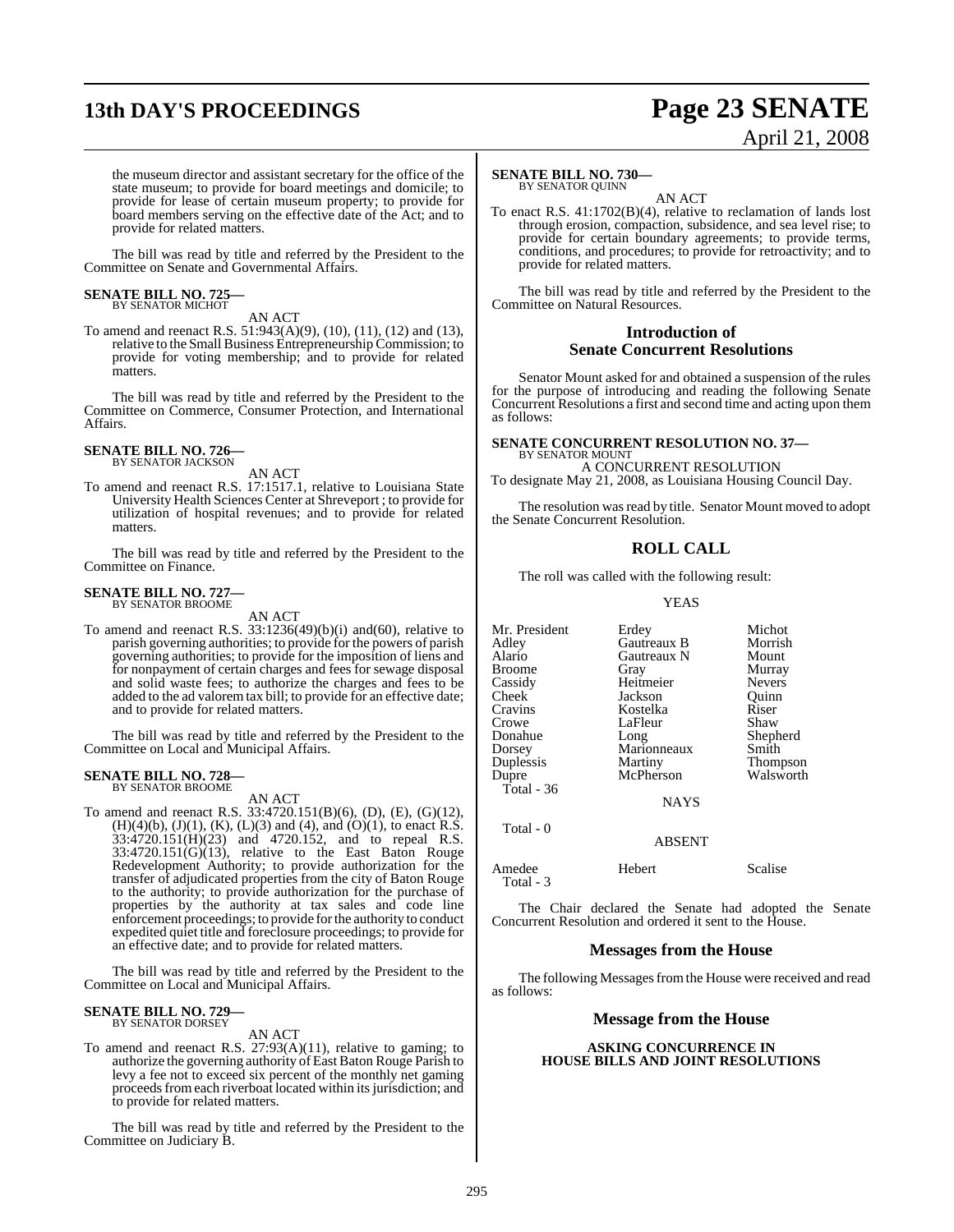## **Page 24 SENATE 13th DAY'S PROCEEDINGS**

### April 21, 2008

To the Honorable President and Members of the Senate:

I am directed to inform your honorable body that the House of Representatives has finally passed and asks your concurrence in the following House Bills and Joint Resolutions:

## **HOUSE BILL NO. 139—** BY REPRESENTATIVE HENRY

AN ACT

To amend and reenact Children's Code Article 415(B) and to enact Children's Code Article 415(A)(3), relative to the destruction of inactive and closed files; to provide for destruction of certain domestic relations and adoption reports and records; to provide guidelines for electronic reproduction; and to provide for related matters.

## **HOUSE BILL NO. 156—**

BY REPRESENTATIVE ARNOLD AN ACT

To enact R.S. 37:3395.1, relative to the Louisiana Real Estate Appraisers Board; to create the Peer Review Committee within the Louisiana Real Estate Appraisers Board; to provide for powers and duties of the committee; to provide for reimbursement of expenses and mileage; to provide for exclusion from liability or damages; and to provide for related matters.

### **HOUSE BILL NO. 445—** BY REPRESENTATIVE GREENE

AN ACT

To amend and reenact R.S. 47:2193, relative to tax sales; to provide that the listing of property in the name of the tax sale purchaser shall occur in the same manner as the listing of non-tax sale properties; to provide for an effective date; and to provide for related matters.

### **HOUSE BILL NO. 579—**

BY REPRESENTATIVES JANE SMITH AND GREENE AN ACT

To amend and reenact R.S. 47:1621(H) and to enact R.S. 47:1621(D)(3), relative to refunds of overpayment; to provide for a time limit for certain refunds; to require the secretary to report any refunds which were not timely paid; and to provide for related matters.

## **HOUSE BILL NO. 590—** BY REPRESENTATIVE HUTTER

AN ACT

To amend and reenact R.S. 34:1708(A), relative to the St. Bernard Port, Harbor, and Terminal District; to provide relative to the authority of the board of commissioners to acquire certain property; and to provide for related matters.

## **HOUSE BILL NO. 768—** BY REPRESENTATIVE ABRAMSON

AN ACT

To amend and reenact Code of Civil Procedure Article 2293(D), relative to notice of seizure in judgment debtor cases; to delete provisions requiring the automatic cancellation of the notice of seizure of property; to provide that a notice of seizure shall prescribe ten years after the date of recordation; to authorize a method of reinscription; and to provide for related matters.

### **HOUSE BILL NO. 815—**

BY REPRESENTATIVE ABRAMSON AN ACT

To amend and reenact R.S. 9:5681(A) and (D), relative to prescription; to provide time periods forsetting aside the sale of certain immovable property; to provide exceptions; and to provide for related matters.

### **HOUSE BILL NO. 839—**

BY REPRESENTATIVE HUTTER AN ACT

To enact R.S. 32:361.2(D) and 361.3(C), relative to the tinting of motor vehicle windows; to prohibit holders of security and medical exemptions from tinting the area below the top six inches of the windshield; and to provide for related matters.

## **HOUSE BILL NO. 863—** BY REPRESENTATIVE ABRAMSON

AN ACT

To amend and reenact R.S. 9:5682, relative to power of attorney; to provide for prescription of actions to set aside a document or instrument on the ground that a power of attorney was unauthorized or invalid; to provide for prescription of actions involving documents recorded prior to August 15, 2008; and to provide for related matters.

## **HOUSE BILL NO. 910—** BY REPRESENTATIVE TUCKER

AN ACT

To enact R.S. 39:1517.1, relative to state contracts; to require the reporting of certain information relating to the contract between the division of administration, office of community development, and ICF Emergency Management Services for management of The Road Home Program; to require oversight by the Legislative Audit Advisory Council; and to provide for related matters.

## **HOUSE BILL NO. 1008—** BY REPRESENTATIVE ABRAMSON

AN ACT

To enact R.S. 9:1149.4(C) and R.S. 32:412.1(A)(3)(y), relative to the immobilization of manufactured homes; to require the filing of the recorded act of immobilization with the secretary of the Department of Public Safety and Corrections; to require the secretary to create a public record of the filings; to provide for a filing fee; to provide for a notice of the filing; to provide for the content of the filings; to provide for prospective application; and to provide for related matters.

### **HOUSE BILL NO. 1043—**

BY REPRESENTATIVE FANNIN AN ACT

To enact R.S. 40:1730.23(E), relative to the documentation of new residential construction being in compliance with the state uniformconstruction code; to provide for documentation of new residential construction as being in compliance with the building code; to provide for costs charged by a lender; and to provide for related matters.

**HOUSE BILL NO. 1067—** BY REPRESENTATIVES EDWARDS AND DOWNS AN ACT

To enact R.S. 9:5168, relative to cancellation of mortgages and privileges; to require the recorder of mortgages to cancel mortgages and vendor's privileges under certain circumstances; to authorize the filing of cancellations of mortgages and vendor's privileges; to authorize certain persons to execute an affidavit of cancellation; to provide for the contents of the affidavit of cancellation; to provide a limitation of liability for clerks of court and recorders of mortgages; to provide for the indemnification of persons relying on the affidavit of cancellation; and to provide for related matters.

### **HOUSE BILL NO. 393—** BY REPRESENTATIVE GREENE

AN ACT To amend and reenact Code of Civil Procedure Article 1702(E), relative to default judgments; to provide for the confirmation of default judgments in a demand for divorce; to require certification of service; to provide for a certification by the clerk of court; and to provide for related matters.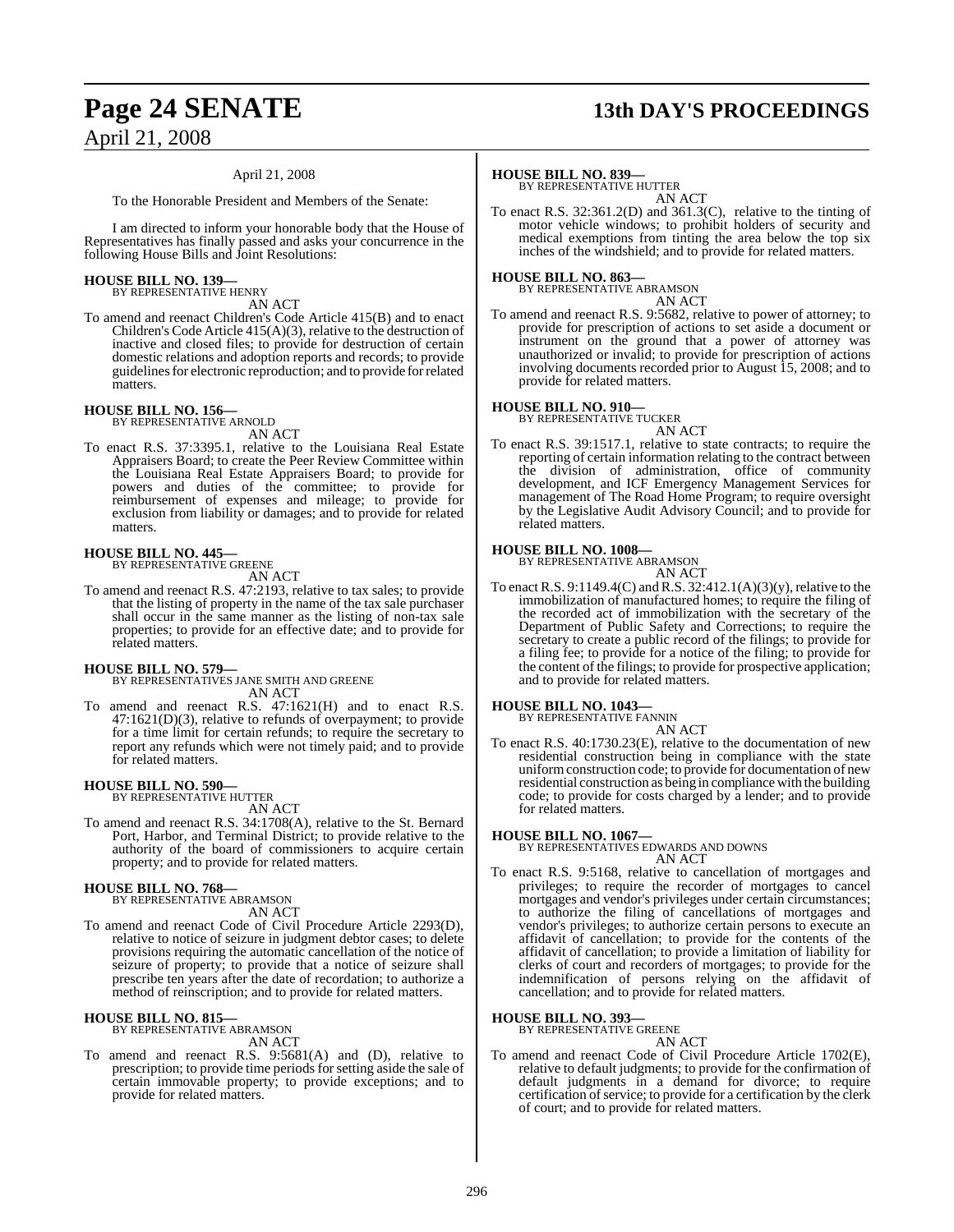## **13th DAY'S PROCEEDINGS Page 25 SENATE** April 21, 2008

**HOUSE BILL NO. 424—** BY REPRESENTATIVE GREENE

AN ACT

To amend and reenact Code of Civil Procedure Article 74.4, relative to venue; to provide for venue for a suit on a promissory note; and to provide for related matters.

> Respectfully submitted, ALFRED W. SPEER Clerk of the House of Representatives

### **House Bills and Joint Resolutions**

Senator Long asked for and obtained a suspension of the rules to take up at this time the following House Bills and Joint Resolutions just received from the House which were taken up, read a first and second time by their titles and acted upon as follows:

### **HOUSE BILL NO. 139—**

BY REPRESENTATIVE HENRY AN ACT

To amend and reenact Children's Code Article 415(B) and to enact Children's Code Article 415(A)(3), relative to the destruction of inactive and closed files; to provide for destruction of certain domestic relations and adoption reports and records; to provide guidelines for electronic reproduction; and to provide for related matters.

The bill was read by title and referred by the President to the Committee on Judiciary A.

### **HOUSE BILL NO. 156—**

BY REPRESENTATIVE ARNOLD AN ACT

To enact R.S. 37:3395.1, relative to the Louisiana Real Estate Appraisers Board; to create the Peer Review Committee within the Louisiana Real Estate Appraisers Board; to provide for powers and duties of the committee; to provide for reimbursement of expenses and mileage; to provide for exclusion from liability or damages; and to provide for related matters.

The bill was read by title and referred by the President to the Committee on Commerce, Consumer Protection, and International Affairs.

# **HOUSE BILL NO. 393—** BY REPRESENTATIVE GREENE

AN ACT

To amend and reenact Code of Civil Procedure Article 1702(E), relative to default judgments; to provide for the confirmation of default judgments in a demand for divorce; to require certification of service; to provide for a certification by the clerk of court; and to provide for related matters.

The bill was read by title and referred by the President to the Committee on Judiciary A.

### **HOUSE BILL NO. 424—** BY REPRESENTATIVE GREENE

AN ACT

To amend and reenact Code of Civil Procedure Article 74.4, relative to venue; to provide for venue for a suit on a promissory note; and to provide for related matters.

The bill was read by title and referred by the President to the Committee on Judiciary A.

## **HOUSE BILL NO. 445—** BY REPRESENTATIVE GREENE

AN ACT

To amend and reenact R.S. 47:2193, relative to tax sales; to provide that the listing of property in the name of the tax sale purchaser shall occur in the same manner as the listing of non-tax sale properties; to provide for an effective date; and to provide for related matters.

The bill was read by title and referred by the President to the Committee on Revenue and Fiscal Affairs.

**HOUSE BILL NO. 579—** BY REPRESENTATIVES JANE SMITH AND GREENE AN ACT

To amend and reenact R.S. 47:1621(H) and to enact R.S. 47:1621(D)(3), relative to refunds of overpayment; to provide for a time limit for certain refunds; to require the secretary to report any refunds which were not timely paid; and to provide for related matters.

The bill was read by title and referred by the President to the Committee on Revenue and Fiscal Affairs.

### **HOUSE BILL NO. 590—**

BY REPRESENTATIVE HUTTER AN ACT

To amend and reenact R.S. 34:1708(A), relative to the St. Bernard Port, Harbor, and Terminal District; to provide relative to the authority of the board of commissioners to acquire certain property; and to provide for related matters.

The bill was read by title and referred by the President to the Committee on Transportation, Highways and Public Works.

### **HOUSE BILL NO. 768—**

BY REPRESENTATIVE ABRAMSON

### AN ACT

To amend and reenact Code of Civil Procedure Article 2293(D), relative to notice of seizure in judgment debtor cases; to delete provisions requiring the automatic cancellation of the notice of seizure of property; to provide that a notice of seizure shall prescribe ten years after the date of recordation; to authorize a method of reinscription; and to provide for related matters.

The bill was read by title and referred by the President to the Committee on Judiciary A.

## **HOUSE BILL NO. 815—** BY REPRESENTATIVE ABRAMSON

AN ACT

To amend and reenact R.S. 9:5681(A) and (D), relative to prescription; to provide time periods forsetting aside the sale of certain immovable property; to provide exceptions; and to provide for related matters.

The bill was read by title and referred by the President to the Committee on Judiciary A.

### **HOUSE BILL NO. 839—**

BY REPRESENTATIVE HUTTER

AN ACT To enact R.S. 32:361.2(D) and 361.3(C), relative to the tinting of motor vehicle windows; to prohibit holders of security and medical exemptions from tinting the area below the top six inches of the windshield; and to provide for related matters.

The bill was read by title and referred by the President to the Committee on Transportation, Highways and Public Works.

## **HOUSE BILL NO. 863—** BY REPRESENTATIVE ABRAMSON

AN ACT

To amend and reenact R.S. 9:5682, relative to power of attorney; to provide for prescription of actions to set aside a document or instrument on the ground that a power of attorney was unauthorized or invalid; to provide for prescription of actions involving documents recorded prior to August 15, 2008; and to provide for related matters.

The bill was read by title and referred by the President to the Committee on Judiciary A.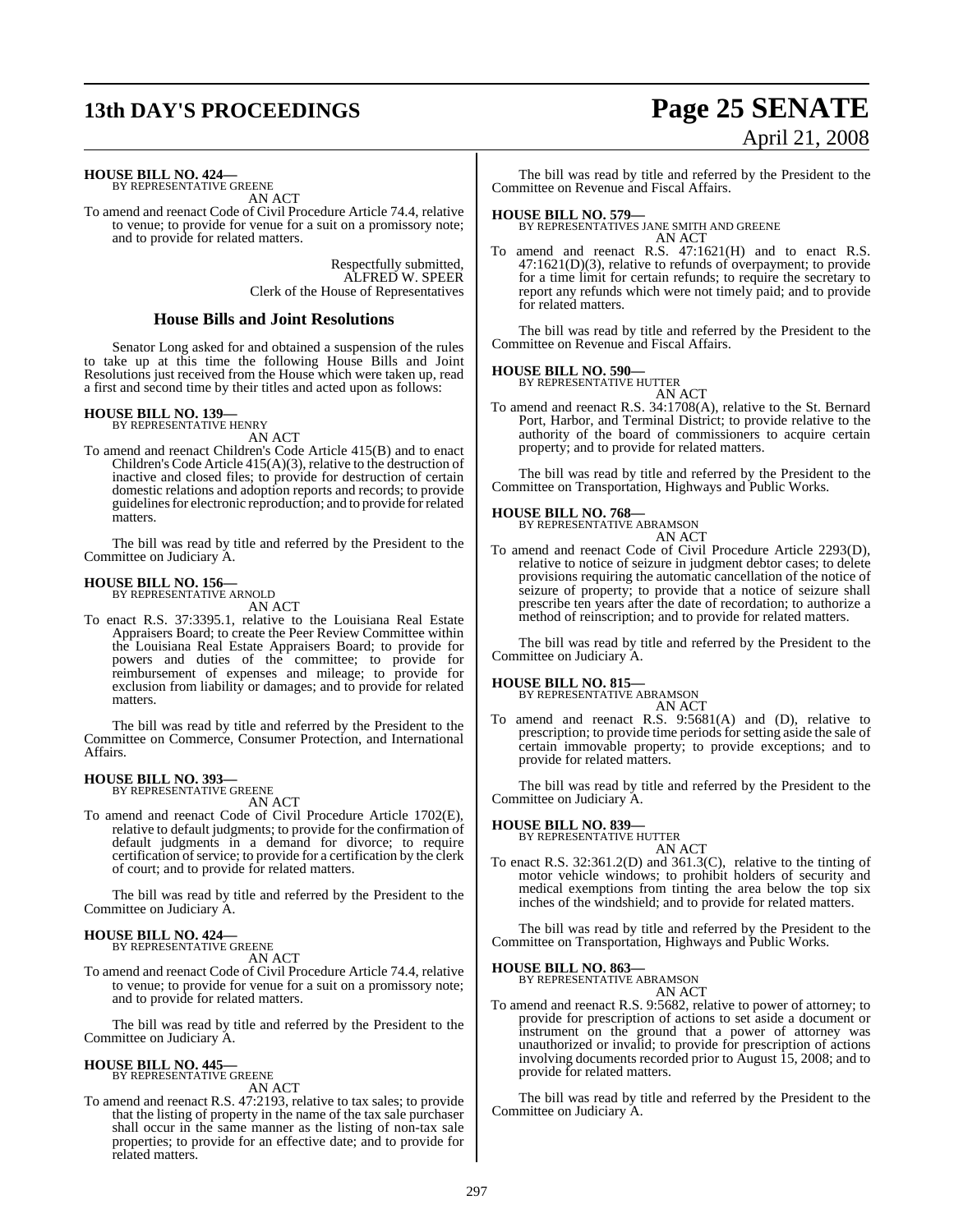### **HOUSE BILL NO. 910—** BY REPRESENTATIVE TUCKER

AN ACT

To enact R.S. 39:1517.1, relative to state contracts; to require the reporting of certain information relating to the contract between the division of administration, office of community development, and ICF Emergency Management Services for management of The Road Home Program; to require oversight by the Legislative Audit Advisory Council; and to provide for related matters.

The bill was read by title and referred by the President to the Committee on Finance.

### **HOUSE BILL NO. 1008—** BY REPRESENTATIVE ABRAMSON

AN ACT

To enact R.S.  $9:1149.4(C)$  and R.S.  $32:412.1(A)(3)(v)$ , relative to the immobilization of manufactured homes; to require the filing of the recorded act of immobilization with the secretary of the Department of Public Safety and Corrections; to require the secretary to create a public record of the filings; to provide for a filing fee; to provide for a notice of the filing; to provide for the content of the filings; to provide for prospective application; and to provide for related matters.

The bill was read by title and referred by the President to the Committee on Judiciary A.

### **HOUSE BILL NO. 1043—** BY REPRESENTATIVE FANNIN

AN ACT

To enact R.S. 40:1730.23(E), relative to the documentation of new residential construction being in compliance with the state uniformconstruction code; to provide for documentation of new residential construction as being in compliance with the building code; to provide for costs charged by a lender; and to provide for related matters.

The bill was read by title and referred by the President to the Committee on Commerce, Consumer Protection, and International Affairs.

### **HOUSE BILL NO. 1067—**

BY REPRESENTATIVES EDWARDS AND DOWNS AN ACT

To enact R.S. 9:5168, relative to cancellation of mortgages and privileges; to require the recorder of mortgages to cancel mortgages and vendor's privileges under certain circumstances; to authorize the filing of cancellations of mortgages and vendor's privileges; to authorize certain persons to execute an affidavit of cancellation; to provide for the contents of the affidavit of cancellation; to provide a limitation of liability for clerks of court and recorders of mortgages; to provide for the indemnification of persons relying on the affidavit of cancellation; and to provide for related matters.

The bill was read by title and referred by the President to the Committee on Commerce, Consumer Protection, and International Affairs.

### **House Bills and Joint Resolutions on Second Reading to be Referred**

The following House Bills and Joint Resolutions were read by title and referred to committees as follows:

### **HOUSE BILL NO. 370—**

BY REPRESENTATIVES HENRY, AUSTIN BADON, BOBBY BADON,<br>BARRAS, BARROW, BURFORD, HENRY BURNS, TIM BURNS,<br>CARMODY,CARTER,CAZAYOUX,CHAMPAGNE,CHANEY,CONNICK,<br>CORTEZ, CROMER, DANAHAY, EDWARDS, ELLINGTON, FANNIN,<br>GEYMANN,GREENE,GU PUGH, RICHARD, RICHARDSON, SCHRODER, SIMON, SMILEY, GARY

## **Page 26 SENATE 13th DAY'S PROCEEDINGS**

SMITH, JANE SMITH, TALBOT, TEMPLET, TRAHAN, TUCKER,<br>WADDELL, WHITE, WILLIAMS, WILLMOTT, AND WOOTON AND<br>SENATORS DONAHUE,MARTINY,MICHOT,MORRISH,NEVERS,AND<br>SCALISE

AN ACT

To enact R.S. 40:1299.36, relative to human cloning; to prohibit the expenditure of public funding for the purpose of human cloning; to provide for exceptions; to provide for an effective date; and to provide for related matters.

The bill was read by title and referred by the President to the Committee on Health and Welfare.

### **Reports of Committees**

The following reports of committees were received and read:

### **REPORT OF COMMITTEE ON**

### **REVENUE AND FISCAL AFFAIRS**

Senator Robert M. Marionneaux, Jr., Chairman on behalf of the Committee on Revenue and Fiscal Affairs, submitted the following report:

### April 21, 2008

To the President and Members of the Senate:

I am directed by your Committee on Revenue and Fiscal Affairs to submit the following report:

## **SENATE BILL NO. 87—** BY SENATOR SHAW

AN ACT

To amend and reenact R.S. 47:32(A), relative to individual income tax; to provide for a reduction of rates and brackets; and to provide for related matters.

Reported favorably.

### **SENATE BILL NO. 542—** BY SENATOR SMITH

AN ACT To enact R.S. 47:302.5(E)(5) and 302.54, relative to the dispositions of certain collections in Vernon Parish; to create the Vernon Parish Legislative Improvement Fund No. 2 as a special fund in the state treasury; to provide for the deposit of and use of monies in the fund; to provide for the transfer of certain funds; to provide for an effective date; and to provide for related matters.

Reported favorably.

### **SENATE BILL NO. 591—** BY SENATOR ADLEY

AN ACT

To enact R.S. 39:1405.4, relative to the State Bond Commission; to require certain issuers of bonds to report the costs of issuance to the State Bond Commission; to provide for the contents of the costs of issuance reports; to provide for the report to be filed with the issuer; and to provide for related matters.

Reported with amendments.

Respectfully submitted, ROBERT M. MARIONNEAUX, JR. Chairman

### **REPORT OF COMMITTEE ON**

## **FINANCE**

Senator Michael J. "Mike" Michot, Chairman on behalf of the Committee on Finance, submitted the following report: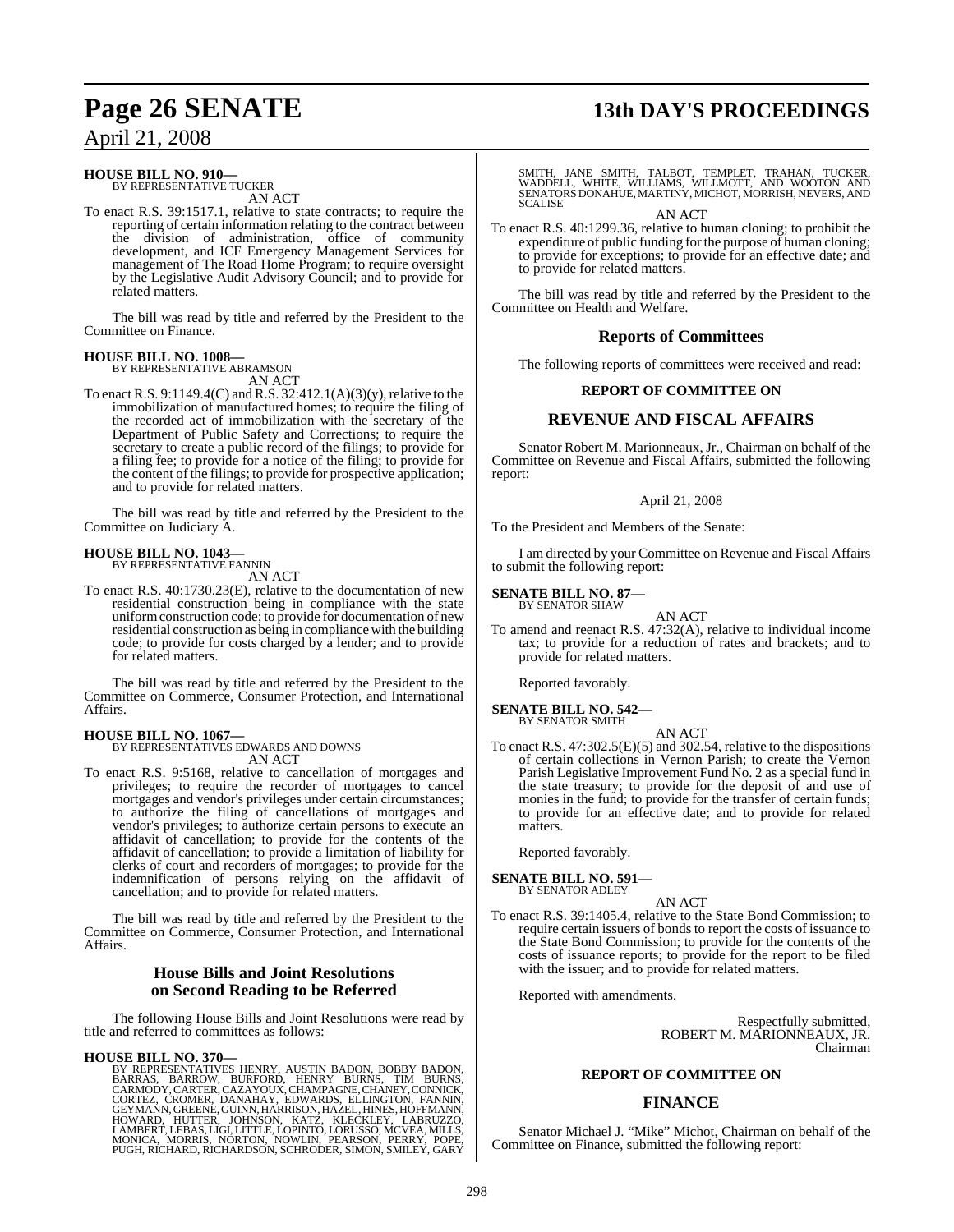## **13th DAY'S PROCEEDINGS Page 27 SENATE**

### April 21, 2008

To the President and Members of the Senate:

I am directed by your Committee on Finance to submit the following report:

### **SENATE CONCURRENT RESOLUTION NO. 21—** BY SENATOR SCALISE

A CONCURRENT RESOLUTION

To direct ICF International, Road Home contractor, to seek and obtain approval of the Joint Legislative Committee on the Budget prior to the implementation of any plan or the granting of any contract to recoup Road Home grant monies from any source.

Reported with amendments.

### **SENATE BILL NO. 223** BY SENATOR SHEPHERD

AN ACT

To amend and reenact R.S.  $24:31.5(A)(1)$ ,  $(2)$  and  $(4)$ , relative to the legislature; to provide with respect to the funds available for legislative assistants of members of the legislature; to provide for employment of two or more legislative assistants or constituent services managers and provide for their compensation; and to provide for related matters.

Reported with amendments.

**SENATE BILL NO. 287—**<br>BY SENATORS MOUNT, CASSIDY, CHEEK, ERDEY, GRAY AND NEVERS

AN ACT

To amend and reenact Part L of Chapter 5 of Title 40 of the Louisiana Revised Statutes of 1950, to be comprised of R.S. 40:1300.111 through 1300.114, relative to health care data reporting; to provide for Louisiana health care consumers' right to know; to provide for the collection and publication of provider specific health care quality and outcome data; to provide for the membership of the Health Data Panel; and to provide for related matters.

Reported favorably.

### **SENATE BILL NO. 541—**

BY SENATOR SMITH

AN ACT

To enact R.S. 39:562(O), relative to the limit of indebtedness of school districts; to authorize an increase in bonded indebtedness in certain parishes, with voter approval; to provide for an effective date; and to provide for related matters.

Reported favorably.

## **SENATE BILL NO. 598—** BY SENATOR SCALISE

AN ACT

To amend and reenact R.S. 39:33.1(B), relative to the expenditure of state funds; to provide for determination of the expenditure limit; to provide for the factors and method of calculation of the expenditure limit; and to provide for related matters.

Reported favorably.

### **SENATE BILL NO. 601—** BY SENATOR MICHOT

AN ACT

To enact Subpart P of Part II-A of Chapter 1 of Subtitle I of Title 39 of the Louisiana Revised Statutes of 1950, to be comprised of R.S. 39:100.71 through 100.77, relative to special treasury funds; to create the Post Employment Benefits Trust Fund as a special permanent trust in the state treasury; to establish sources of funding for the trust; to provide for the deposit, investment, and use of monies in the fund; to establish the Board of Trustees of the Post Employment Benefits Trust Fund; to provide for the

composition and powers, duties, and functions of the board; to provide for reports; and to provide for related matters.

Reported with amendments.

### **HOUSE BILL NO. 1116—** BY REPRESENTATIVES ELLINGTON AND MORRIS AN ACT

To appropriate funds out of the General Fund of the state of Louisiana for Fiscal Year 2007-2008 to the Department of Agriculture and Forestry for boll weevil eradication; to provide for an effective date; and to provide for related matters.

Reported favorably.

Respectfully submitted, MICHAEL J. "MIKE" MICHOT Chairman

### **Rules Suspended**

Senator Gray asked for and obtained a suspension of the rules for the purpose of taking up at this time.

### **Introduction of Senate Resolutions**

Senator Gray asked for and obtained a suspension of the rules for the purpose of introducing and reading the following Senate Resolutions a first and second time and acting upon them as follows:

## **SENATE RESOLUTION NO. 21—** BY SENATOR GRAY

A RESOLUTION

To create a task force to study and make recommendations to the legislature on the future use of the former charity hospital facility in New Orleans.

On motion of Senator Gray, the resolution was read by title and adopted.

### **SENATE RESOLUTION NO. 22—**

BY SENATOR GRAY A RESOLUTION

To commend Pastor Emanuel Smith, Jr., upon his many years of service and leadership to his community.

On motion of Senator Gray, the resolution was read by title and adopted.

### **SENATE RESOLUTION NO. 23—** BY SENATOR GRAY

A RESOLUTION

To commend and congratulate Dr. Willie Gable, Jr., pastor of the Progressive Baptist Church of New Orleans on the joyous occasion of his twentieth anniversary of service to the church family.

On motion of Senator Gray, the resolution was read by title and adopted.

### **SENATE RESOLUTION NO. 24—** BY SENATOR SHAW

A RESOLUTION

To urge and request the President of the United States of America, the Honorable George W. Bush, to speak to a joint session of the Louisiana Legislature on April 22, 2008.

On motion of Senator Shaw, the resolution was read by title and adopted.

# April 21, 2008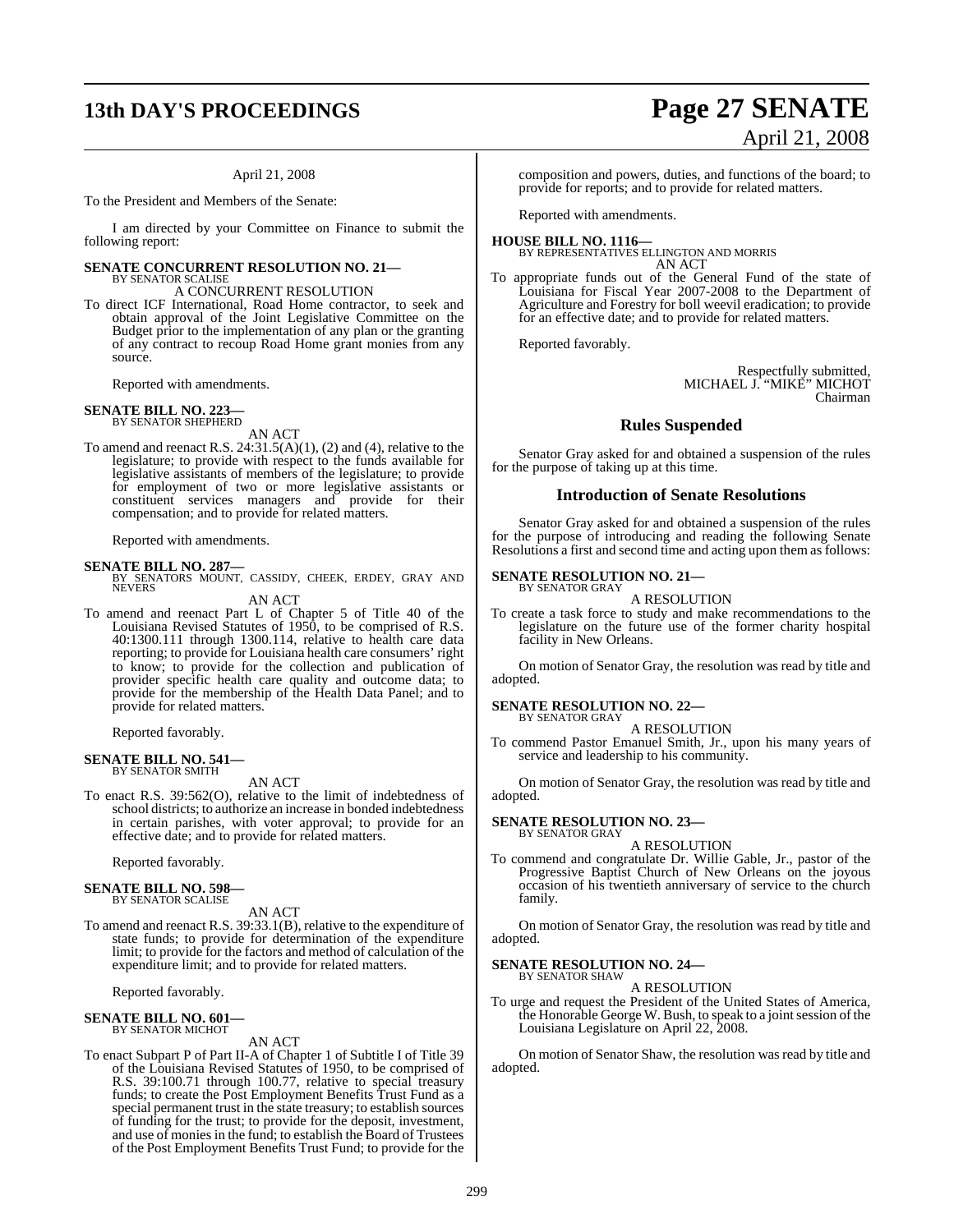## **Page 28 SENATE 13th DAY'S PROCEEDINGS**

April 21, 2008

### **Message to the Secretary of State**

### **SIGNED SENATE CONCURRENT RESOLUTIONS**

### April 21, 2008

To the Honorable Secretary of State:

The President of the Senate and the Speaker of the House of Representatives have signed the following Senate Concurrent Resolutions:

SENATE CONCURRENT RESOLUTION NO. 4<br>
BY SENATORS NEWERS, ADLEY, ALARIO, AMEDEE, BROOME, CASSIDY, CHAISSON, CHEEK, CRAVINS, CROWE, DONAHUE,<br>
DORSEY, DUPLESSIS, DUPRE, ERDEY, B. GAUTREAUX, N. GAUTREAUX, N. GAUTREAUX, GRAY, HE

To express the support of the Legislature of Louisiana, for and to urge and request continued participation in the America's Legislators Back to School Program, sponsored by the National Conference of State Legislatures.

## **SENATE CONCURRENT RESOLUTION NO. 5—** BY SENATOR QUINN A CONCURRENT RESOLUTION

To designate October of each year as Cochlear Implant Awareness Month in support of raising awareness of an implantable hearing solution for individuals with severe hearing loss.

## **SENATE CONCURRENT RESOLUTION NO. 8—** BY SENATOR MOUNT

A CONCURRENT RESOLUTION To recognize and designate the third full week of September in each year as Mitochondrial Disease Awareness Week.

## **SENATE CONCURRENT RESOLUTION NO. 15—**

BY SENATOR CROWE

A CONCURRENT RESOLUTION To recognize April 6 through April 12, 2008, as Junior Auxiliary of Slidell Week.

## **SENATE CONCURRENT RESOLUTION NO. 18—**

BY SENATOR BROOME AND REPRESENTATIVE HONEY A CONCURRENT RESOLUTION

To urge and to request the city-parish government of East Baton Rouge Parish to rename the Scotlandville Fire Station in honor of former district fire chief, Leffie B. Barnes.

### **SENATE CONCURRENT RESOLUTION NO. 11—** BY SENATOR LONG AND REPRESENTATIVE HOWARD A CONCURRENT RESOLUTION

To commend retired Brigadier General James Kenneth Corley of the Louisiana Army National Guard, upon his induction into the Sabine Parish Hall of Fame.

# **SENATE CONCURRENT RESOLUTION NO. 13—** BY SENATOR BROOME

A CONCURRENT RESOLUTION

To commend and support the efforts of the cancer program of Our Lady of the Lake and Mary Bird Perkins Cancer Center as it celebrates National Minority Cancer Awareness Week through the provision of free cancer screening and education and awareness programs to minority populations.

### **SENATE CONCURRENT RESOLUTION NO. 22—** BY SENATOR B. GAUTREAUX

A CONCURRENT RESOLUTION

To express the sincere condolences of the Legislature of Louisiana upon the death of Dr. Wade L. Ledet.

### **SENATE CONCURRENT RESOLUTION NO. 23—** BY SENATOR DUPRE A CONCURRENT RESOLUTION

To commend Don Gomez, master craftsman, for a distinguished career in the art of wood carving, particularly the native birds of Louisiana.

**SENATE CONCURRENT RESOLUTION NO. 26—**<br>BY SENATORS JACKSON AND CRAVINS AND REPRESENTATIVES<br>BURRELL, ROSALIND JONES, MARCHAND AND PATRICIA SMITH A CONCURRENT RESOLUTION

To commend Alpha Kappa Alpha Sorority, Incorporated, on its centennial anniversary celebration.

### **SENATE CONCURRENT RESOLUTION NO. 28—** BY SENATOR BROOME

A CONCURRENT RESOLUTION To proclaim April 16, 2008, as Junior League of Louisiana Day.

### **SENATE CONCURRENT RESOLUTION NO. 29—** BY SENATOR BROOME

A CONCURRENT RESOLUTION To designate May 12, 2008, as "Obesity Awareness Day" at the legislature.

# **SENATE CONCURRENT RESOLUTION NO. 31—BY SENATORS NEVERS AND WALSWORTH AND REPRESENTATIVES**<br>HOFFMANN AND RITCHIE

A CONCURRENT RESOLUTION

To honor and commend Dr. James Stafford for his many years of dedicated and distinguished service and his notable accomplishments and contributions to Louisiana's educational system upon the occasion of his retirement from the State Board of Elementary and Secondary Education.

### **SENATE CONCURRENT RESOLUTION NO. 32—** BY SENATOR BROOME

### A CONCURRENT RESOLUTION

To designate April 26 through May 4, 2008, as National Safe Kids Week throughout the state of Louisiana.

### **SENATE CONCURRENT RESOLUTION NO. 33—** BY SENATOR NEVERS A CONCURRENT RESOLUTION

To highly and sincerely commend Leslie R. Jacobs for her service, dedication, and commitment to educational excellence and to developing and sustaining a high quality educational system that will afford every child in Louisiana the opportunity to learn and achieve at the highest possible level.

### **SENATE CONCURRENT RESOLUTION NO. 34—** BY SENATOR CHAISSON

A CONCURRENT RESOLUTION

To commend the Public Administration Institute Student Association (PAISA) at Louisiana State University and to recognize April 13, 2008, as the tenth annual PAISA Day in the state of Louisiana.

> Respectfully submitted, GLENN A. KOEPP Secretary of the Senate

### **Privilege Report of the Committee on Senate and Governmental Affairs**

### **ENROLLMENTS**

Senator Kostelka, Chairman on behalf of the Committee on Senate and Governmental Affairs, submitted the following report:

### April 21, 2008

To the President and Members of the Senate: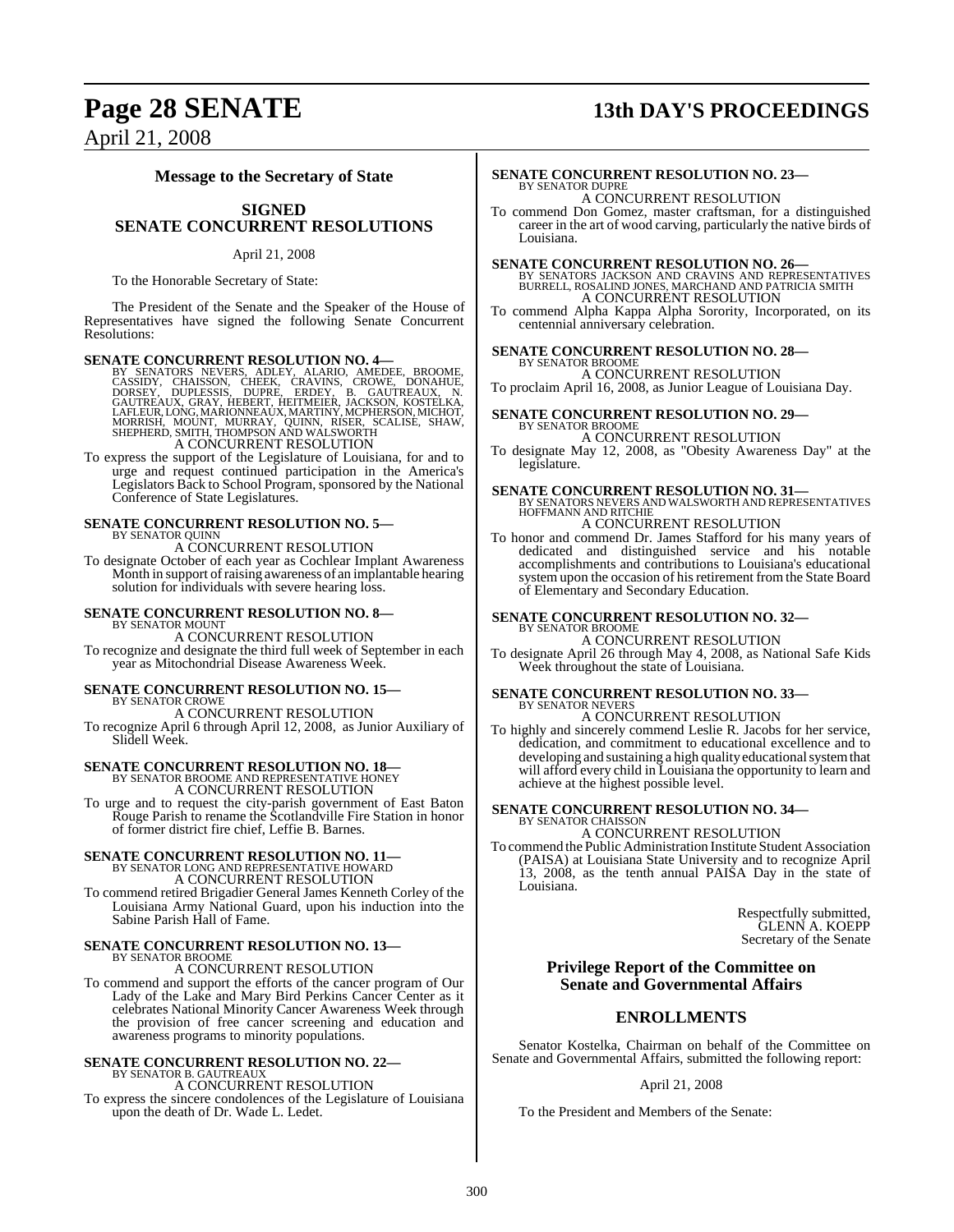## **13th DAY'S PROCEEDINGS Page 29 SENATE**

# April 21, 2008

I am directed by your Committee on Senate and Governmental Affairs to submit the following report:

The following Senate Resolutions have been properly enrolled:

### **SENATE RESOLUTION NO. 3—** BY SENATOR LAFLEUR

A RESOLUTION

To commend and congratulate Matthew Paul Pavy of Boy Scouts of America Troop 165 upon achieving the rank of Eagle Scout.

SENATE RESOLUTION NO. 4—<br>BY SENATORS MARTINY, ADLEY, ALARIO, AMEDEE, BROOME, CASSIDY, CHAISSON, CHEEK, CRAVINS, CROWE, DONAHUE,<br>DORSEY, DUPLESSIS, DUPRE, ERDEY, B. GAUTREAUX, N.<br>GAUTREAUX, GRAY, HEBERT, HEITMEIER, JACKSON,

A RESOLUTION

To express the sincere condolences of the Senate of the Legislature of Louisiana upon the passing of former state representative, Eddie A. Doucet.

### **SENATE RESOLUTION NO. 5—** BY SENATOR HEITMEIER

A RESOLUTION

To commend and to congratulate the Old Algiers Main Street Corporation on its efforts to preserve jazz music's, history, and culture through its presentation of the fourth annual Old Algiers RiverFest.

### **SENATE RESOLUTION NO. 7—** BY SENATOR DUPLESSIS

A RESOLUTION

To express the sincere condolences of the Senate of the Legislature of Louisiana upon the death of John Henry "Daddy Baker" Baker, Jr.

### **SENATE RESOLUTION NO. 8—** BY SENATOR CHAISSON

A RESOLUTION

To express the sincere and heartfelt condolences of the Senate of the Legislature of Louisiana, upon the death of Wade Luke Ledet, Ed. D.

### **SENATE RESOLUTION NO. 9—** BY SENATOR MURRAY

A RESOLUTION

To commend Daughter Iris L. Moore for being installed as the fortyfirst Imperial Commandress of the Imperial Court.

## **SENATE RESOLUTION NO. 10—** BY SENATOR DONAHUE

A RESOLUTION

To commend and congratulate Sean Phillip Brown on being selected as Louisiana's 2007 Outstanding Eagle Scout.

### **SENATE RESOLUTION NO. 11—** BY SENATOR MURRAY

A RESOLUTION

To commend and congratulate John P. Metzler upon achieving the rank of Eagle Scout.

### **SENATE RESOLUTION NO. 12—**

BY SENATOR JACKSON A RESOLUTION To express the sincere and heartfelt condolences of the Senate of the Legislature of Louisiana upon the death of Frances Livingston.

### **SENATE RESOLUTION NO. 13—** BY SENATOR SMITH

### A RESOLUTION

To recognize DeRidder, Louisiana, as a site for the "Moving Wall"  $\frac{2008}{2008}$ .

### **SENATE RESOLUTION NO. 14—**

BY SENATOR BROOME A RESOLUTION

To commend the J. K. Haynes Elementary Charter School on its tenth year anniversary.

SENATE RESOLUTION NO. 15—<br>BY SENATORS ADLEY, AMEDEE, BROOME, CASSIDY, CHAISSON, CHEK, CRAVINS, CROWE, DONAHUE, DORSEY, DUPRE, B.<br>GAUTREAUX, N. GAUTREAUX, GRAY, HEBERT, HEITMEIER,<br>JACKSON, KOSTELKA, LAFLEUR, LONG, MARIONNEA

### A RESOLUTION

To commend and congratulate Major General (ret.) Ansel M. Stroud, Jr., of the Louisiana National Guard on his contributions of military professionalism, leadership, and service that he has bestowed upon the citizens of the state of Louisiana and of the United States of America.

### **SENATE RESOLUTION NO. 16—** BY SENATOR GRAY

A RESOLUTION To commend the National Bar Association Commercial Law Section for contributions to rebuild three homes in New Orleans.

### **SENATE RESOLUTION NO. 17—** BY SENATOR MICHOT

A RESOLUTION

To commend Dr. Ray P. Authement for his contributionsto Acadiana and its people on Acadiana Red & White Day at the Louisiana State Capitol and to acknowledge and commemorate his many years of outstanding service to the University of Louisiana at Lafayette.

### **SENATE RESOLUTION NO. 18—** BY SENATOR MURRAY

A RESOLUTION

To commend the First Academy Early Learning Center located at First Baptist Church in New Orleans on the grand opening of a full-time daycare service.

### **SENATE RESOLUTION NO. 19—**

BY SENATOR GRAY A RESOLUTION

To commend the Living Hope Baptist Church in College Station, Texas for the work performed at Pleasant Hill Baptist Church in New Orleans.

### **SENATE RESOLUTION NO. 20—**

BY SENATOR CASSIDY A RESOLUTION To designate April 16, 2008, as YMCA Day in Louisiana.

> Respectfully submitted, ROBERT W. "BOB" KOSTELKA Chairman

The foregoing Senate Resolutions were signed by the President of the Senate and presented to the Secretary of State by the Secretary.

### **Message from the House**

### **SIGNED HOUSE CONCURRENT RESOLUTIONS**

April 17, 2008

To the Honorable President and Members of the Senate:

I am directed to inform your honorable body that the Speaker of the House of Representatives has signed the following House Concurrent Resolutions: